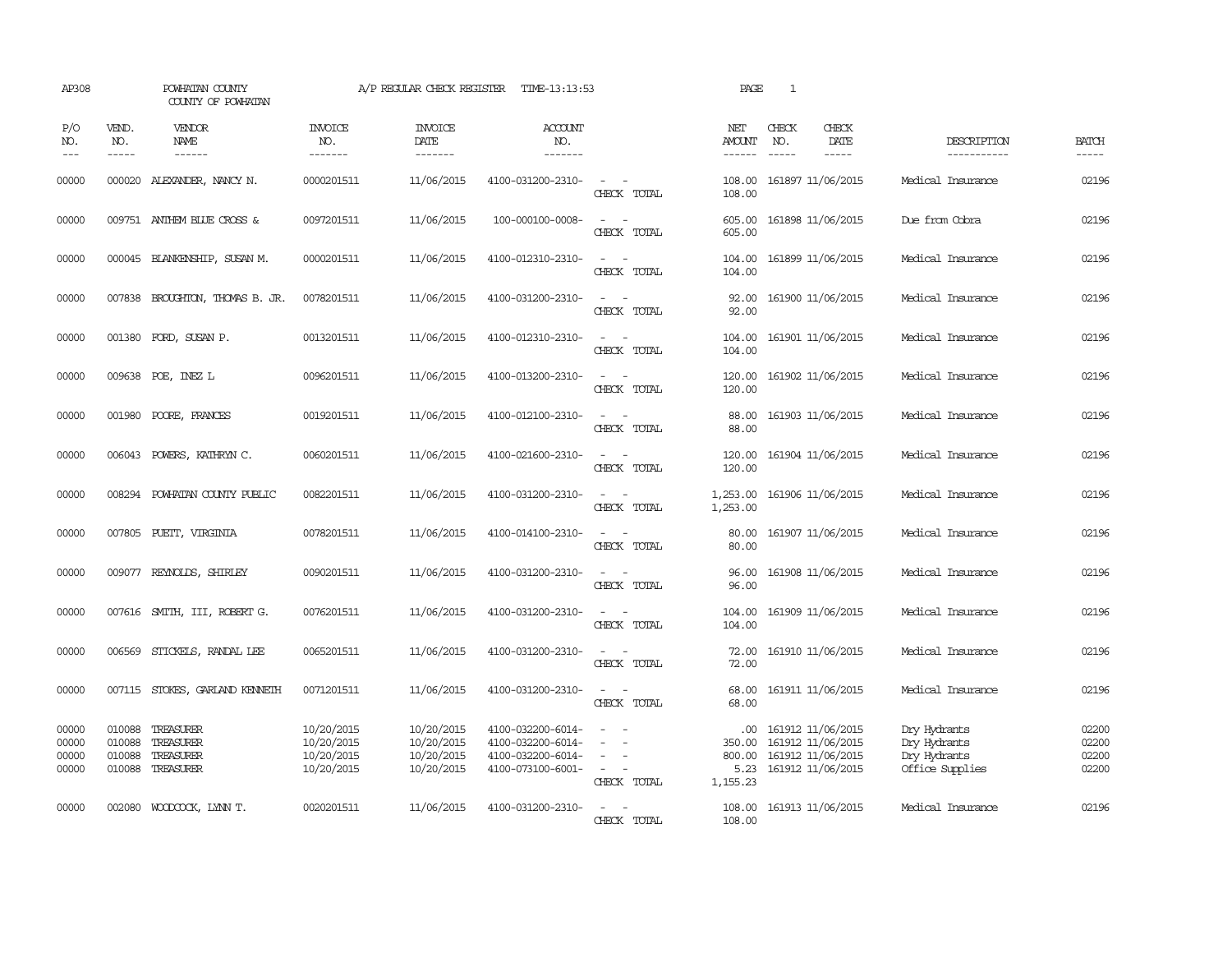| AP308                   |                               | POWHATAN COUNTY<br>COUNTY OF POWHATAN                                                       |                           | A/P REGULAR CHECK REGISTER             | TIME-13:13:53                                               |                                                                     | PAGE                                     | 2                                                           |                        |                                                          |                             |
|-------------------------|-------------------------------|---------------------------------------------------------------------------------------------|---------------------------|----------------------------------------|-------------------------------------------------------------|---------------------------------------------------------------------|------------------------------------------|-------------------------------------------------------------|------------------------|----------------------------------------------------------|-----------------------------|
| P/O<br>NO.<br>$ -$      | VEND.<br>NO.<br>$\frac{1}{2}$ | VENDOR<br>NAME<br>------                                                                    | INVOICE<br>NO.<br>------- | <b>INVOICE</b><br>DATE<br>-------      | <b>ACCOUNT</b><br>NO.<br>-------                            |                                                                     | NET<br><b>AMOUNT</b>                     | CHECK<br>NO.                                                | CHECK<br>DATE<br>----- | DESCRIPTION<br>-----------                               | <b>BATCH</b><br>$- - - - -$ |
| 00000<br>00000<br>00000 | 010688<br>010688<br>010688    | A&B CLEANING SERVICE, INC.<br>A&B CLEANING SERVICE, INC.<br>A&B CLEANING SERVICE, INC. 8772 | 8772<br>8772              | 10/27/2015<br>10/27/2015<br>10/27/2015 | 4100-014100-3180-<br>4100-032210-3180-<br>4100-032220-3180- | $\overline{\phantom{a}}$<br>CHECK TOTAL                             | 5,525.77<br>147.69<br>246.15<br>5,919.61 | 161914 11/06/2015<br>161914 11/06/2015<br>161914 11/06/2015 |                        | Cleaning Service<br>Cleaning Service<br>Cleaning Service | 02197<br>02197<br>02197     |
| 00000                   |                               | 007812 ABS TECHNOLOGY ARCHITECTS                                                            | 16153                     | 10/29/2015                             | 4100-012510-6003-                                           | $\overline{\phantom{a}}$<br>$\overline{\phantom{a}}$<br>CHECK TOTAL | 1,218.75<br>1,218.75                     | 161915 11/06/2015                                           |                        | Computer Software                                        | 02197                       |
| 00000                   |                               | 010780 ALL GOOD AUTOMOTIVE LLC                                                              | 980                       | 10/29/2015                             | 4100-031200-6009-                                           | $\omega_{\rm{max}}$ , $\omega_{\rm{max}}$<br>CHECK TOTAL            | 68.37<br>68.37                           | 161916 11/06/2015                                           |                        | Auto Parts/Repairs                                       | 02199                       |
| 00000                   |                               | 010923 ALIMAN, JR., JOHN MARCH                                                              | TRAV 9/1-10/30            | 10/30/2015                             | 4100-081100-5510-                                           | $\sim$ $\sim$<br>CHECK TOTAL                                        | 130.24<br>130.24                         | 161917 11/06/2015                                           |                        | Travel/Mileage/Parking/Tolls                             | 02197                       |
| 00000                   |                               | 009206 ATLANTIC EMERGENCY                                                                   | 1662RIC                   | 10/21/2015                             | 4100-032200-6009-                                           | $\sim$<br>CHECK TOTAL                                               | 475.06<br>475.06                         | 161918 11/06/2015                                           |                        | Auto Repairs and Parts                                   | 02197                       |
| 00000<br>00000          |                               | 007941 BAKER & TAYLOR<br>007941 BAKER & TAYLOR                                              | K51195480<br>5013860392   | 10/30/2015<br>10/30/2015               | 4100-073100-6012-<br>4100-073100-6012-                      | $\sim$ $ \sim$<br>CHECK TOTAL                                       | 441.28<br>536.27                         | 94.99 161919 11/06/2015                                     | 161919 11/06/2015      | Books & Subscriptions<br>Books & Subscriptions           | 02197<br>02197              |
| 00000                   |                               | 008793 BENEFITS SOLUTIONS, INC.                                                             | 24045                     | 11/01/2015                             | 4100-012220-2311-                                           | $\sim$ $\sim$<br>CHECK TOTAL                                        | 65.00<br>65.00                           | 161920 11/06/2015                                           |                        | Cobra Fees                                               | 02197                       |
| 00000                   |                               | 008713 BLUE RIDGE RESCUE                                                                    | 36781                     | 10/20/2015                             | 4100-032200-6011-                                           | $\sim$ $ \sim$<br>CHECK TOTAL                                       | 110.00<br>110.00                         | 161921 11/06/2015                                           |                        | Protective Gear/Uniforms                                 | 02197                       |
| 00000                   |                               | 011067 BOB & KATHY'S SMALL                                                                  | <b>CLEAN CARB</b>         | 10/26/2015                             | 4100-014500-3319-                                           | $\sim$ $\sim$<br>CHECK TOTAL                                        | 64.95<br>64.95                           | 161922 11/06/2015                                           |                        | Equipment Repairs and Maintena                           | 02197                       |
| 00000                   |                               | 011010 BOX ALARM TEES                                                                       | 17                        | 10/27/2015                             | 4100-032200-6011-                                           | $\sim$<br>CHECK TOTAL                                               | 595.34<br>595.34                         | 161923 11/06/2015                                           |                        | Protective Gear/Uniforms                                 | 02197                       |
| 00000                   |                               | 009888 BROAD REACH                                                                          | ARU0185659                | 10/27/2015                             | 4100-073100-6012-                                           | $\overline{\phantom{a}}$<br>$\overline{\phantom{a}}$<br>CHECK TOTAL | 384.19<br>384.19                         |                                                             | 161924 11/06/2015      | Books & Subscriptions                                    | 02197                       |
| 00000                   | 011068                        | BROOKS, EDWIN F.                                                                            | 7666274                   | 10/26/2015                             | 4100-021200-3150-                                           | $\sim$<br>$\sim$<br>CHECK TOTAL                                     | 388.92<br>388.92                         |                                                             | 161925 11/06/2015      | Outside Counsel                                          | 02197                       |
| 00000                   | 010665                        | BROWN, EDWARDS & COMPANY                                                                    | 1145828                   | 10/15/2015                             | 4100-012200-3120-                                           | $\overline{\phantom{a}}$<br>$\sim$<br>CHECK TOTAL                   | 12,000.00<br>12,000.00                   |                                                             | 161926 11/06/2015      | Extemal Audit                                            | 02197                       |
| 00000                   | 010937                        | CARLION'S CUSTOM PAINTING                                                                   | SHERIFF'S OFF             | 10/26/2015                             | 4100-014100-3310-                                           | $\sim$ $ \sim$<br>CHECK TOTAL                                       | 325.00<br>325.00                         |                                                             | 161927 11/06/2015      | Repairs & Maintenance                                    | 02197                       |
| 00000                   | 006965                        | CINIAS CORPORATION                                                                          | 143637986                 | 10/28/2015                             | 4100-014300-6011-                                           | $\sim$ $\sim$<br>CHECK TOTAL                                        | 111.48<br>111.48                         | 161928 11/06/2015                                           |                        | Uniforms                                                 | 02199                       |
| 00000                   |                               | 009636 CMS COMMUNICATIONS                                                                   | 1651971                   | 10/23/2015                             | 4100-012510-6002-                                           | CHECK TOTAL                                                         | 510.00<br>510.00                         | 161929 11/06/2015                                           |                        | Computer Equipment-non-capital 02199                     |                             |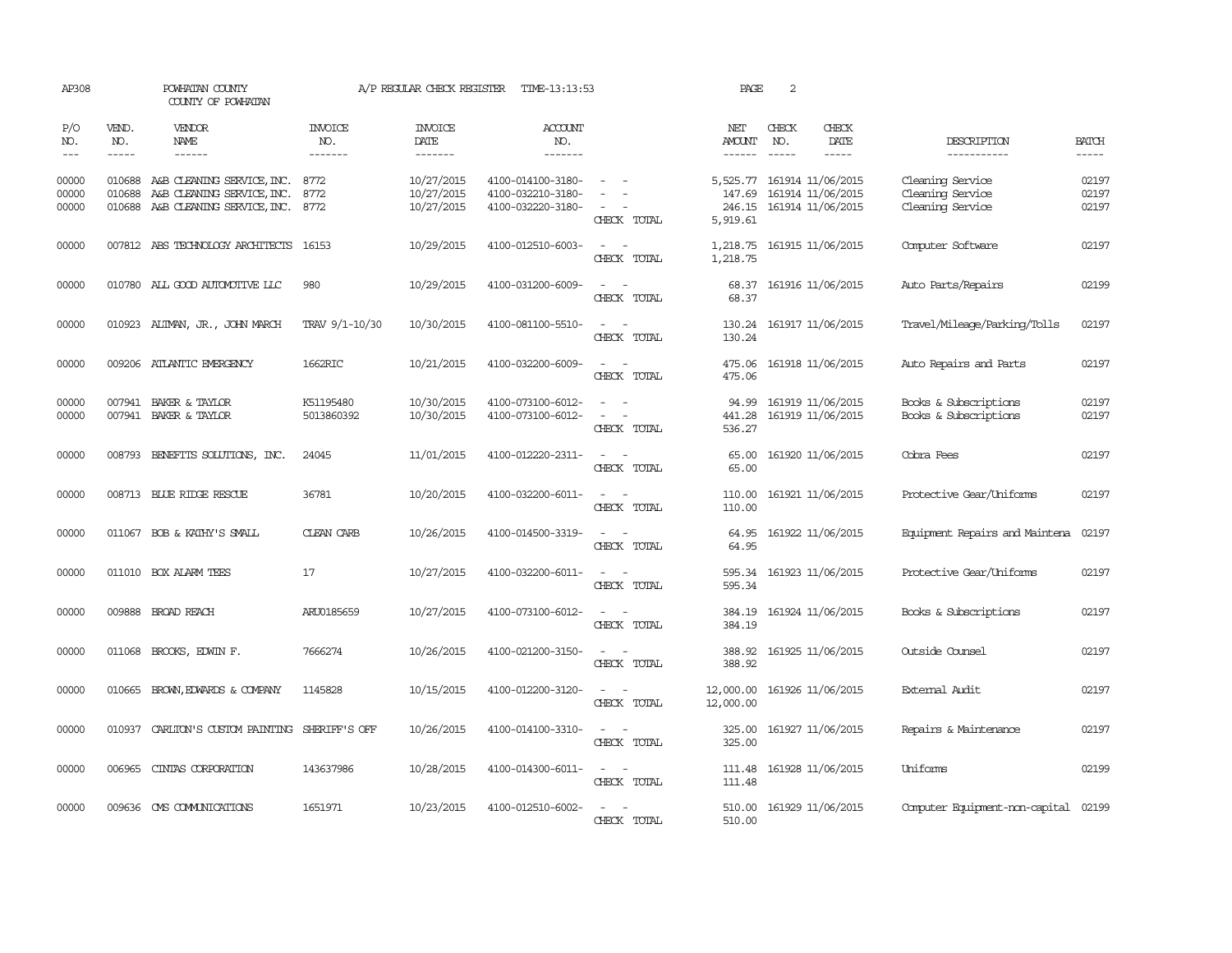| AP308               |                               | POWHATAN COUNTY<br>COUNTY OF POWHATAN                       |                                  | A/P REGULAR CHECK REGISTER                | TIME-13:13:53                          |                                                                                                                                                 | PAGE                           | 3                           |                                               |                                                   |                |
|---------------------|-------------------------------|-------------------------------------------------------------|----------------------------------|-------------------------------------------|----------------------------------------|-------------------------------------------------------------------------------------------------------------------------------------------------|--------------------------------|-----------------------------|-----------------------------------------------|---------------------------------------------------|----------------|
| P/O<br>NO.<br>$---$ | VEND.<br>NO.<br>$\frac{1}{2}$ | <b>VENDOR</b><br>NAME<br>$- - - - - -$                      | <b>INVOICE</b><br>NO.<br>------- | <b>INVOICE</b><br>DATE<br>$- - - - - - -$ | ACCOUNT<br>NO.<br>-------              |                                                                                                                                                 | NET<br><b>AMOUNT</b><br>------ | CHECK<br>NO.<br>$- - - - -$ | CHECK<br>DATE<br>$\frac{1}{2}$                | DESCRIPTION<br>-----------                        | <b>BATCH</b>   |
| 00000               |                               | 009178 COMCAST                                              | 168414156601110                  | 10/21/2015                                | 4100-032210-5260-                      | $\sim$<br>CHECK TOTAL                                                                                                                           | 83.59<br>83.59                 |                             | 161930 11/06/2015                             | Internet                                          | 02197          |
| 00000               |                               | 007294 CUMBERLAND FARM & AUTO                               | 885139                           | 10/01/2015                                | 4100-032200-6009-                      | CHECK TOTAL                                                                                                                                     | 19.96<br>19.96                 |                             | 161931 11/06/2015                             | Auto Repairs and Parts                            | 02197          |
| 00000               | 010079                        | DEAL & LACHENEY P.C.                                        | 4633                             | 11/02/2015                                | 4100-012210-3150-                      | $\sim$<br>CHECK TOTAL                                                                                                                           | 10,000.00<br>10,000.00         |                             | 161932 11/06/2015                             | Contracted County Attomey                         | 02197          |
| 00000               | 006879                        | DEMCO, INC.                                                 | 5723509                          | 10/26/2015                                | 4100-073100-6014-                      | $\sim$<br>$\sim$<br>CHECK TOTAL                                                                                                                 | 147.28<br>147.28               |                             | 161933 11/06/2015                             | Library Supplies                                  | 02197          |
| 00000               | 000860                        | DOMINION VIRGINIA POWER                                     | 7765134072 1115                  | 10/27/2015                                | 4100-014100-5110-                      | $\sim$<br>$\sim$<br>CHECK TOTAL                                                                                                                 | 645.94<br>645.94               |                             | 161934 11/06/2015                             | Electricity                                       | 02199          |
| 00000               | 007354 ESRI                   |                                                             | 93047279                         | 10/28/2015                                | 4100-012520-6002-                      | $\sim$ 100 $\sim$<br>CHECK TOTAL                                                                                                                | 15,000.00<br>15,000.00         |                             | 161935 11/06/2015                             | Computer Equip non-cap / softw                    | 02199          |
| 00000               |                               | 007537 FERGUSON ENTERPRISES, INC 3383311                    |                                  | 10/21/2015                                | 4100-032220-3310-                      | $\frac{1}{2} \left( \frac{1}{2} \right) \left( \frac{1}{2} \right) = \frac{1}{2} \left( \frac{1}{2} \right)$<br>CHECK TOTAL                     | 19.69<br>19.69                 |                             | 161936 11/06/2015                             | Repairs & Maintenance                             | 02197          |
| 00000<br>00000      | 000690                        | FLATROCK TIRE & AUTO<br>000690 FLATROCK TIRE & AUTO         | 13864<br>13864                   | 10/22/2015<br>10/22/2015                  | 4100-031200-6008-<br>4100-031200-6009- | $\frac{1}{2} \left( \frac{1}{2} \right) \left( \frac{1}{2} \right) = \frac{1}{2} \left( \frac{1}{2} \right)$<br>$\sim$<br>$\sim$<br>CHECK TOTAL | 41.20<br>40.99<br>82.19        |                             | 161937 11/06/2015<br>161937 11/06/2015        | Gas/Grease/Oil<br>Auto Parts/Repairs              | 02199<br>02199 |
| 00000               |                               | 006522 FOOD LION                                            | 29                               | 10/28/2015                                | 4100-035100-6022-                      | $\overline{\phantom{a}}$<br>CHECK TOTAL                                                                                                         | 210.75<br>210.75               |                             | 161938 11/06/2015                             | Dog Food/Supplies                                 | 02199          |
| 00000               | 008700                        | GRADWELL, MELISSA LOWE                                      | VRS ROUNDTABLE                   | 10/28/2015                                | 4100-012220-5510-                      | $\sim$<br>$\sim$<br>CHECK TOTAL                                                                                                                 | 15.64<br>15.64                 |                             | 161939 11/06/2015                             | Travel-mileage                                    | 02199          |
| 00000               |                               | 001183 HERTZLER TREE SERVICE,                               | REMOVE LIGHT                     | 10/23/2015                                | 4100-014600-3310-                      | $\omega_{\rm{max}}$ and $\omega_{\rm{max}}$<br>CHECK TOTAL                                                                                      | 100.00<br>100.00               |                             | 161940 11/06/2015                             | Repairs and Maintenance                           | 02197          |
| 00000<br>00000      | 010487<br>010487              | IBM CORPORATION<br>IBM CORPORATION                          | 06594F1<br>Q6594F1               | 11/01/2015<br>11/01/2015                  | 4100-095101-9300-<br>4100-095101-9301- | $\sim$ 100 $\sim$<br>CHECK TOTAL                                                                                                                | 1,544.07<br>1,709.14           |                             | 161941 11/06/2015<br>165.07 161941 11/06/2015 | AS400 Lease - Principal<br>AS400 Lease - Interest | 02197<br>02197 |
| 00000               |                               | 007874 JONES, LINDA HOLLIN                                  | LODA/VRS RNDTBL                  | 11/02/2015                                | 4100-012220-5510-                      | $\sim$<br>CHECK TOTAL                                                                                                                           | 64.57                          |                             | 64.57 161942 11/06/2015                       | Travel-mileage                                    | 02199          |
| 00000               | 009898                        | JORDAN, CECIL W.                                            | <b>JULY-OCTOBER 15</b>           | 10/31/2015                                | 4100-013200-1011-                      | CHECK TOTAL                                                                                                                                     | 688.16<br>688.16               |                             | 161943 11/06/2015                             | COMP: Electoral Board                             | 02198          |
| 00000<br>00000      | 009970                        | LABOR READY MID-ATLANTIC<br>009970 LABOR READY MID-ATLANTIC | 20203375<br>20236670             | 10/09/2015<br>10/16/2015                  | 4100-014500-3190-<br>4100-014500-3190- | $\overline{\phantom{a}}$<br>$\sim$<br>$\omega_{\rm{max}}$ and $\omega_{\rm{max}}$<br>CHECK TOTAL                                                | 576.03<br>1,048.67             |                             | 161944 11/06/2015<br>472.64 161944 11/06/2015 | Grounds Maintenance<br>Grounds Maintenance        | 02197<br>02197 |
| 00000               |                               | 010811 IAND AND COATES, INC                                 | 629157                           | 10/23/2015                                | 4100-014500-3319-                      | $\sim$<br>CHECK TOTAL                                                                                                                           | 534.64                         |                             | 534.64 161945 11/06/2015                      | Equipment Repairs and Maintena 02197              |                |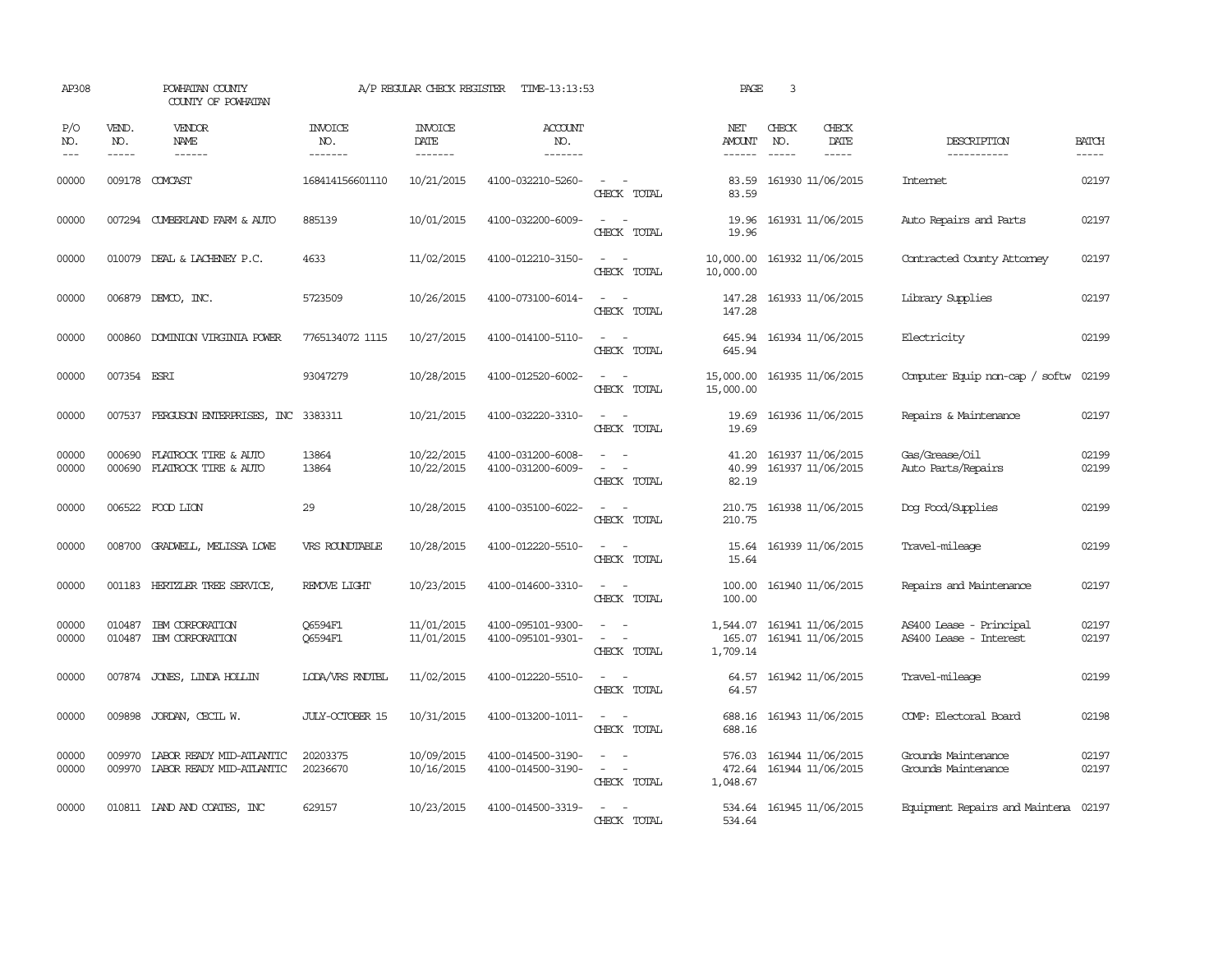| AP308                                                                                                                                                                                                                                                                                                                                                                                                      |                                                                                                                                          | POWHATAN COUNTY<br>COUNTY OF POWHATAN                                                                                                                                                                                                                                                                                                                                    |                                                                                                                                                                                                                                            | A/P REGULAR CHECK REGISTER                                                                                                                                                                       | TIME-13:13:53                                                                                                                                                                                                                                                                                      |                                         | PAGE                                                                                       | $\overline{4}$                |                                                                                                                                                                                                                                                                                                                |                                                                                                                                                                                                                                                                                                |                                                                                                                            |
|------------------------------------------------------------------------------------------------------------------------------------------------------------------------------------------------------------------------------------------------------------------------------------------------------------------------------------------------------------------------------------------------------------|------------------------------------------------------------------------------------------------------------------------------------------|--------------------------------------------------------------------------------------------------------------------------------------------------------------------------------------------------------------------------------------------------------------------------------------------------------------------------------------------------------------------------|--------------------------------------------------------------------------------------------------------------------------------------------------------------------------------------------------------------------------------------------|--------------------------------------------------------------------------------------------------------------------------------------------------------------------------------------------------|----------------------------------------------------------------------------------------------------------------------------------------------------------------------------------------------------------------------------------------------------------------------------------------------------|-----------------------------------------|--------------------------------------------------------------------------------------------|-------------------------------|----------------------------------------------------------------------------------------------------------------------------------------------------------------------------------------------------------------------------------------------------------------------------------------------------------------|------------------------------------------------------------------------------------------------------------------------------------------------------------------------------------------------------------------------------------------------------------------------------------------------|----------------------------------------------------------------------------------------------------------------------------|
| P/O<br>NO.<br>$\frac{1}{2} \frac{1}{2} \frac{1}{2} \frac{1}{2} \frac{1}{2} \frac{1}{2} \frac{1}{2} \frac{1}{2} \frac{1}{2} \frac{1}{2} \frac{1}{2} \frac{1}{2} \frac{1}{2} \frac{1}{2} \frac{1}{2} \frac{1}{2} \frac{1}{2} \frac{1}{2} \frac{1}{2} \frac{1}{2} \frac{1}{2} \frac{1}{2} \frac{1}{2} \frac{1}{2} \frac{1}{2} \frac{1}{2} \frac{1}{2} \frac{1}{2} \frac{1}{2} \frac{1}{2} \frac{1}{2} \frac{$ | VEND.<br>NO.<br>$- - - - -$                                                                                                              | VENDOR<br>NAME<br>------                                                                                                                                                                                                                                                                                                                                                 | <b>INVOICE</b><br>NO.<br>-------                                                                                                                                                                                                           | <b>INVOICE</b><br>DATE<br>-------                                                                                                                                                                | <b>ACCOUNT</b><br>NO.<br>-------                                                                                                                                                                                                                                                                   |                                         | NET<br><b>AMOUNT</b><br>------                                                             | CHECK<br>NO.<br>$\frac{1}{2}$ | CHECK<br>DATE<br>-----                                                                                                                                                                                                                                                                                         | DESCRIPTION<br>-----------                                                                                                                                                                                                                                                                     | <b>BATCH</b><br>$- - - - -$                                                                                                |
| 00000                                                                                                                                                                                                                                                                                                                                                                                                      |                                                                                                                                          | 009691 LAYMAN IRRIGATION &                                                                                                                                                                                                                                                                                                                                               | 16878                                                                                                                                                                                                                                      | 10/28/2015                                                                                                                                                                                       | 4100-014600-3310-                                                                                                                                                                                                                                                                                  | $\overline{\phantom{a}}$<br>CHECK TOTAL | 153.54                                                                                     |                               | 153.54 161946 11/06/2015                                                                                                                                                                                                                                                                                       | Repairs and Maintenance                                                                                                                                                                                                                                                                        | 02197                                                                                                                      |
| 00000                                                                                                                                                                                                                                                                                                                                                                                                      |                                                                                                                                          | 001550 M & W PRINTERS, INC.                                                                                                                                                                                                                                                                                                                                              | 98353S                                                                                                                                                                                                                                     | 10/13/2015                                                                                                                                                                                       | 4100-035100-6013-                                                                                                                                                                                                                                                                                  | CHECK TOTAL                             | 25.00<br>25.00                                                                             |                               | 161947 11/06/2015                                                                                                                                                                                                                                                                                              | Dog Tags                                                                                                                                                                                                                                                                                       | 02199                                                                                                                      |
| 00000                                                                                                                                                                                                                                                                                                                                                                                                      |                                                                                                                                          | 006146 MCCLELLAN, WENDY SUSAN                                                                                                                                                                                                                                                                                                                                            | MILEAGE SEPT15                                                                                                                                                                                                                             | 9/30/2015                                                                                                                                                                                        | 4100-031710-5510-                                                                                                                                                                                                                                                                                  | CHECK TOTAL                             | 90.39<br>90.39                                                                             |                               | 161948 11/06/2015                                                                                                                                                                                                                                                                                              | Travel/Mileage/Parking/Tolls                                                                                                                                                                                                                                                                   | 02199                                                                                                                      |
| 00000                                                                                                                                                                                                                                                                                                                                                                                                      |                                                                                                                                          | 009276 MCCREIGHT, FRAN                                                                                                                                                                                                                                                                                                                                                   | 529500272287                                                                                                                                                                                                                               | 10/22/2015                                                                                                                                                                                       | 4100-073100-6014-                                                                                                                                                                                                                                                                                  | $\equiv$<br>CHECK TOTAL                 | 21.83                                                                                      |                               | 21.83 161949 11/06/2015                                                                                                                                                                                                                                                                                        | Library Supplies                                                                                                                                                                                                                                                                               | 02197                                                                                                                      |
| 00000                                                                                                                                                                                                                                                                                                                                                                                                      |                                                                                                                                          | 009084 MIDAMERICA BOOKS                                                                                                                                                                                                                                                                                                                                                  | 360890                                                                                                                                                                                                                                     | 9/15/2015                                                                                                                                                                                        | 4100-073100-6012-                                                                                                                                                                                                                                                                                  | CHECK TOTAL                             | 424.95<br>424.95                                                                           |                               | 161950 11/06/2015                                                                                                                                                                                                                                                                                              | Books & Subscriptions                                                                                                                                                                                                                                                                          | 02197                                                                                                                      |
| 00000                                                                                                                                                                                                                                                                                                                                                                                                      | 007422 NACO                                                                                                                              |                                                                                                                                                                                                                                                                                                                                                                          | 133033                                                                                                                                                                                                                                     | 9/20/2015                                                                                                                                                                                        | 4100-012100-5810-                                                                                                                                                                                                                                                                                  | CHECK TOTAL                             | 460.00<br>460.00                                                                           |                               | 161951 11/06/2015                                                                                                                                                                                                                                                                                              | Dues/Association Memberships                                                                                                                                                                                                                                                                   | 02198                                                                                                                      |
| 00000                                                                                                                                                                                                                                                                                                                                                                                                      | 008262                                                                                                                                   | OVERSIREET, JASON                                                                                                                                                                                                                                                                                                                                                        | GIS CONFERENCE                                                                                                                                                                                                                             | 10/21/2015                                                                                                                                                                                       | 4100-012520-5510-                                                                                                                                                                                                                                                                                  | CHECK TOTAL                             | 20.00<br>20.00                                                                             |                               | 161952 11/06/2015                                                                                                                                                                                                                                                                                              | Travel/Mileage/Parking/Tolls                                                                                                                                                                                                                                                                   | 02198                                                                                                                      |
| 00000                                                                                                                                                                                                                                                                                                                                                                                                      | 008079                                                                                                                                   | PAETEC/CAVALIER BUSINESS                                                                                                                                                                                                                                                                                                                                                 | 3802785 10/15                                                                                                                                                                                                                              | 10/20/2015                                                                                                                                                                                       | 4100-012510-5230-                                                                                                                                                                                                                                                                                  | CHECK TOTAL                             | 777.94<br>777.94                                                                           |                               | 161953 11/06/2015                                                                                                                                                                                                                                                                                              | Telephone Services                                                                                                                                                                                                                                                                             | 02198                                                                                                                      |
| 00000                                                                                                                                                                                                                                                                                                                                                                                                      | 000375                                                                                                                                   | PIEDMONT REGIONAL JAIL                                                                                                                                                                                                                                                                                                                                                   | 2627                                                                                                                                                                                                                                       | 10/20/2015                                                                                                                                                                                       | 4100-033400-3845-                                                                                                                                                                                                                                                                                  | CHECK TOTAL                             | 2,847.53<br>2,847.53                                                                       |                               | 161954 11/06/2015                                                                                                                                                                                                                                                                                              | Detention of Adults - Health C                                                                                                                                                                                                                                                                 | 02199                                                                                                                      |
| 00000                                                                                                                                                                                                                                                                                                                                                                                                      | 001250                                                                                                                                   | POWHATAN AUTO & TRACTOR                                                                                                                                                                                                                                                                                                                                                  | 373873                                                                                                                                                                                                                                     | 10/31/2015                                                                                                                                                                                       | 4100-031200-6009-                                                                                                                                                                                                                                                                                  | CHECK TOTAL                             | 25.49<br>25.49                                                                             |                               | 161955 11/06/2015                                                                                                                                                                                                                                                                                              | Auto Parts/Repairs                                                                                                                                                                                                                                                                             | 02199                                                                                                                      |
| 00000                                                                                                                                                                                                                                                                                                                                                                                                      | 006914                                                                                                                                   | POWHATAN AUTO REPAIR                                                                                                                                                                                                                                                                                                                                                     | 743                                                                                                                                                                                                                                        | 11/02/2015                                                                                                                                                                                       | 4100-031200-6009-                                                                                                                                                                                                                                                                                  | CHECK TOTAL                             | 587.80<br>587.80                                                                           |                               | 161956 11/06/2015                                                                                                                                                                                                                                                                                              | Auto Parts/Repairs                                                                                                                                                                                                                                                                             | 02199                                                                                                                      |
| 00000                                                                                                                                                                                                                                                                                                                                                                                                      | 006928                                                                                                                                   | POWHATAN COUNTY DEPT. OF                                                                                                                                                                                                                                                                                                                                                 | <b>COURT FINES</b>                                                                                                                                                                                                                         | 11/03/2015                                                                                                                                                                                       | 4100-053910-5643-                                                                                                                                                                                                                                                                                  | CHECK TOTAL                             | 1,536.09<br>1,536.09                                                                       |                               | 161957 11/06/2015                                                                                                                                                                                                                                                                                              | PCCAA Services - Federal CSBG                                                                                                                                                                                                                                                                  | 02198                                                                                                                      |
| 00000<br>00000<br>00000<br>00000<br>00000<br>00000<br>00000<br>00000<br>00000<br>00000<br>00000<br>00000<br>00000<br>00000                                                                                                                                                                                                                                                                                 | 008294<br>008294<br>008294<br>008294<br>008294<br>008294<br>008294<br>008294<br>008294<br>008294<br>008294<br>008294<br>008294<br>008294 | POWHATAN COUNTY PUBLIC<br>POWHATAN COUNTY PUBLIC<br>POWHATAN COUNTY PUBLIC<br>POWHATAN COUNTY PUBLIC<br>POWHATAN COUNTY PUBLIC<br>POWHATAN COUNTY PUBLIC<br>POWHATAN COUNTY PUBLIC<br>POWHATAN COUNTY PUBLIC<br>POWHATAN COUNTY PUBLIC<br>POWHATAN COUNTY PUBLIC<br>POWHATAN COUNTY PUBLIC<br>POWHATAN COUNTY PUBLIC<br>POWHATAN COUNTY PUBLIC<br>POWHATAN COUNTY PUBLIC | PAPER 11-2-15<br>PAPER 11-2-15<br>PAPER 11-2-15<br>PAPER 11-2-15<br>PAPER 11-2-15<br>PAPER 11-2-15<br>PAPER 11-2-15<br>PAPER 11-2-15<br>PAPER 11-2-15<br>PAPER 11-2-15<br>PAPER 11-2-15<br>PAPER 11-2-15<br>PAPER 11-2-15<br>PAPER 11-2-15 | 11/02/2015<br>11/02/2015<br>11/02/2015<br>11/02/2015<br>11/02/2015<br>11/02/2015<br>11/02/2015<br>11/02/2015<br>11/02/2015<br>11/02/2015<br>11/02/2015<br>11/02/2015<br>11/02/2015<br>11/02/2015 | 4100-034100-6001-<br>4100-012310-6001-<br>4100-012100-6001-<br>4100-012210-6001-<br>4100-014100-6001-<br>4100-012200-6001-<br>4100-053120-3320-<br>4100-081100-6001-<br>4100-012320-6014-<br>4100-012410-6001-<br>4100-034100-6001-<br>4100-012310-6001-<br>4100-022100-6001-<br>4100-012100-6001- | $\overline{\phantom{a}}$<br>$\sim$      | .46<br>2.09<br>10.06<br>.01<br>.01<br>4.27<br>.80<br>2.23<br>2.25<br>.96<br>11.57<br>23.14 |                               | 161958 11/06/2015<br>161958 11/06/2015<br>161958 11/06/2015<br>161958 11/06/2015<br>161958 11/06/2015<br>161958 11/06/2015<br>161958 11/06/2015<br>161958 11/06/2015<br>161958 11/06/2015<br>161958 11/06/2015<br>161958 11/06/2015<br>23.14 161958 11/06/2015<br>161958 11/06/2015<br>23.14 161958 11/06/2015 | Office Supplies<br>Office Supplies<br>Office Supplies<br>Office Supplies<br>Office Supplies<br>Office Supplies<br>Maint/Service Contract/Copying<br>Office Supplies<br>Other Operating Supplies<br>Office Supplies<br>Office Supplies<br>Office Supplies<br>Office Supplies<br>Office Supplies | 02198<br>02198<br>02198<br>02198<br>02198<br>02198<br>02198<br>02198<br>02198<br>02198<br>02198<br>02198<br>02198<br>02198 |
| 00000                                                                                                                                                                                                                                                                                                                                                                                                      |                                                                                                                                          | 008294 POWHATAN COUNTY PUBLIC                                                                                                                                                                                                                                                                                                                                            | PAPER 11-2-15                                                                                                                                                                                                                              | 11/02/2015                                                                                                                                                                                       | 4100-083500-6001-                                                                                                                                                                                                                                                                                  | $\overline{\phantom{a}}$                |                                                                                            |                               | 23.14 161958 11/06/2015                                                                                                                                                                                                                                                                                        | Office Supplies                                                                                                                                                                                                                                                                                | 02198                                                                                                                      |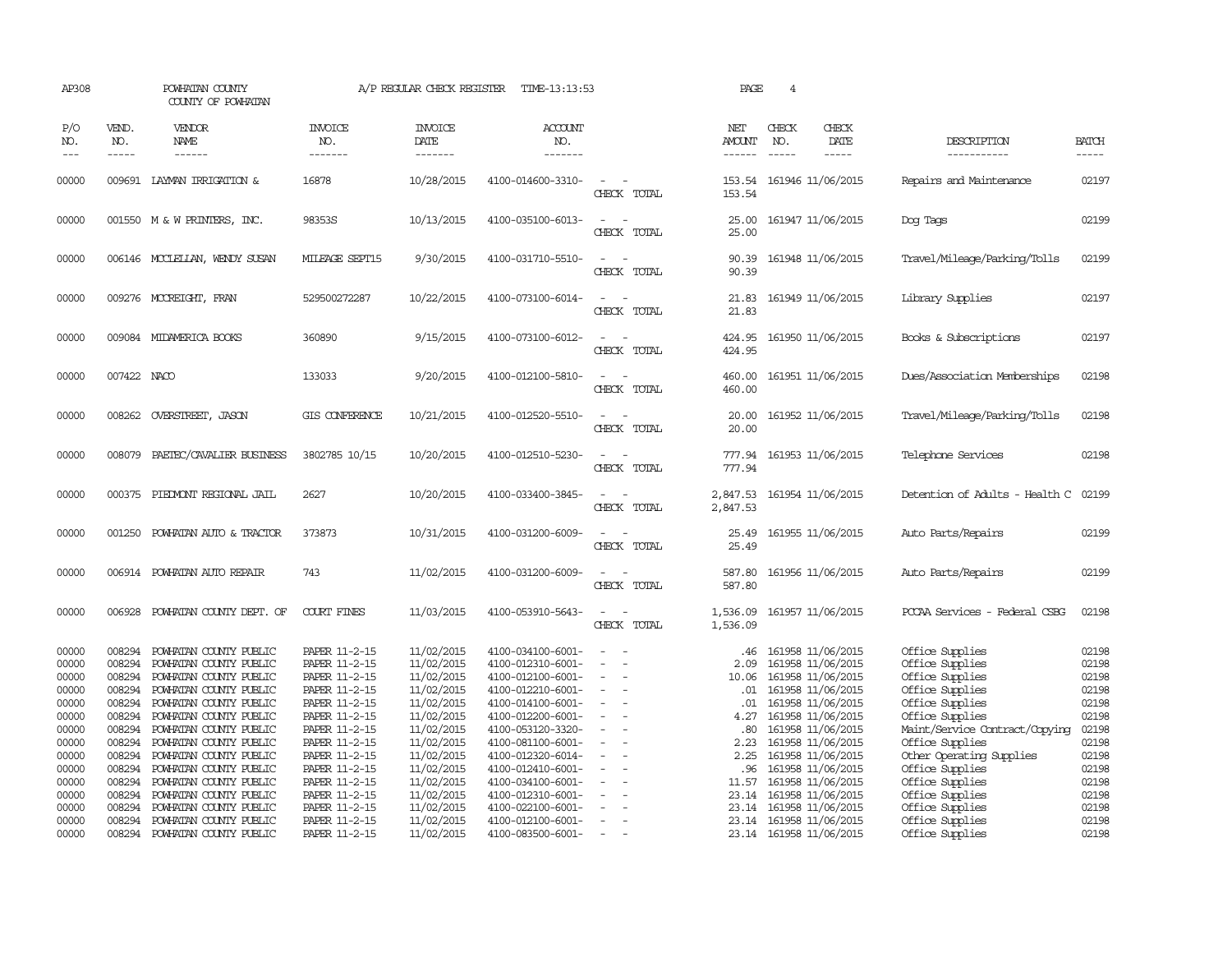| AP308                   |                             | POWHATAN COUNTY<br>COUNTY OF POWHATAN                                      |                                                       | A/P REGULAR CHECK REGISTER               | TIME-13:13:53                                               |                                                                                                                             | PAGE                                   | 5                           |                                                                   |                                                        |                         |
|-------------------------|-----------------------------|----------------------------------------------------------------------------|-------------------------------------------------------|------------------------------------------|-------------------------------------------------------------|-----------------------------------------------------------------------------------------------------------------------------|----------------------------------------|-----------------------------|-------------------------------------------------------------------|--------------------------------------------------------|-------------------------|
| P/O<br>NO.<br>$---$     | VEND.<br>NO.<br>$- - - - -$ | <b>VENDOR</b><br>NAME<br>$- - - - - -$                                     | <b>INVOICE</b><br>NO.<br>-------                      | <b>INVOICE</b><br><b>DATE</b><br>------- | <b>ACCOUNT</b><br>NO.<br>-------                            |                                                                                                                             | NET<br><b>AMOUNT</b><br>------         | CHECK<br>NO.<br>$- - - - -$ | CHECK<br>DATE<br>$- - - - -$                                      | DESCRIPTION<br>-----------                             | <b>BATCH</b><br>-----   |
| 00000<br>00000<br>00000 | 008294<br>008294<br>008294  | POWHATAN COUNTY PUBLIC<br>POWHATAN COUNTY PUBLIC<br>POWHATAN COUNTY PUBLIC | PAPER 11-2-15<br>PAPER 11-2-15<br>PAPER 11-2-15       | 11/02/2015<br>11/02/2015<br>11/02/2015   | 4100-012200-6001-<br>4100-081100-6001-<br>4100-031200-6001- | $\equiv$<br>CHECK TOTAL                                                                                                     | 11.57<br>92.56<br>254.54               |                             | 23.14 161958 11/06/2015<br>161958 11/06/2015<br>161958 11/06/2015 | Office Supplies<br>Office Supplies<br>Office Supplies  | 02198<br>02198<br>02198 |
| 00000                   | 000770                      | POWHATAN HEALTH DEPT                                                       | 136114424                                             | 10/26/2015                               | 4100-032200-3110-                                           | CHECK TOTAL                                                                                                                 | 77.86<br>77.86                         |                             | 161959 11/06/2015                                                 | Health/Vaccinations/Inoculatio                         | 02198                   |
| 00000                   | 007806                      | POWHATAN LEADERSHIP                                                        | <b>GOLD SPONSORSHP</b>                                | 10/14/2015                               | 4100-081200-0026-                                           | CHECK TOTAL                                                                                                                 | 500.00<br>500.00                       |                             | 161960 11/06/2015                                                 | Leadership Institute                                   | 02199                   |
| 00000                   | 008163                      | PRICE, PAULA                                                               | JULY-OCTOBER 15                                       | 10/31/2015                               | 4100-013200-1011-                                           | CHECK TOTAL                                                                                                                 | 688.16<br>688.16                       |                             | 161961 11/06/2015                                                 | COMP: Electoral Board                                  | 02198                   |
| 00000                   |                             | 006474 PROGRESSIVE AUTO WORKS                                              | 29338                                                 | 10/27/2015                               | 4100-032200-6009-                                           | $\sim$<br>CHECK TOTAL                                                                                                       | 938.74<br>938.74                       |                             | 161962 11/06/2015                                                 | Auto Repairs and Parts                                 | 02198                   |
| 00000                   | 009518                      | QUARLES PETROLEUM, INC.                                                    | 934763 OCT15                                          | 10/31/2015                               | 4100-031200-6008-                                           | $\equiv$<br>CHECK TOTAL                                                                                                     | 2,879.28<br>2,879.28                   |                             | 161963 11/06/2015                                                 | Gas/Grease/Oil                                         | 02199                   |
| 00000                   |                             | 006201 RENGER, JEANIE AREHART                                              | JULY-OCT 2015                                         | 10/30/2015                               | 4100-013200-1011-                                           | $\sim$ 100 $\mu$<br>$\sim$<br>CHECK TOTAL                                                                                   | 1,376.33 161964 11/06/2015<br>1,376.33 |                             |                                                                   | COMP: Electoral Board                                  | 02198                   |
| 00000<br>00000<br>00000 | 007942<br>007942            | RICHMOND SUBURBAN<br>RICHMOND SUBURBAN<br>007942 RICHMOND SUBURBAN         | I00002116410909<br>100002116410916<br>I00002172710923 | 9/09/2015<br>9/16/2015<br>9/23/2015      | 4100-011010-3600-<br>4100-011010-3600-<br>4100-011010-3600- | $\sim$<br>$\overline{\phantom{a}}$<br>CHECK TOTAL                                                                           | 234.00<br>234.00<br>146.25<br>614.25   |                             | 161965 11/06/2015<br>161965 11/06/2015<br>161965 11/06/2015       | Advertising<br>Advertising<br>Advertising              | 02198<br>02198<br>02198 |
| 00000                   | 010282                      | SCHUBERT, CHARLA                                                           | CPFO EXAM 10/15                                       | 10/21/2015                               | 4100-012200-5540-CS1-                                       | $\sim$<br>CHECK TOTAL                                                                                                       | 126.50<br>126.50                       |                             | 161966 11/06/2015                                                 | CPFO Training Course                                   | 02198                   |
| 00000                   | 009460                      | SETON IDENTIFICATION                                                       | 9329098155                                            | 10/19/2015                               | 4100-014100-3310-                                           | $\equiv$<br>CHECK TOTAL                                                                                                     | 53.65<br>53.65                         |                             | 161967 11/06/2015                                                 | Repairs & Maintenance                                  | 02198                   |
| 00000                   |                             | 006593 SHEEHY FORD                                                         | NOHB147416                                            | 10/23/2015                               | 4100-031200-6009-                                           | $\sim$<br>CHECK TOTAL                                                                                                       | 140.00<br>140.00                       |                             | 161968 11/06/2015                                                 | Auto Parts/Repairs                                     | 02199                   |
| 00000                   |                             | 008838 SITEVISION, INC.                                                    | 16485                                                 | 10/22/2015                               | 4100-012510-8205-                                           | $\sim$<br>CHECK TOTAL                                                                                                       | 30.00<br>30.00                         |                             | 161969 11/06/2015                                                 | Hosting Fees                                           | 02198                   |
| 00000                   |                             | 001320 SOUTHERN POLICE                                                     | 182361                                                | 10/26/2015                               | 4100-031200-6011-                                           | $\frac{1}{2} \left( \frac{1}{2} \right) \left( \frac{1}{2} \right) = \frac{1}{2} \left( \frac{1}{2} \right)$<br>CHECK TOTAL | 862.50<br>862.50                       |                             | 161970 11/06/2015                                                 | Uniforms                                               | 02199                   |
| 00000<br>00000          | 006594                      | SOUTHSIDE ELECTRIC COOP<br>006594 SOUTHSIDE ELECTRIC COOP                  | 501362001 10/15<br>549574001 10/15                    | 10/16/2015<br>10/09/2015                 | 4100-053910-5642-<br>4100-053910-5643-                      | $\sim$<br>CHECK TOTAL                                                                                                       | 375.99<br>537.01                       |                             | 161971 11/06/2015<br>161.02 161971 11/06/2015                     | PCCAA Services - TANF<br>PCCAA Services - Federal CSBG | 02198<br>02198          |
| 00000                   |                             | 007397 STONEWALL TECHNOLOGIES                                              | <b>POWH</b>                                           | 10/28/2015                               | 4100-012310-5540-                                           | $\sim$<br>CHECK TOTAL                                                                                                       | 250.00<br>250.00                       |                             | 161972 11/06/2015                                                 | Conferences & Training                                 | 02198                   |
| 00000                   |                             | 000845 TOWN POLICE SUPPLY OF                                               | 7524                                                  | 10/28/2015                               | 4100-031200-6011-                                           | $\sim$                                                                                                                      |                                        |                             | 31.50 161973 11/06/2015                                           | Uniforms                                               | 02199                   |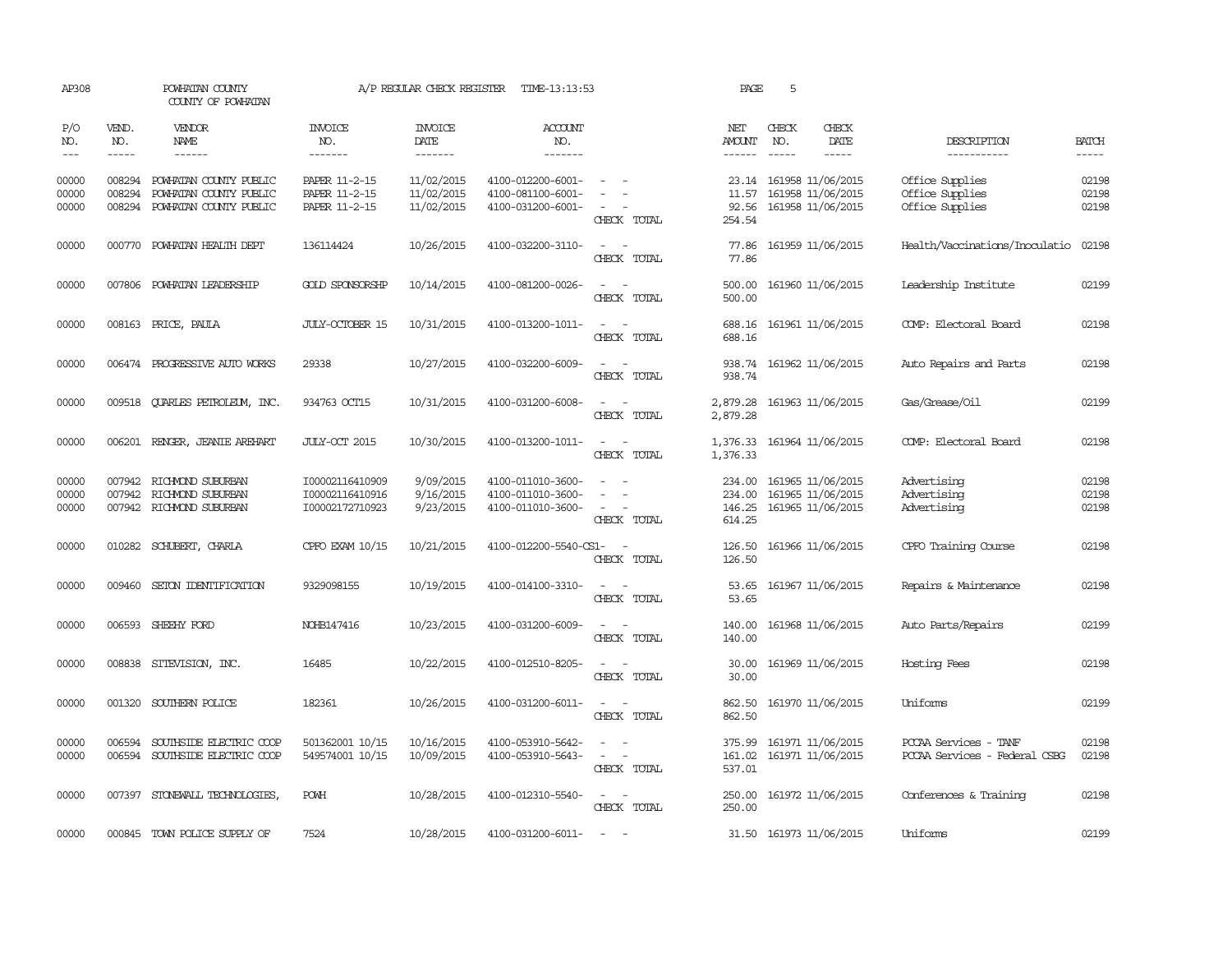| AP308                                                                                                                                                                                                                |                                                                                                                                                                                                                          | POWHATAN COUNTY<br>COUNTY OF POWHATAN                                                                                                                                                                                                                                                                                                                                                                                                                                              |                                                                                                                                                                                                                                                                                                                                              | A/P REGULAR CHECK REGISTER                                                                                                                                                                                                                                                                                                                   | TIME-13:13:53                                                                                                                                                                                                                                                                                                                                                                                                                                                                                                        |                                                        | PAGE                                                                                                                                                                                                           | 6                             |                                                                                                                                                                                                                                                                                                                                                                                                                                                                                                 |                                                                                                                                                                                                                                                                                                                                                                                                           |                                                                                                                                                                                                                      |
|----------------------------------------------------------------------------------------------------------------------------------------------------------------------------------------------------------------------|--------------------------------------------------------------------------------------------------------------------------------------------------------------------------------------------------------------------------|------------------------------------------------------------------------------------------------------------------------------------------------------------------------------------------------------------------------------------------------------------------------------------------------------------------------------------------------------------------------------------------------------------------------------------------------------------------------------------|----------------------------------------------------------------------------------------------------------------------------------------------------------------------------------------------------------------------------------------------------------------------------------------------------------------------------------------------|----------------------------------------------------------------------------------------------------------------------------------------------------------------------------------------------------------------------------------------------------------------------------------------------------------------------------------------------|----------------------------------------------------------------------------------------------------------------------------------------------------------------------------------------------------------------------------------------------------------------------------------------------------------------------------------------------------------------------------------------------------------------------------------------------------------------------------------------------------------------------|--------------------------------------------------------|----------------------------------------------------------------------------------------------------------------------------------------------------------------------------------------------------------------|-------------------------------|-------------------------------------------------------------------------------------------------------------------------------------------------------------------------------------------------------------------------------------------------------------------------------------------------------------------------------------------------------------------------------------------------------------------------------------------------------------------------------------------------|-----------------------------------------------------------------------------------------------------------------------------------------------------------------------------------------------------------------------------------------------------------------------------------------------------------------------------------------------------------------------------------------------------------|----------------------------------------------------------------------------------------------------------------------------------------------------------------------------------------------------------------------|
| P/O<br>NO.<br>$---$                                                                                                                                                                                                  | VEND.<br>NO.<br>$- - - - -$                                                                                                                                                                                              | VENDOR<br>NAME<br>------                                                                                                                                                                                                                                                                                                                                                                                                                                                           | <b>INVOICE</b><br>NO.<br>-------                                                                                                                                                                                                                                                                                                             | <b>INVOICE</b><br>DATE<br>-------                                                                                                                                                                                                                                                                                                            | <b>ACCOUNT</b><br>NO.<br>-------                                                                                                                                                                                                                                                                                                                                                                                                                                                                                     |                                                        | NET<br>AMOUNT<br>------                                                                                                                                                                                        | CHECK<br>NO.<br>$\frac{1}{2}$ | CHECK<br>DATE<br>$- - - - -$                                                                                                                                                                                                                                                                                                                                                                                                                                                                    | DESCRIPTION<br>-----------                                                                                                                                                                                                                                                                                                                                                                                | <b>BATCH</b><br>$- - - - -$                                                                                                                                                                                          |
| 00000                                                                                                                                                                                                                |                                                                                                                                                                                                                          | 000845 TOWN POLICE SUPPLY OF                                                                                                                                                                                                                                                                                                                                                                                                                                                       | 7534                                                                                                                                                                                                                                                                                                                                         | 10/28/2015                                                                                                                                                                                                                                                                                                                                   | 4100-031200-6011-                                                                                                                                                                                                                                                                                                                                                                                                                                                                                                    | $\overline{\phantom{a}}$<br>CHECK TOTAL                | 376.00<br>407.50                                                                                                                                                                                               |                               | 161973 11/06/2015                                                                                                                                                                                                                                                                                                                                                                                                                                                                               | Uniforms                                                                                                                                                                                                                                                                                                                                                                                                  | 02199                                                                                                                                                                                                                |
| 00000<br>00000                                                                                                                                                                                                       | 008140                                                                                                                                                                                                                   | 008140 VERIZON<br>VERIZON                                                                                                                                                                                                                                                                                                                                                                                                                                                          | 8045983715 1015<br>8045985532 1015                                                                                                                                                                                                                                                                                                           | 10/28/2015<br>10/15/2015                                                                                                                                                                                                                                                                                                                     | 4100-031210-5232-<br>4100-073100-5260-                                                                                                                                                                                                                                                                                                                                                                                                                                                                               | CHECK TOTAL                                            | 182.30<br>192.14<br>374.44                                                                                                                                                                                     |                               | 161974 11/06/2015<br>161974 11/06/2015                                                                                                                                                                                                                                                                                                                                                                                                                                                          | Wireline 911<br>Internet                                                                                                                                                                                                                                                                                                                                                                                  | 02198<br>02198                                                                                                                                                                                                       |
| 00000                                                                                                                                                                                                                |                                                                                                                                                                                                                          | 008785 VERIZON CABS                                                                                                                                                                                                                                                                                                                                                                                                                                                                | M55049170615298                                                                                                                                                                                                                                                                                                                              | 10/25/2015                                                                                                                                                                                                                                                                                                                                   | 4100-031210-5232-                                                                                                                                                                                                                                                                                                                                                                                                                                                                                                    | CHECK TOTAL                                            | 474.57<br>474.57                                                                                                                                                                                               |                               | 161975 11/06/2015                                                                                                                                                                                                                                                                                                                                                                                                                                                                               | Wireline 911                                                                                                                                                                                                                                                                                                                                                                                              | 02198                                                                                                                                                                                                                |
| 00000<br>00000<br>00000<br>00000                                                                                                                                                                                     | 008126<br>008126<br>008126<br>008126                                                                                                                                                                                     | VERIZON WIRELESS<br>VERIZON WIRELESS<br>VERIZON WIRELESS<br>VERIZON WIRELESS                                                                                                                                                                                                                                                                                                                                                                                                       | 9752872750<br>9753132389<br>9754507278<br>9754516082                                                                                                                                                                                                                                                                                         | 9/23/2015<br>10/01/2015<br>10/23/2015<br>10/23/2015                                                                                                                                                                                                                                                                                          | 4100-032200-5260-<br>4100-032200-5250-<br>4100-032200-5250-<br>4100-032200-5260-                                                                                                                                                                                                                                                                                                                                                                                                                                     | $\equiv$<br>CHECK TOTAL                                | 360.09<br>239.99<br>75.40<br>360.09<br>1,035.57                                                                                                                                                                |                               | 161976 11/06/2015<br>161976 11/06/2015<br>161976 11/06/2015<br>161976 11/06/2015                                                                                                                                                                                                                                                                                                                                                                                                                | Internet<br>Cell Phones<br>Cell Phones<br>Internet                                                                                                                                                                                                                                                                                                                                                        | 02198<br>02198<br>02198<br>02198                                                                                                                                                                                     |
| 00000                                                                                                                                                                                                                |                                                                                                                                                                                                                          | 010158 VIRGINIA LIBRARY                                                                                                                                                                                                                                                                                                                                                                                                                                                            | 5925                                                                                                                                                                                                                                                                                                                                         | 10/28/2015                                                                                                                                                                                                                                                                                                                                   | 4100-073100-3600-                                                                                                                                                                                                                                                                                                                                                                                                                                                                                                    | CHECK TOTAL                                            | 75.00<br>75.00                                                                                                                                                                                                 |                               | 161977 11/06/2015                                                                                                                                                                                                                                                                                                                                                                                                                                                                               | Advertising                                                                                                                                                                                                                                                                                                                                                                                               | 02198                                                                                                                                                                                                                |
| 00000                                                                                                                                                                                                                | 009491 WL                                                                                                                                                                                                                |                                                                                                                                                                                                                                                                                                                                                                                                                                                                                    | <b>BUILDING INSP</b>                                                                                                                                                                                                                                                                                                                         | 10/22/2015                                                                                                                                                                                                                                                                                                                                   | 4100-034100-3600-                                                                                                                                                                                                                                                                                                                                                                                                                                                                                                    | CHECK TOTAL                                            | 25.00<br>25.00                                                                                                                                                                                                 |                               | 161978 11/06/2015                                                                                                                                                                                                                                                                                                                                                                                                                                                                               | Advertising                                                                                                                                                                                                                                                                                                                                                                                               | 02198                                                                                                                                                                                                                |
| 00000                                                                                                                                                                                                                |                                                                                                                                                                                                                          | 009455 WALL, LINDA L.                                                                                                                                                                                                                                                                                                                                                                                                                                                              | 2015 LGPA CONF                                                                                                                                                                                                                                                                                                                               | 10/09/2015                                                                                                                                                                                                                                                                                                                                   | 4100-012210-5540-LW1-                                                                                                                                                                                                                                                                                                                                                                                                                                                                                                | CHECK TOTAL                                            | 283.73<br>283.73                                                                                                                                                                                               |                               | 161979 11/06/2015                                                                                                                                                                                                                                                                                                                                                                                                                                                                               | <b>IGPA 2015 Annual Conference</b>                                                                                                                                                                                                                                                                                                                                                                        | 02198                                                                                                                                                                                                                |
| 00000<br>00000<br>00000<br>00000<br>00000<br>00000<br>00000<br>00000<br>00000<br>00000<br>00000<br>00000<br>00000<br>00000<br>00000<br>00000<br>00000<br>00000<br>00000<br>00000<br>00000<br>00000<br>00000<br>00000 | 008668<br>008668<br>008668<br>008668<br>008668<br>008668<br>008668<br>008668<br>008668<br>008668<br>008668<br>008668<br>008668<br>008668<br>008668<br>008668<br>008668<br>008668<br>008668<br>008668<br>008668<br>008668 | 008668 BANK OF AMERICA<br>BANK OF AMERICA<br>BANK OF AMERICA<br>BANK OF AMERICA<br>BANK OF AMERICA<br>BANK OF AMERICA<br>BANK OF AMERICA<br>BANK OF AMERICA<br>BANK OF AMERICA<br>BANK OF AMERICA<br>BANK OF AMERICA<br>BANK OF AMERICA<br>BANK OF AMERICA<br>BANK OF AMERICA<br>BANK OF AMERICA<br>BANK OF AMERICA<br>BANK OF AMERICA<br>BANK OF AMERICA<br>BANK OF AMERICA<br>008668 BANK OF AMERICA<br>BANK OF AMERICA<br>BANK OF AMERICA<br>BANK OF AMERICA<br>BANK OF AMERICA | 11/02/2015<br>11/02/2015<br>11/02/2015<br>11/02/2015<br>11/02/2015<br>11/02/2015<br>11/02/2015<br>11/02/2015<br>11/02/2015<br>11/02/2015<br>11/02/2015<br>11/02/2015<br>11/02/2015<br>11/02/2015<br>11/02/2015<br>11/02/2015<br>11/02/2015<br>11/02/2015<br>11/02/2015<br>11/02/2015<br>11/02/2015<br>11/02/2015<br>11/02/2015<br>11/02/2015 | 11/02/2015<br>11/02/2015<br>11/02/2015<br>11/02/2015<br>11/02/2015<br>11/02/2015<br>11/02/2015<br>11/02/2015<br>11/02/2015<br>11/02/2015<br>11/02/2015<br>11/02/2015<br>11/02/2015<br>11/02/2015<br>11/02/2015<br>11/02/2015<br>11/02/2015<br>11/02/2015<br>11/02/2015<br>11/02/2015<br>11/02/2015<br>11/02/2015<br>11/02/2015<br>11/02/2015 | 4100-012220-5540-<br>4100-012220-5540-<br>4100-012100-6012-<br>4100-012510-8205-<br>4100-012510-8205-<br>4100-013200-6001-<br>4100-013200-6001-<br>4100-013200-6001-<br>4100-013200-6001-<br>4100-012410-3321-<br>4100-035500-5540-<br>4100-032200-6012-<br>4100-012200-5210-<br>4100-013200-5210-<br>4100-013200-5210-<br>4100-013200-5210-<br>4100-013200-5210-<br>4100-073100-5210-<br>4100-073100-5210-<br>4100-073100-5210-<br>4100-073100-5210-<br>4100-011010-5840-<br>4100-013200-6001-<br>4100-013200-6001- | $\sim$<br>$\equiv$<br>$\equiv$<br>$\equiv$<br>$\equiv$ | 202.27<br>400.00<br>218.00<br>99.95<br>99.95<br>109.26<br>328.03<br>218.52<br>72.61<br>19.95<br>24.00<br>24.95<br>6.74<br>42.60<br>28.40<br>49.00<br>28.40<br>3.55<br>57.73<br>10.36<br>4.03<br>76.46<br>49.76 |                               | 162140 11/13/2015<br>162140 11/13/2015<br>162140 11/13/2015<br>162140 11/13/2015<br>162140 11/13/2015<br>162140 11/13/2015<br>162140 11/13/2015<br>162140 11/13/2015<br>162140 11/13/2015<br>162140 11/13/2015<br>162140 11/13/2015<br>162140 11/13/2015<br>162140 11/13/2015<br>162140 11/13/2015<br>162140 11/13/2015<br>162140 11/13/2015<br>162140 11/13/2015<br>162140 11/13/2015<br>162140 11/13/2015<br>162140 11/13/2015<br>162140 11/13/2015<br>162140 11/13/2015<br>162140 11/13/2015 | Travel and Education<br>Travel and Education<br>Books & Subscriptions<br>Hosting Fees<br>Hosting Fees<br>Office Supplies<br>Office Supplies<br>Office Supplies<br>Office Supplies<br>BAI.NET Credit Card Fees<br>Conferences & Training<br>Books & Subscriptions<br>Postage<br>Postage<br>Postage<br>Postage<br>Postage<br>Postage<br>Postage<br>Postage<br>Postage<br>Meeting Expense<br>Office Supplies | 02208<br>02208<br>02208<br>02208<br>02208<br>02208<br>02208<br>02208<br>02208<br>02208<br>02208<br>02208<br>02208<br>02208<br>02208<br>02208<br>02208<br>02208<br>02208<br>02208<br>02208<br>02208<br>02208<br>02208 |
| 00000<br>00000                                                                                                                                                                                                       | 008668                                                                                                                                                                                                                   | BANK OF AMERICA<br>008668 BANK OF AMERICA                                                                                                                                                                                                                                                                                                                                                                                                                                          | 11/02/2015<br>11/02/2015                                                                                                                                                                                                                                                                                                                     | 11/02/2015<br>11/02/2015                                                                                                                                                                                                                                                                                                                     | 4100-032200-6016-<br>4100-073100-6001-                                                                                                                                                                                                                                                                                                                                                                                                                                                                               | $\overline{\phantom{a}}$                               | 53.30<br>18.86                                                                                                                                                                                                 |                               | 162140 11/13/2015<br>162140 11/13/2015<br>10.11 162140 11/13/2015                                                                                                                                                                                                                                                                                                                                                                                                                               | Office Supplies<br><b>JET</b> Program<br>Office Supplies                                                                                                                                                                                                                                                                                                                                                  | 02208<br>02208                                                                                                                                                                                                       |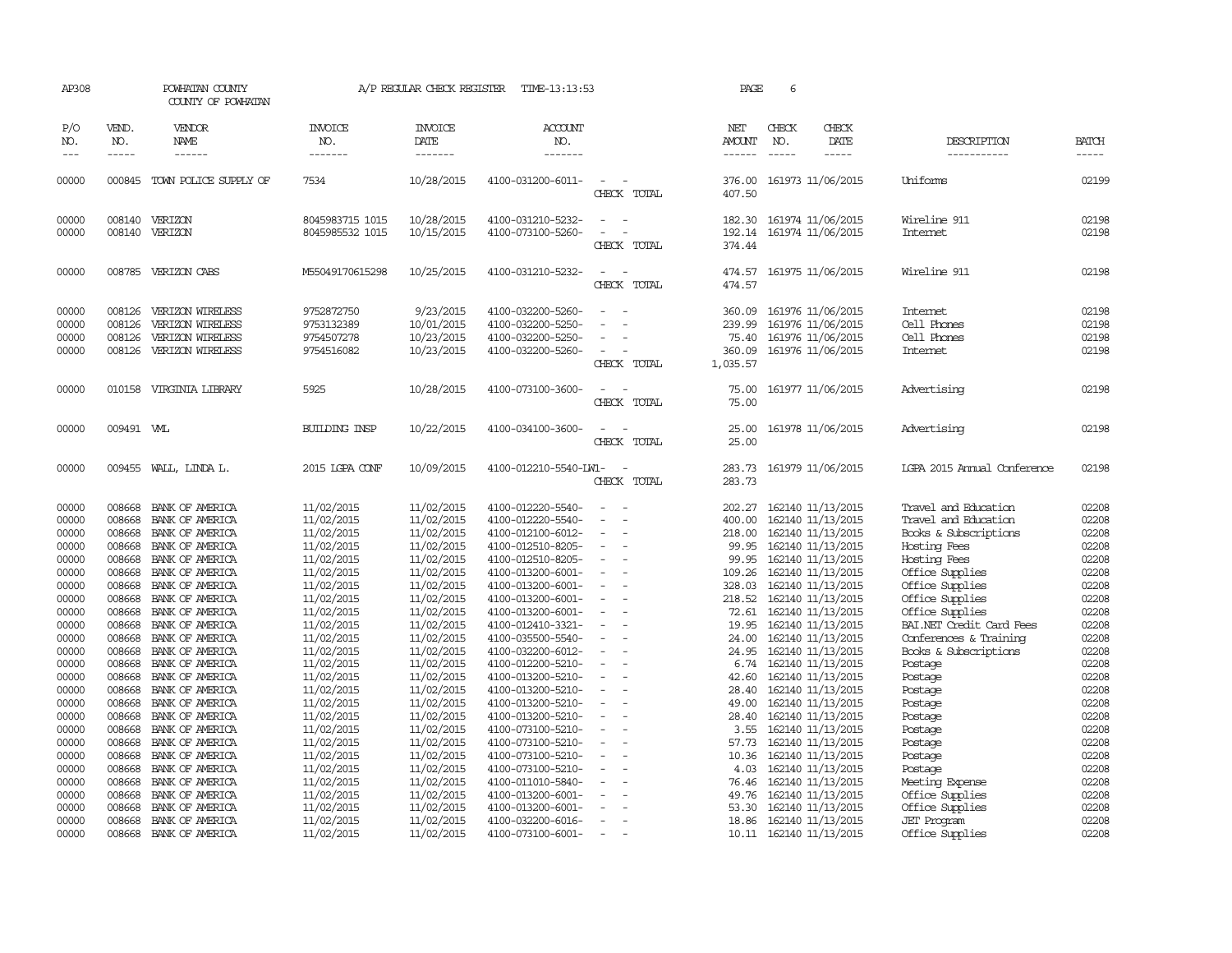| AP308                 |                          | POWHATAN COUNTY<br>COUNTY OF POWHATAN  |                                  | A/P REGULAR CHECK REGISTER        | TIME-13:13:53                          |                                      |             | PAGE                                  | 7                             |                                        |                                                       |                             |
|-----------------------|--------------------------|----------------------------------------|----------------------------------|-----------------------------------|----------------------------------------|--------------------------------------|-------------|---------------------------------------|-------------------------------|----------------------------------------|-------------------------------------------------------|-----------------------------|
| P/O<br>NO.<br>$- - -$ | VEND.<br>NO.<br>$\cdots$ | VENDOR<br><b>NAME</b><br>$- - - - - -$ | <b>INVOICE</b><br>NO.<br>------- | <b>INVOICE</b><br>DATE<br>------- | <b>ACCOUNT</b><br>NO.<br>--------      |                                      |             | NET<br><b>AMOUNT</b><br>$- - - - - -$ | CHECK<br>NO.<br>$\frac{1}{2}$ | CHECK<br>DATE<br>$- - - - -$           | DESCRIPTION<br>-----------                            | <b>BATCH</b><br>$- - - - -$ |
| 00000                 | 008668                   | BANK OF AMERICA                        | 11/02/2015                       | 11/02/2015                        | 4100-073100-6014-                      |                                      |             | 45.92                                 |                               | 162140 11/13/2015                      | Library Supplies                                      | 02208                       |
| 00000                 | 008668                   | BANK OF AMERICA                        | 11/02/2015                       | 11/02/2015                        | 4100-012510-5270-                      |                                      |             | 109.18                                |                               | 162140 11/13/2015                      | Network Service Connection                            | 02208                       |
| 00000                 | 008668                   | BANK OF AMERICA                        | 11/02/2015                       | 11/02/2015                        | 4100-012510-6002-                      | $\equiv$                             |             | 49.99                                 |                               | 162140 11/13/2015                      | Computer Equipment-non-capital                        | 02208                       |
| 00000                 | 008668                   | BANK OF AMERICA                        | 11/02/2015                       | 11/02/2015                        | 4100-012510-6002-                      | $\equiv$                             |             | 69.06                                 |                               | 162140 11/13/2015                      | Computer Equipment-non-capital                        | 02208                       |
| 00000                 | 008668                   | BANK OF AMERICA                        | 11/02/2015                       | 11/02/2015                        | 4100-012510-6002-                      | $\equiv$                             |             | 12.80                                 |                               | 162140 11/13/2015                      | Computer Equipment-non-capital                        | 02208                       |
| 00000                 | 008668                   | BANK OF AMERICA                        | 11/02/2015                       | 11/02/2015                        | 4100-032200-3310-                      | $\equiv$                             |             | 44.68                                 |                               | 162140 11/13/2015                      | Equipment Repair                                      | 02208                       |
| 00000                 | 008668                   | BANK OF AMERICA                        | 11/02/2015                       | 11/02/2015                        | 4100-032200-6009-                      | $\overline{\phantom{a}}$             |             | 309.81                                |                               | 162140 11/13/2015                      | Auto Repairs and Parts                                | 02208                       |
| 00000                 | 008668                   | BANK OF AMERICA                        | 11/02/2015                       | 11/02/2015                        | 4100-032200-6009-                      |                                      |             | 162.86                                |                               | 162140 11/13/2015                      | Auto Repairs and Parts                                | 02208                       |
| 00000                 | 008668                   | BANK OF AMERICA                        | 11/02/2015                       | 11/02/2015                        | 4100-073100-6015-                      |                                      |             | 138.35                                |                               | 162140 11/13/2015                      | Summer Reading Program                                | 02208                       |
| 00000                 | 008668                   | BANK OF AMERICA                        | 11/02/2015                       | 11/02/2015                        | 4100-081100-3600-                      | $\overline{\phantom{a}}$             |             |                                       |                               | 17.11 162140 11/13/2015                | Advertising                                           | 02208                       |
| 00000                 | 008668                   | BANK OF AMERICA                        | 11/02/2015                       | 11/02/2015                        | 4100-032200-5120-                      | $\equiv$                             |             | 84.61                                 |                               | 162140 11/13/2015                      | Apparatus Fuel                                        | 02208                       |
| 00000                 | 008668                   | BANK OF AMERICA                        | 11/02/2015                       | 11/02/2015                        | 4100-011010-5840-                      | $\equiv$                             |             | 400.00                                |                               | 162140 11/13/2015                      | Meeting Expense                                       | 02208                       |
| 00000                 | 008668                   | BANK OF AMERICA                        | 11/02/2015                       | 11/02/2015                        | 4100-032200-5815-                      | $\equiv$                             |             | 82.89                                 |                               | 162140 11/13/2015                      | Training/Seminars                                     | 02208                       |
| 00000                 | 008668                   | BANK OF AMERICA                        | 11/02/2015                       | 11/02/2015                        | 4100-013200-6001-                      | $\overline{\phantom{a}}$             |             | 33.31                                 |                               | 162140 11/13/2015                      | Office Supplies                                       | 02208                       |
| 00000                 | 008668                   | BANK OF AMERICA                        | 11/02/2015                       | 11/02/2015                        | 4100-012100-5540-                      | $\overline{\phantom{a}}$             |             | 65.00                                 |                               | 162140 11/13/2015                      | Conference & Training                                 | 02208                       |
| 00000                 | 008668                   | BANK OF AMERICA                        | 11/02/2015                       | 11/02/2015                        | 4100-032200-5210-                      |                                      |             | 17.00                                 |                               | 162140 11/13/2015                      | Postage                                               | 02208                       |
| 00000                 | 008668                   | BANK OF AMERICA                        | 11/02/2015                       | 11/02/2015                        | 4100-014400-5840-                      | $\equiv$                             |             | 7.00                                  |                               | 162140 11/13/2015                      | Miscellaneous                                         | 02208                       |
| 00000                 | 008668                   | BANK OF AMERICA                        | 11/02/2015                       | 11/02/2015                        | 4100-073100-6014-                      | $\equiv$                             |             | 29.01                                 |                               | 162140 11/13/2015                      | Library Supplies                                      | 02208                       |
| 00000                 | 008668                   | BANK OF AMERICA                        | 11/02/2015                       | 11/02/2015                        | 4100-013200-6001-                      | $\equiv$                             |             | 229.70                                |                               | 162140 11/13/2015                      | Office Supplies                                       | 02208                       |
| 00000                 | 008668                   | BANK OF AMERICA                        | 11/02/2015                       | 11/02/2015                        | 4100-011010-5510-                      | $\overline{\phantom{a}}$             |             |                                       |                               | 287.73- 162140 11/13/2015              | Travel/Mileage/Parking/Tolls                          | 02208                       |
| 00000<br>00000        | 008668<br>008668         | BANK OF AMERICA<br>BANK OF AMERICA     | 11/02/2015                       | 11/02/2015                        | 4100-012100-5510-<br>4100-012310-5510- | $\equiv$<br>$\overline{\phantom{a}}$ |             |                                       |                               | 287.73- 162140 11/13/2015              | Travel/Mileage/Parking/Tolls                          | 02208<br>02208              |
| 00000                 | 008668                   | BANK OF AMERICA                        | 11/02/2015                       | 11/02/2015<br>11/02/2015          | 4100-073100-6012-                      |                                      |             | 19.00<br>15.00                        |                               | 162140 11/13/2015<br>162140 11/13/2015 | Travel/Mileage/Parking/Tolls                          | 02208                       |
| 00000                 | 008668                   | BANK OF AMERICA                        | 11/02/2015<br>11/02/2015         | 11/02/2015                        | 4100-081500-5810-                      | $\equiv$                             |             | 282.00                                |                               | 162140 11/13/2015                      | Books & Subscriptions<br>Dues/Association Memberships | 02208                       |
| 00000                 | 008668                   | BANK OF AMERICA                        | 11/02/2015                       | 11/02/2015                        | 4100-034100-6001-                      | $\equiv$                             |             | 49.00                                 |                               | 162140 11/13/2015                      | Office Supplies                                       | 02208                       |
| 00000                 | 008668                   | BANK OF AMERICA                        | 11/02/2015                       | 11/02/2015                        | 4100-035500-5510-                      | $\equiv$                             |             |                                       |                               | 21.90- 162140 11/13/2015               | Travel/Mileage/Parking/Tolls                          | 02208                       |
| 00000                 | 008668                   | BANK OF AMERICA                        | 11/02/2015                       | 11/02/2015                        | 4100-012510-5230-                      | $\overline{\phantom{a}}$             |             | 20.00                                 |                               | 162140 11/13/2015                      | Telephone Services                                    | 02208                       |
| 00000                 | 008668                   | BANK OF AMERICA                        | 11/02/2015                       | 11/02/2015                        | 4100-012510-5270-                      | $\overline{\phantom{a}}$             |             | 940.18                                |                               | 162140 11/13/2015                      | Network Service Connection                            | 02208                       |
| 00000                 | 008668                   | BANK OF AMERICA                        | 11/02/2015                       | 11/02/2015                        | 4100-012510-6002-                      | $\overline{\phantom{a}}$             |             | 249.99                                |                               | 162140 11/13/2015                      | Computer Equipment-non-capital                        | 02208                       |
| 00000                 | 008668                   | BANK OF AMERICA                        | 11/02/2015                       | 11/02/2015                        | 4100-012510-6002-                      |                                      |             | 55.00                                 |                               | 162140 11/13/2015                      | Computer Equipment-non-capital                        | 02208                       |
| 00000                 | 008668                   | BANK OF AMERICA                        | 11/02/2015                       | 11/02/2015                        | 4100-012510-5540-                      | $\overline{\phantom{a}}$             |             | 2,610.00                              |                               | 162140 11/13/2015                      | Conferences and Training                              | 02208                       |
| 00000                 | 008668                   | BANK OF AMERICA                        | 11/02/2015                       | 11/02/2015                        | 4100-012100-5540-                      | $\equiv$                             |             | 203.92                                |                               | 162140 11/13/2015                      | Conference & Training                                 | 02208                       |
| 00000                 | 008668                   | BANK OF AMERICA                        | 11/02/2015                       | 11/02/2015                        | 4100-034100-6001-                      | $\equiv$                             |             | 16.75                                 |                               | 162140 11/13/2015                      | Office Supplies                                       | 02208                       |
| 00000                 | 008668                   | BANK OF AMERICA                        | 11/02/2015                       | 11/02/2015                        | 4100-081100-6001-                      | $\overline{\phantom{a}}$             |             | 17.75                                 |                               | 162140 11/13/2015                      | Office Supplies                                       | 02208                       |
| 00000                 | 008668                   | BANK OF AMERICA                        | 11/02/2015                       | 11/02/2015                        | 4100-081100-6001-                      | $\overline{\phantom{a}}$             |             | 16.75                                 |                               | 162140 11/13/2015                      | Office Supplies                                       | 02208                       |
| 00000                 | 008668                   | BANK OF AMERICA                        | 11/02/2015                       | 11/02/2015                        | 4100-083500-6014-                      | $\overline{\phantom{a}}$             |             | 218.10                                |                               | 162140 11/13/2015                      | Other Operating Supplies                              | 02208                       |
| 00000                 | 008668                   | BANK OF AMERICA                        | 11/02/2015                       | 11/02/2015                        | 4100-083500-6014-                      | $\overline{\phantom{a}}$             |             |                                       |                               | 105.30- 162140 11/13/2015              | Other Operating Supplies                              | 02208                       |
| 00000                 | 008668                   | BANK OF AMERICA                        | 11/02/2015                       | 11/02/2015                        | 4100-012310-5510-                      | $\sim$                               |             | 5.72                                  |                               | 162140 11/13/2015                      | Travel/Mileage/Parking/Tolls                          | 02208                       |
| 00000                 | 008668                   | BANK OF AMERICA                        | 11/02/2015                       | 11/02/2015                        | 4100-012310-5540-                      | $\overline{\phantom{a}}$             |             | 26.11                                 |                               | 162140 11/13/2015                      | Conferences & Training                                | 02208                       |
| 00000                 | 008668                   | BANK OF AMERICA                        | 11/02/2015                       | 11/02/2015                        | 4100-012310-5540-                      |                                      |             | 34.33                                 |                               | 162140 11/13/2015                      | Conferences & Training                                | 02208                       |
| 00000                 | 008668                   | BANK OF AMERICA                        | 11/02/2015                       | 11/02/2015                        | 4100-012310-5540-                      | $\equiv$                             |             | 122.88                                |                               | 162140 11/13/2015                      | Conferences & Training                                | 02208                       |
| 00000                 | 008668                   | BANK OF AMERICA                        | 11/02/2015                       | 11/02/2015                        | 4100-035500-6008-                      | $\overline{\phantom{a}}$             |             | 27.01                                 |                               | 162140 11/13/2015                      | Gas/Grease/Oil                                        | 02208                       |
|                       |                          |                                        |                                  |                                   |                                        |                                      | CHECK TOTAL | 8,391.90                              |                               |                                        |                                                       |                             |
| 00000                 | 001340                   | <b>BUSINESS CARD</b>                   | 10/27/2015                       | 10/27/2015                        | 4100-031200-5210-                      |                                      |             | .00.                                  |                               | 162141 11/13/2015                      | Postage                                               | 02201                       |
| 00000                 | 001340                   | <b>BUSINESS CARD</b>                   | 10/27/2015                       | 10/27/2015                        | 4100-031200-5210-                      | $\equiv$                             |             | 50.00                                 |                               | 162141 11/13/2015                      | Postage                                               | 02201                       |
| 00000                 | 001340                   | BUSINESS CARD                          | 10/27/2015                       | 10/27/2015                        | 4100-031200-5210-                      | $\equiv$                             |             | 15.99                                 |                               | 162141 11/13/2015                      | Postage                                               | 02201                       |
| 00000                 | 001340                   | <b>BUSINESS CARD</b>                   | 10/27/2015                       | 10/27/2015                        | 4100-031200-5210-                      | $\sim$                               |             | 100.00                                |                               | 162141 11/13/2015                      | Postage                                               | 02201                       |
| 00000                 | 001340                   | <b>BUSINESS CARD</b>                   | 10/27/2015                       | 10/27/2015                        | 4100-031710-5210-                      | $\overline{\phantom{a}}$             |             | 15.99                                 |                               | 162141 11/13/2015                      | Postage                                               | 02201                       |
| 00000                 | 001340                   | <b>BUSINESS CARD</b>                   | 10/27/2015                       | 10/27/2015                        | 4100-035100-5540-                      | $\overline{\phantom{a}}$             |             | 190.00                                |                               | 162141 11/13/2015                      | Conferences & Training                                | 02201                       |
| 00000                 | 001340                   | <b>BUSINESS CARD</b>                   | 10/27/2015                       | 10/27/2015                        | 4100-031200-6014-                      | $\sim$                               |             | 119.61                                |                               | 162141 11/13/2015                      | Other Operating Supplies                              | 02201                       |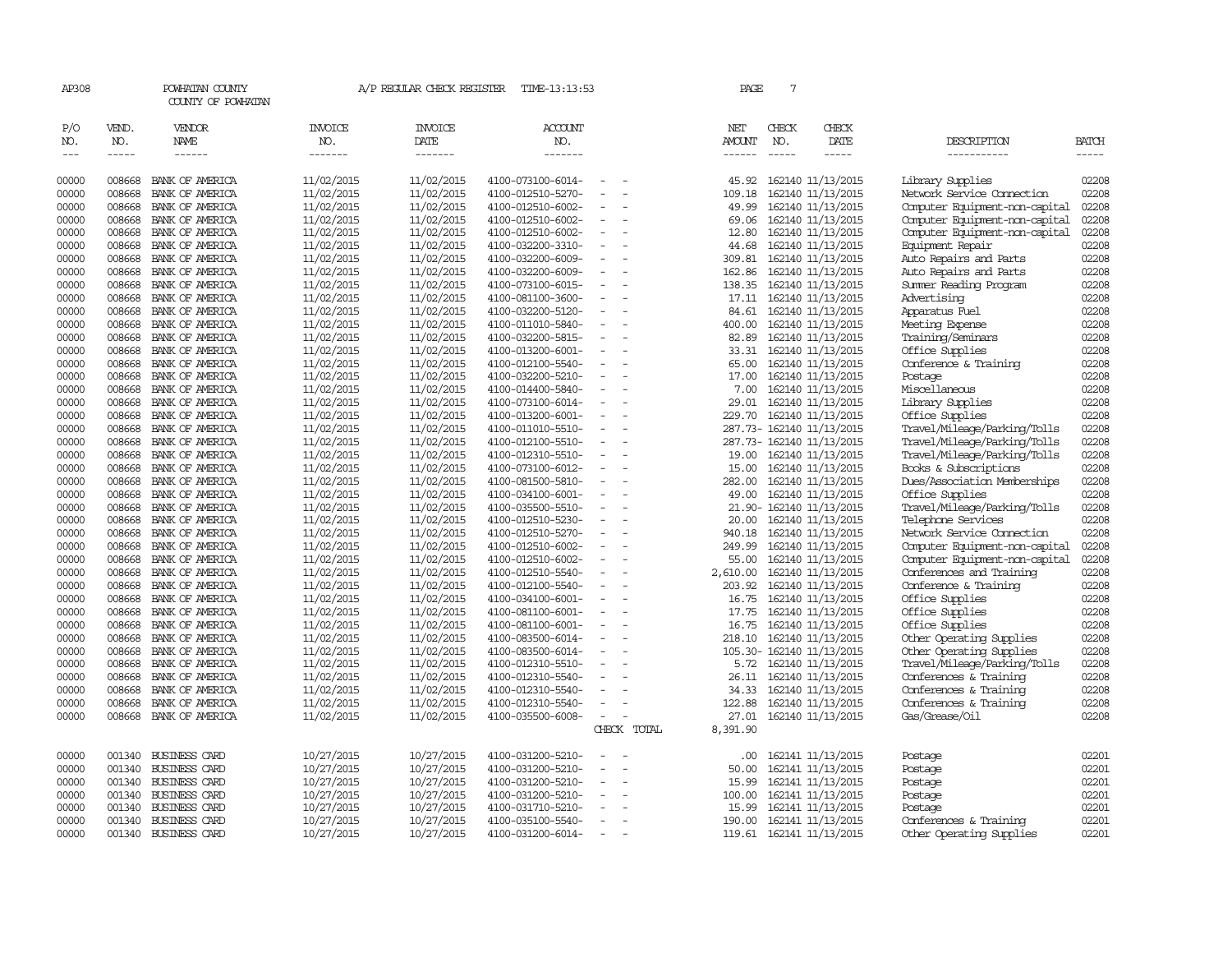| AP308                       |                       | POWHATAN COUNTY<br>COUNTY OF POWHATAN  |                                  | A/P REGULAR CHECK REGISTER        | TIME-13:13:53                    |                                      | PAGE                           | 8                           |                          |                              |                          |
|-----------------------------|-----------------------|----------------------------------------|----------------------------------|-----------------------------------|----------------------------------|--------------------------------------|--------------------------------|-----------------------------|--------------------------|------------------------------|--------------------------|
| P/O<br>NO.<br>$\frac{1}{2}$ | VEND.<br>NO.<br>----- | VENDOR<br><b>NAME</b><br>$- - - - - -$ | <b>INVOICE</b><br>NO.<br>------- | <b>INVOICE</b><br>DATE<br>------- | <b>ACCOUNT</b><br>NO.<br>------- |                                      | NET<br>AMOUNT<br>$- - - - - -$ | CHECK<br>NO.<br>$- - - - -$ | CHECK<br>DATE<br>-----   | DESCRIPTION<br>___________   | <b>BATCH</b><br>$\cdots$ |
| 00000                       |                       | 001340 BUSINESS CARD                   | 10/27/2015                       | 10/27/2015                        | 4100-031200-6001-                | $\overline{\phantom{a}}$             | 272.98                         |                             | 162141 11/13/2015        | Office Supplies              | 02201                    |
| 00000                       | 001340                | <b>BUSINESS CARD</b>                   | 10/27/2015                       | 10/27/2015                        | 4100-031200-6001-                | $\overline{\phantom{a}}$<br>$\sim$   | 24.97                          |                             | 162141 11/13/2015        | Office Supplies              | 02201                    |
| 00000                       |                       | 001340 BUSINESS CARD                   | 10/27/2015                       | 10/27/2015                        | 4100-031200-5540-                |                                      | 5.33                           |                             | 162141 11/13/2015        | Conferences & Training       | 02201                    |
| 00000                       |                       | 001340 BUSINESS CARD                   | 10/27/2015                       | 10/27/2015                        | 4100-031200-5540-                | $\equiv$                             | 6.46                           |                             | 162141 11/13/2015        | Conferences & Training       | 02201                    |
| 00000                       |                       | 001340 BUSINESS CARD                   | 10/27/2015                       | 10/27/2015                        | 4100-031200-5540-                |                                      | 512.30                         |                             | 162141 11/13/2015        | Conferences & Training       | 02201                    |
| 00000                       |                       | 001340 BUSINESS CARD                   | 10/27/2015                       | 10/27/2015                        | 4100-035100-3310-                | $\overline{\phantom{a}}$             | 70.29                          |                             | 162141 11/13/2015        | Repairs & Maintenance        | 02201                    |
| 00000                       |                       | 001340 BUSINESS CARD                   | 10/27/2015                       | 10/27/2015                        | 4100-035100-5540-                |                                      | 15.18                          |                             | 162141 11/13/2015        | Conferences & Training       | 02201                    |
| 00000                       |                       | 001340 BUSINESS CARD                   | 10/27/2015                       | 10/27/2015                        | 4100-035100-5540-                |                                      | 21.89                          |                             | 162141 11/13/2015        | Conferences & Training       | 02201                    |
| 00000                       |                       | 001340 BUSINESS CARD                   | 10/27/2015                       | 10/27/2015                        | 4100-031200-5540-                | $\equiv$<br>$\overline{\phantom{a}}$ | 16.71                          |                             | 162141 11/13/2015        | Conferences & Training       | 02201                    |
| 00000                       |                       | 001340 BUSINESS CARD                   | 10/27/2015                       | 10/27/2015                        | 4100-031200-5540-                | $\overline{\phantom{a}}$             | 25.41                          |                             | 162141 11/13/2015        | Conferences & Training       | 02201                    |
| 00000                       |                       | 001340 BUSINESS CARD                   | 10/27/2015                       | 10/27/2015                        | 4100-031200-5540-                |                                      | 9.79                           |                             | 162141 11/13/2015        | Conferences & Training       | 02201                    |
| 00000                       |                       | 001340 BUSINESS CARD                   | 10/27/2015                       | 10/27/2015                        | 4100-035100-5810-                | $\equiv$<br>$\overline{\phantom{a}}$ | 30.00                          |                             | 162141 11/13/2015        | Dues/Association Memberships | 02201                    |
| 00000                       |                       | 001340 BUSINESS CARD                   | 10/27/2015                       | 10/27/2015                        | 4100-035100-5540-                | $\sim$                               | 17.32                          |                             | 162141 11/13/2015        | Conferences & Training       | 02201                    |
| 00000                       |                       | 001340 BUSINESS CARD                   | 10/27/2015                       | 10/27/2015                        | 4100-031200-5540-                |                                      | 2.00                           |                             | 162141 11/13/2015        | Conferences & Training       | 02201                    |
| 00000                       |                       | 001340 BUSINESS CARD                   | 10/27/2015                       | 10/27/2015                        | 4100-031200-5540-                | $\overline{\phantom{a}}$             | 2.00                           |                             | 162141 11/13/2015        | Conferences & Training       | 02201                    |
| 00000                       |                       | 001340 BUSINESS CARD                   | 10/27/2015                       | 10/27/2015                        | 4100-031200-5540-                | $\omega$                             | 30.09                          |                             | 162141 11/13/2015        | Conferences & Training       | 02201                    |
| 00000                       |                       | 001340 BUSINESS CARD                   | 10/27/2015                       | 10/27/2015                        | 4100-031200-5540-                |                                      | 20.92                          |                             | 162141 11/13/2015        | Conferences & Training       | 02201                    |
| 00000                       |                       | 001340 BUSINESS CARD                   | 10/27/2015                       | 10/27/2015                        | 4100-031200-5540-                |                                      | 15.52                          |                             | 162141 11/13/2015        | Conferences & Training       | 02201                    |
| 00000                       |                       | 001340 BUSINESS CARD                   | 10/27/2015                       | 10/27/2015                        | 4100-031200-5540-                | $\overline{\phantom{a}}$             | 11.46                          |                             | 162141 11/13/2015        | Conferences & Training       | 02201                    |
| 00000                       |                       | 001340 BUSINESS CARD                   | 10/27/2015                       | 10/27/2015                        | 4100-031200-5540-                |                                      | 16.23                          |                             | 162141 11/13/2015        | Conferences & Training       | 02201                    |
| 00000                       |                       | 001340 BUSINESS CARD                   | 10/27/2015                       | 10/27/2015                        | 4100-031200-5540-                |                                      | 17.91                          |                             | 162141 11/13/2015        | Conferences & Training       | 02201                    |
| 00000                       |                       | 001340 BUSINESS CARD                   | 10/27/2015                       | 10/27/2015                        | 4100-031200-5540-                | $\overline{\phantom{a}}$             | 99.51                          |                             | 162141 11/13/2015        | Conferences & Training       | 02201                    |
| 00000                       |                       | 001340 BUSINESS CARD                   | 10/27/2015                       | 10/27/2015                        | 4100-031200-5540-                |                                      | 99.51                          |                             | 162141 11/13/2015        | Conferences & Training       | 02201                    |
| 00000                       |                       | 001340 BUSINESS CARD                   | 10/27/2015                       | 10/27/2015                        | 4100-031200-6011-                |                                      | 340.00                         |                             | 162141 11/13/2015        | Uniforms                     | 02201                    |
| 00000                       |                       | 001340 BUSINESS CARD                   | 10/27/2015                       | 10/27/2015                        | 4100-031200-5540-                | $\sim$                               | 106.49                         |                             | 162141 11/13/2015        | Conferences & Training       | 02201                    |
|                             |                       |                                        |                                  |                                   |                                  | CHECK TOTAL                          | 2,281.86                       |                             |                          |                              |                          |
| 00000                       |                       | 006175 ADAMS OIL COMPANY, INC.         | 89580                            | 10/01/2015                        | 4100-031210-5120-                |                                      | 200.00                         |                             | 162142 11/13/2015        | Fuel - Towers                | 02203                    |
| 00000                       | 006175                | ADAMS OIL COMPANY, INC.                | 89667                            | 10/01/2015                        | 4100-032200-5120-                |                                      | 321.77                         |                             | 162142 11/13/2015        | Apparatus Fuel               | 02203                    |
| 00000                       |                       | 006175 ADAMS OIL COMPANY, INC.         | 90470                            | 10/14/2015                        | 4100-032200-5120-                |                                      | 193.43                         |                             | 162142 11/13/2015        | Apparatus Fuel               | 02203                    |
| 00000                       |                       | 006175 ADAMS OIL COMPANY, INC.         | 92028                            | 10/30/2015                        | 4100-014500-6008-                | $\equiv$                             | 43.04                          |                             | 162142 11/13/2015        | Gas/Grease/Oil               | 02203                    |
|                             |                       |                                        |                                  |                                   |                                  | CHECK TOTAL                          | 758.24                         |                             |                          |                              |                          |
| 00000                       |                       | 011097 ADAMS, JAMES S.                 | <b>NOVEMBER</b>                  | 11/03/2015                        | 4100-013200-1015-                | $\overline{\phantom{a}}$             | 150.00                         |                             | 162143 11/13/2015        | COMP: Election Officials     | 02207                    |
|                             |                       |                                        |                                  |                                   |                                  | CHECK TOTAL                          | 150.00                         |                             |                          |                              |                          |
| 00000                       |                       | 008209 ADAMS, LISA C.                  | NOVEMBER                         | 11/03/2015                        | 4100-013200-1015-                | $\sim$ $-$                           | 175.00                         |                             | 162144 11/13/2015        | COMP: Election Officials     | 02207                    |
|                             |                       |                                        |                                  |                                   |                                  | CHECK TOTAL                          | 175.00                         |                             |                          |                              |                          |
| 00000                       | 007758                | ADVANCE AUTO PARTS                     | 6819527632558                    | 11/30/2015                        | 4100-032200-6009-                |                                      | 72.96                          |                             | 162145 11/13/2015        | Auto Repairs and Parts       | 02203                    |
| 00000                       | 007758                | ADVANCE AUTO PARTS                     | 6819527722373                    | 10/04/2015                        | 4100-032200-6009-                |                                      | 67.96                          |                             | 162145 11/13/2015        | Auto Repairs and Parts       | 02203                    |
| 00000                       | 007758                | ADVANCE AUTO PARTS                     | 6819527959725                    | 10/06/2015                        | 4100-032200-6009-                |                                      | 9.78                           |                             | 162145 11/13/2015        | Auto Repairs and Parts       | 02203                    |
| 00000                       |                       | 007758 ADVANCE AUTO PARTS              | 6819530051614                    | 10/27/2015                        | 4100-032200-6009-                | $\equiv$<br>$\overline{\phantom{a}}$ | 11.38                          |                             | 162145 11/13/2015        | Auto Repairs and Parts       | 02203                    |
|                             |                       |                                        |                                  |                                   |                                  | CHECK TOTAL                          | 162.08                         |                             |                          |                              |                          |
| 00000                       |                       | 009596 ARRITT, IRMA L.                 | <b>NOVEMBER</b>                  | 11/03/2015                        | 4100-013200-1015-                | $\overline{\phantom{a}}$             |                                |                             | 150.00 162146 11/13/2015 | COMP: Election Officials     | 02207                    |
|                             |                       |                                        |                                  |                                   |                                  | CHECK TOTAL                          | 150.00                         |                             |                          |                              |                          |
| 00000                       |                       | 009669 ATKINS, JOYCE D.                | <b>NOVEMBER</b>                  | 11/03/2015                        | 4100-013200-1015-                |                                      | 150.00                         |                             | 162147 11/13/2015        | COMP: Election Officials     | 02207                    |
|                             |                       |                                        |                                  |                                   |                                  | CHECK TOTAL                          | 150.00                         |                             |                          |                              |                          |
|                             |                       |                                        |                                  |                                   |                                  |                                      |                                |                             |                          |                              |                          |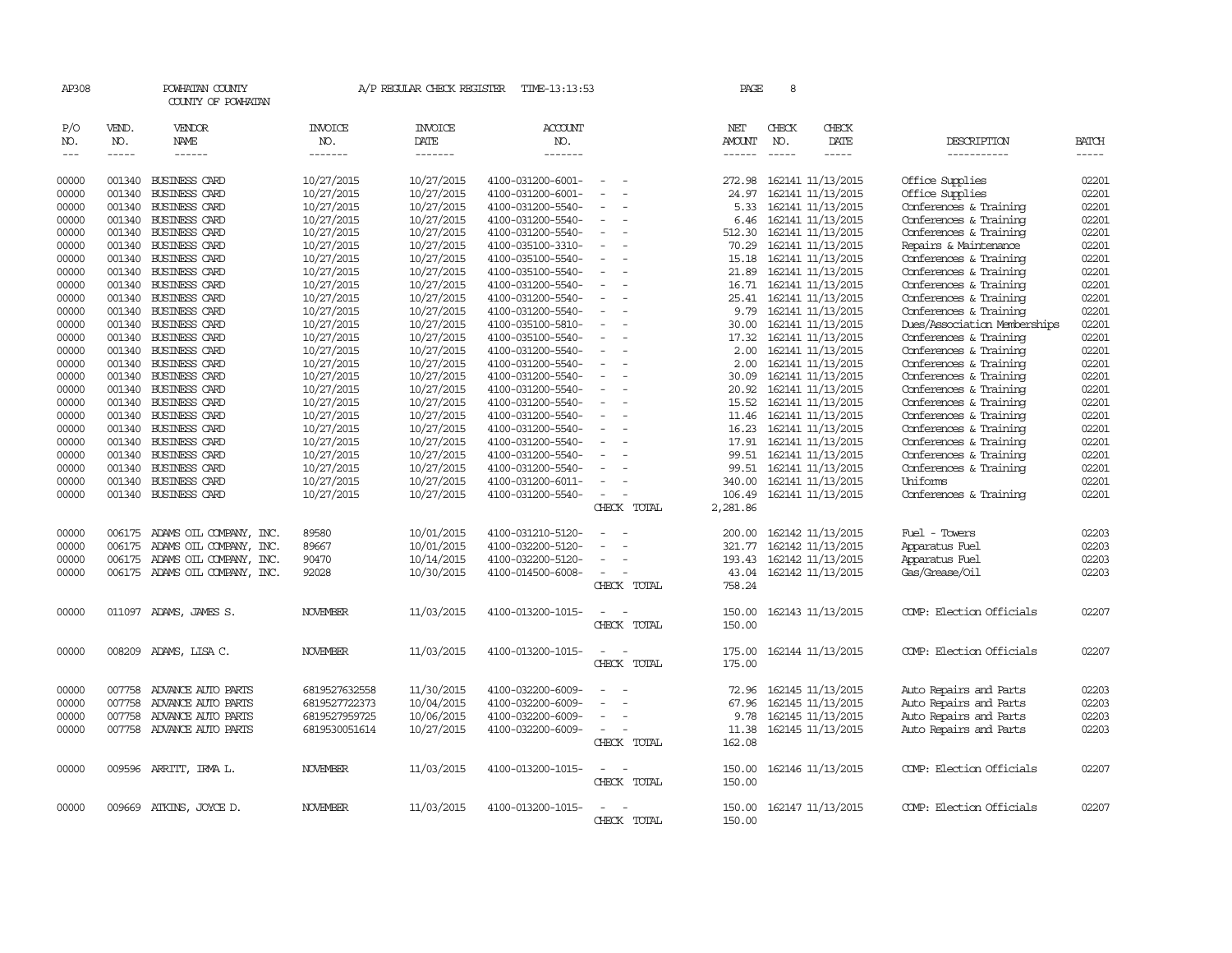| AP308              |                             | POWHATAN COUNTY<br>COUNTY OF POWHATAN            |                                         | A/P REGULAR CHECK REGISTER        | TIME-13:13:53                          |                                                                                                                             | PAGE                                      | 9            |                                        |                                                          |                       |
|--------------------|-----------------------------|--------------------------------------------------|-----------------------------------------|-----------------------------------|----------------------------------------|-----------------------------------------------------------------------------------------------------------------------------|-------------------------------------------|--------------|----------------------------------------|----------------------------------------------------------|-----------------------|
| P/O<br>NO.<br>$--$ | VEND.<br>NO.<br>$- - - - -$ | VENDOR<br>NAME<br>$- - - - - -$                  | <b>INVOICE</b><br>NO.<br>--------       | <b>INVOICE</b><br>DATE<br>------- | ACCOUNT<br>NO.<br>-------              |                                                                                                                             | NET<br>AMOUNT<br>$- - - - - -$            | CHECK<br>NO. | CHECK<br>DATE<br>$- - - - -$           | DESCRIPTION<br>-----------                               | <b>BATCH</b><br>----- |
| 00000              | 009599                      | AYERS, NANCY VAN HUIZEN                          | <b>NOVEMBER</b>                         | 11/03/2015                        | 4100-013200-1015-                      | $\sim$<br>CHECK TOTAL                                                                                                       | 150.00<br>150.00                          |              | 162148 11/13/2015                      | COMP: Election Officials                                 | 02207                 |
| 00000              |                             | 008851 BABCOCK, JAMES                            | <b>NOVEMBER</b>                         | 11/03/2015                        | 4100-013200-1015-                      | $\sim$ .<br>$\sim$<br>CHECK TOTAL                                                                                           | 175.00<br>175.00                          |              | 162149 11/13/2015                      | COMP: Election Officials                                 | 02207                 |
| 00000              | 009501                      | BARREIT, JUDITH                                  | <b>NOVEMBER</b>                         | 11/03/2015                        | 4100-013200-1015-                      | $\sim$<br>$\sim$<br>CHECK TOTAL                                                                                             | 150.00<br>150.00                          |              | 162150 11/13/2015                      | COMP: Election Officials                                 | 02207                 |
| 00000              |                             | 005025 BENJ. FRANKLIN                            | 35793                                   | 11/02/2015                        | 4100-013200-6001-                      | $\sim$<br>$\sim$<br>CHECK TOTAL                                                                                             | 255.20<br>255.20                          |              | 162151 11/13/2015                      | Office Supplies                                          | 02203                 |
| 00000              |                             | 006670 BETHESDA CHURCH                           | NOV RENT                                | 11/03/2015                        | 4100-013200-5420-                      | $\overline{\phantom{a}}$<br>$\overline{\phantom{a}}$<br>CHECK TOTAL                                                         | 50.00<br>50.00                            |              | 162152 11/13/2015                      | Rent                                                     | 02207                 |
| 00000<br>00000     | 007894<br>007894            | BOELT, WILLIAM M.<br>BOELT, WILLIAM M.           | <b>MILEAGE 11/15</b><br><b>NOVEMBER</b> | 11/03/2015<br>11/03/2015          | 4100-013200-5510-<br>4100-013200-1015- | $\overline{\phantom{a}}$<br>CHECK TOTAL                                                                                     | 66.98<br>175.00<br>241.98                 |              | 162153 11/13/2015<br>162153 11/13/2015 | Travel/Mileage/Parking/Tolls<br>COMP: Election Officials | 02203<br>02207        |
| 00000              |                             | 010882 BOOKER, DOROTHY J.                        | <b>NOVEMBER</b>                         | 11/03/2015                        | 4100-013200-1015-                      | CHECK TOTAL                                                                                                                 | 150.00<br>150.00                          |              | 162154 11/13/2015                      | COMP: Election Officials                                 | 02207                 |
| 00000              | 009595                      | BOOKER, GEORGE E.                                | <b>NOVEMBER</b>                         | 11/03/2015                        | 4100-013200-1015-                      | $\overline{\phantom{a}}$<br>CHECK TOTAL                                                                                     | 150.00<br>150.00                          |              | 162155 11/13/2015                      | COMP: Election Officials                                 | 02207                 |
| 00000              |                             | 009575 BOWLIN, PATSY D.                          | <b>NOVEMBER</b>                         | 11/03/2015                        | 4100-013200-1015-                      | $\overline{\phantom{a}}$<br>CHECK TOTAL                                                                                     | 150.00<br>150.00                          |              | 162156 11/13/2015                      | COMP: Election Officials                                 | 02207                 |
| 00000              |                             | 009984 BRAME SPECIALIY CO., INC. 4502967 REPLACE |                                         | 10/14/2015                        | 4100-014100-6005-                      | $\overline{\phantom{a}}$<br>CHECK TOTAL                                                                                     | 1, 181.91  162157  11/13/2015<br>1,181.91 |              |                                        | Cleaning Supplies                                        | 02207                 |
| 00000              | 008507                      | BRANCH, BRENDA P.                                | <b>NOVEMBER</b>                         | 11/03/2015                        | 4100-013200-1015-                      | $\sim$ $\sim$<br>$\sim$<br>CHECK TOTAL                                                                                      | 150.00<br>150.00                          |              | 162158 11/13/2015                      | COMP: Election Officials                                 | 02207                 |
| 00000              |                             | 011098 BRANCH, JAMES L.                          | <b>NOVEMBER</b>                         | 11/03/2015                        | 4100-013200-1015-                      | $\equiv$<br>$\sim$<br>CHECK TOTAL                                                                                           | 150.00<br>150.00                          |              | 162159 11/13/2015                      | COMP: Election Officials                                 | 02207                 |
| 00000              |                             | 010665 BROWN, EDWARDS & COMPANY                  | 1146340                                 | 10/30/2015                        | 4100-012200-3120-                      | $\sim$<br>$\overline{\phantom{a}}$<br>CHECK TOTAL                                                                           | 5,000.00<br>5,000.00                      |              | 162160 11/13/2015                      | External Audit                                           | 02203                 |
| 00000              |                             | 009876 BSN SPORTS, INC.                          | 97323900                                | 10/22/2015                        | 4100-014500-6004-                      | $\overline{\phantom{a}}$<br>$\overline{\phantom{a}}$<br>CHECK TOTAL                                                         | 150.94<br>150.94                          |              | 162161 11/13/2015                      | Tools and Equipment                                      | 02203                 |
| 00000              |                             | 008546 BUTLER, DARRYL G.                         | <b>NOVEMBER</b>                         | 11/03/2015                        | 4100-013200-1015-                      | $\sim$<br>$\sim$<br>CHECK TOTAL                                                                                             | 150.00<br>150.00                          |              | 162162 11/13/2015                      | COMP: Election Officials                                 | 02207                 |
| 00000              |                             | 006640 C.W. WARTHEN COMPANY                      | 52273                                   | 11/04/2015                        | 4100-021600-6021-                      | $\frac{1}{2} \left( \frac{1}{2} \right) \left( \frac{1}{2} \right) = \frac{1}{2} \left( \frac{1}{2} \right)$<br>CHECK TOTAL | 770.99<br>770.99                          |              | 162163 11/13/2015                      | Record Books                                             | 02203                 |
| 00000              |                             | 008541 CABLE, JEAN D.                            | <b>NOVEMBER</b>                         | 11/03/2015                        | 4100-013200-1015-                      | $\overline{\phantom{a}}$<br>CHECK TOTAL                                                                                     | 175.00<br>175.00                          |              | 162164 11/13/2015                      | COMP: Election Officials                                 | 02207                 |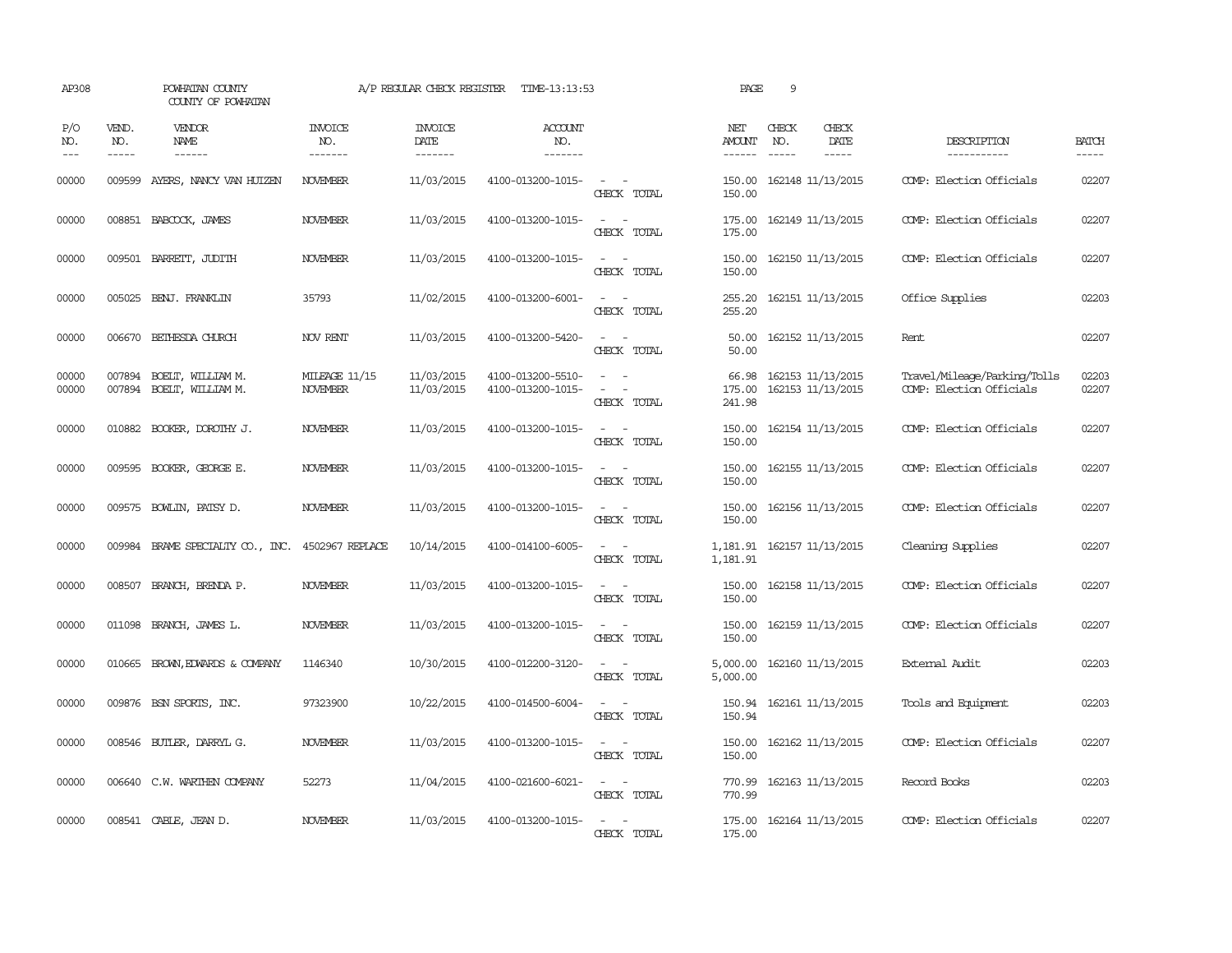| AP308                                                                         |                                                                              | POWHATAN COUNTY<br>COUNTY OF POWHATAN                                                                                                                                                                                                                  |                                                                                                                                                                         | A/P REGULAR CHECK REGISTER                                                                                                 | TIME-13:13:53                                                                                                                                                                             |                                                                                                                                                                          | PAGE                                        | 10                                   |                                                                                                                                                                                                                                            |                                                                                                                                                       |                                                                               |
|-------------------------------------------------------------------------------|------------------------------------------------------------------------------|--------------------------------------------------------------------------------------------------------------------------------------------------------------------------------------------------------------------------------------------------------|-------------------------------------------------------------------------------------------------------------------------------------------------------------------------|----------------------------------------------------------------------------------------------------------------------------|-------------------------------------------------------------------------------------------------------------------------------------------------------------------------------------------|--------------------------------------------------------------------------------------------------------------------------------------------------------------------------|---------------------------------------------|--------------------------------------|--------------------------------------------------------------------------------------------------------------------------------------------------------------------------------------------------------------------------------------------|-------------------------------------------------------------------------------------------------------------------------------------------------------|-------------------------------------------------------------------------------|
| P/O<br>NO.<br>$\frac{1}{2}$                                                   | VEND.<br>NO.                                                                 | VENDOR<br>NAME<br>------                                                                                                                                                                                                                               | INVOICE<br>NO.<br>-------                                                                                                                                               | <b>INVOICE</b><br>DATE<br>-------                                                                                          | <b>ACCOUNT</b><br>NO.<br>-------                                                                                                                                                          |                                                                                                                                                                          | NET<br>AMOUNT                               | CHECK<br>NO.<br>$\cdots\cdots\cdots$ | CHECK<br>DATE<br>-----                                                                                                                                                                                                                     | DESCRIPTION<br>-----------                                                                                                                            | <b>BATCH</b><br>$- - - - -$                                                   |
| 00000<br>00000                                                                | 000540<br>000540                                                             | CENTRAL VIRGINIA WASTE<br>CENTRAL VIRGINIA WASTE                                                                                                                                                                                                       | 20635<br>20635                                                                                                                                                          | 11/03/2015<br>11/03/2015                                                                                                   | 4100-014300-3176-<br>4100-014300-3176-                                                                                                                                                    | $\sim$ $ -$<br>$\omega_{\rm{max}}$ and $\omega_{\rm{max}}$<br>CHECK TOTAL                                                                                                | 55.07<br>177.46                             |                                      | 122.39 162165 11/13/2015<br>162165 11/13/2015                                                                                                                                                                                              | Recycling Pulls<br>Recycling Pulls                                                                                                                    | 02203<br>02203                                                                |
| 00000<br>00000<br>00000<br>00000<br>00000                                     | 006965<br>006965<br>006965<br>006965<br>006965                               | CINIAS CORPORATION<br>CINTAS CORPORATION<br>CINIAS CORPORATION<br>CINIAS CORPORATION<br>CINIAS CORPORATION                                                                                                                                             | 143637985<br>143637985<br>143641748<br>143641748<br>143641749                                                                                                           | 10/28/2015<br>10/28/2015<br>11/04/2015<br>11/04/2015<br>11/04/2015                                                         | 4100-014500-6011-<br>4100-014100-6011-<br>4100-014500-6011-<br>4100-014100-6011-<br>4100-014300-6011-                                                                                     | $\sim$<br>$\sim$<br>$\overline{\phantom{a}}$<br>$\sim$<br>$\sim$<br>$\sim$<br>CHECK TOTAL                                                                                | 66.62<br>51.31<br>66.61<br>111.49<br>347.34 |                                      | 51.31 162166 11/13/2015<br>162166 11/13/2015<br>162166 11/13/2015<br>162166 11/13/2015<br>162166 11/13/2015                                                                                                                                | Uniforms<br>Uniforms<br>Uniforms<br>Uniforms<br>Uniforms                                                                                              | 02203<br>02203<br>02203<br>02203<br>02203                                     |
| 00000                                                                         |                                                                              | 009178 COMCAST                                                                                                                                                                                                                                         | 1411770204 1115                                                                                                                                                         | 11/01/2015                                                                                                                 | 4100-014300-5260-                                                                                                                                                                         | $\sim$<br>CHECK TOTAL                                                                                                                                                    | 72.90                                       |                                      | 72.90 162167 11/13/2015                                                                                                                                                                                                                    | Internet                                                                                                                                              | 02203                                                                         |
| 00000                                                                         |                                                                              | 010949 COMCAST                                                                                                                                                                                                                                         | 39093629                                                                                                                                                                | 11/01/2015                                                                                                                 | 4100-012510-8205-                                                                                                                                                                         | $\sim$<br>$\overline{\phantom{a}}$<br>CHECK TOTAL                                                                                                                        | 892.50<br>892.50                            |                                      | 162168 11/13/2015                                                                                                                                                                                                                          | Hosting Fees                                                                                                                                          | 02203                                                                         |
| 00000                                                                         |                                                                              | 008853 COX, LINDIA B.                                                                                                                                                                                                                                  | NOVEMBER                                                                                                                                                                | 11/03/2015                                                                                                                 | 4100-013200-1015-                                                                                                                                                                         | $\sim$<br>$\sim$<br>CHECK TOTAL                                                                                                                                          | 150.00<br>150.00                            |                                      | 162169 11/13/2015                                                                                                                                                                                                                          | COMP: Election Officials                                                                                                                              | 02207                                                                         |
| 00000                                                                         |                                                                              | 010587 COX, RICHARD K.                                                                                                                                                                                                                                 | COMP BD TRAINIG                                                                                                                                                         | 11/04/2015                                                                                                                 | 4100-022100-5510-                                                                                                                                                                         | $\overline{a}$<br>$\sim$<br>CHECK TOTAL                                                                                                                                  | 57.96<br>57.96                              |                                      | 162170 11/13/2015                                                                                                                                                                                                                          | Travel/Mileage/Parking/Tolls                                                                                                                          | 02203                                                                         |
| 00000                                                                         |                                                                              | 009671 DALTON, JOSEPH L.                                                                                                                                                                                                                               | <b>NOVEMBER</b>                                                                                                                                                         | 11/03/2015                                                                                                                 | 4100-013200-1015-                                                                                                                                                                         | $\overline{\phantom{0}}$<br>CHECK TOTAL                                                                                                                                  | 150.00<br>150.00                            |                                      | 162171 11/13/2015                                                                                                                                                                                                                          | COMP: Election Officials                                                                                                                              | 02207                                                                         |
| 00000                                                                         |                                                                              | 011096 DEEP MEADOW CORRECTIONAL                                                                                                                                                                                                                        | 752S16042                                                                                                                                                               | 10/29/2015                                                                                                                 | 4100-014500-3200-                                                                                                                                                                         | $\sim$<br>CHECK TOTAL                                                                                                                                                    | 1,285.50<br>1,285.50                        |                                      | 162172 11/13/2015                                                                                                                                                                                                                          | DOC Labor Services                                                                                                                                    | 02203                                                                         |
| 00000<br>00000<br>00000<br>00000<br>00000                                     | 006240                                                                       | 006240 DIAMOND SPRINGS WATER, INC 1008075450<br>DIAMOND SPRINGS WATER, INC<br>006240 DIAMOND SPRINGS WATER, INC<br>006240 DIAMOND SPRINGS WATER, INC 1029070170<br>006240 DIAMOND SPRINGS WATER, INC 2739796                                           | 1015070170<br>1022075450                                                                                                                                                | 10/08/2015<br>10/14/2015<br>10/22/2015<br>10/29/2015<br>11/01/2015                                                         | 4100-031200-5130-<br>4100-031200-5130-<br>4100-031200-5130-<br>4100-031200-5130-<br>4100-031200-5130-                                                                                     | $\sim$<br>$\sim$<br>$\sim$<br>$\overline{\phantom{a}}$<br>$\sim$<br>CHECK TOTAL                                                                                          | 20.85<br>11.95<br>109.25                    |                                      | 27.80 162173 11/13/2015<br>162173 11/13/2015<br>27.80 162173 11/13/2015<br>20.85 162173 11/13/2015<br>162173 11/13/2015                                                                                                                    | Water<br>Water<br>Water<br>Water<br>Water                                                                                                             | 02203<br>02203<br>02203<br>02203<br>02203                                     |
| 00000                                                                         |                                                                              | 010063 DICKSON, KAYLEE                                                                                                                                                                                                                                 | <b>NOVEMBER</b>                                                                                                                                                         | 11/03/2015                                                                                                                 | 4100-013200-1015-                                                                                                                                                                         | $\sim$<br>$\sim$<br>CHECK TOTAL                                                                                                                                          | 150.00                                      |                                      | 150.00 162174 11/13/2015                                                                                                                                                                                                                   | COMP: Election Officials                                                                                                                              | 02207                                                                         |
| 00000                                                                         |                                                                              | 009672 DIERKES, JAMES G.                                                                                                                                                                                                                               | <b>NOVEMBER</b>                                                                                                                                                         | 11/03/2015                                                                                                                 | 4100-013200-1015-                                                                                                                                                                         | $\sim$<br>$\sim$<br>CHECK TOTAL                                                                                                                                          | 150.00<br>150.00                            |                                      | 162175 11/13/2015                                                                                                                                                                                                                          | COMP: Election Officials                                                                                                                              | 02207                                                                         |
| 00000<br>00000<br>00000<br>00000<br>00000<br>00000<br>00000<br>00000<br>00000 | 000860<br>000860<br>000860<br>000860<br>000860<br>000860<br>000860<br>000860 | DOMINION VIRGINIA POWER<br>DOMINION VIRGINIA POWER<br>DOMINION VIRGINIA POWER<br>DOMINION VIRGINIA POWER<br>DOMINION VIRGINIA POWER<br>DOMINION VIRGINIA POWER<br>DOMINION VIRGINIA POWER<br>DOMINION VIRGINIA POWER<br>000860 DOMINION VIRGINIA POWER | 0432180008 1115<br>0863807277 1115<br>1221667833 1115<br>1223507334 1115<br>1498464559 1115<br>1982170001 1115<br>2142337506 1115<br>2312285006 1115<br>2346327501 1115 | 10/30/2015<br>10/30/2015<br>10/30/2015<br>10/30/2015<br>10/30/2015<br>10/30/2015<br>10/30/2015<br>10/30/2015<br>10/30/2015 | 4100-014600-5110-<br>4100-014600-5110-<br>4100-031210-5110-<br>4100-014300-5110-<br>4100-014600-5110-<br>4100-014100-5110-<br>4100-014600-5110-<br>4100-014100-5110-<br>4100-031200-5110- | $\sim$<br>$\overline{\phantom{a}}$<br>$\overline{\phantom{a}}$<br>$\overline{\phantom{0}}$<br>$\equiv$<br>$\overline{\phantom{a}}$<br>$\overline{\phantom{a}}$<br>$\sim$ | 83.03<br>90.08                              |                                      | 261.07 162176 11/13/2015<br>102.69 162176 11/13/2015<br>205.25 162176 11/13/2015<br>175.37 162176 11/13/2015<br>69.45 162176 11/13/2015<br>11.47 162176 11/13/2015<br>162176 11/13/2015<br>162176 11/13/2015<br>1,606.66 162176 11/13/2015 | Electricity<br>Electricity<br>Electricity - Comunications H<br>Electricity<br>Electricity<br>Electricity<br>Electricity<br>Electricity<br>Electricity | 02204<br>02204<br>02204<br>02204<br>02204<br>02204<br>02204<br>02204<br>02204 |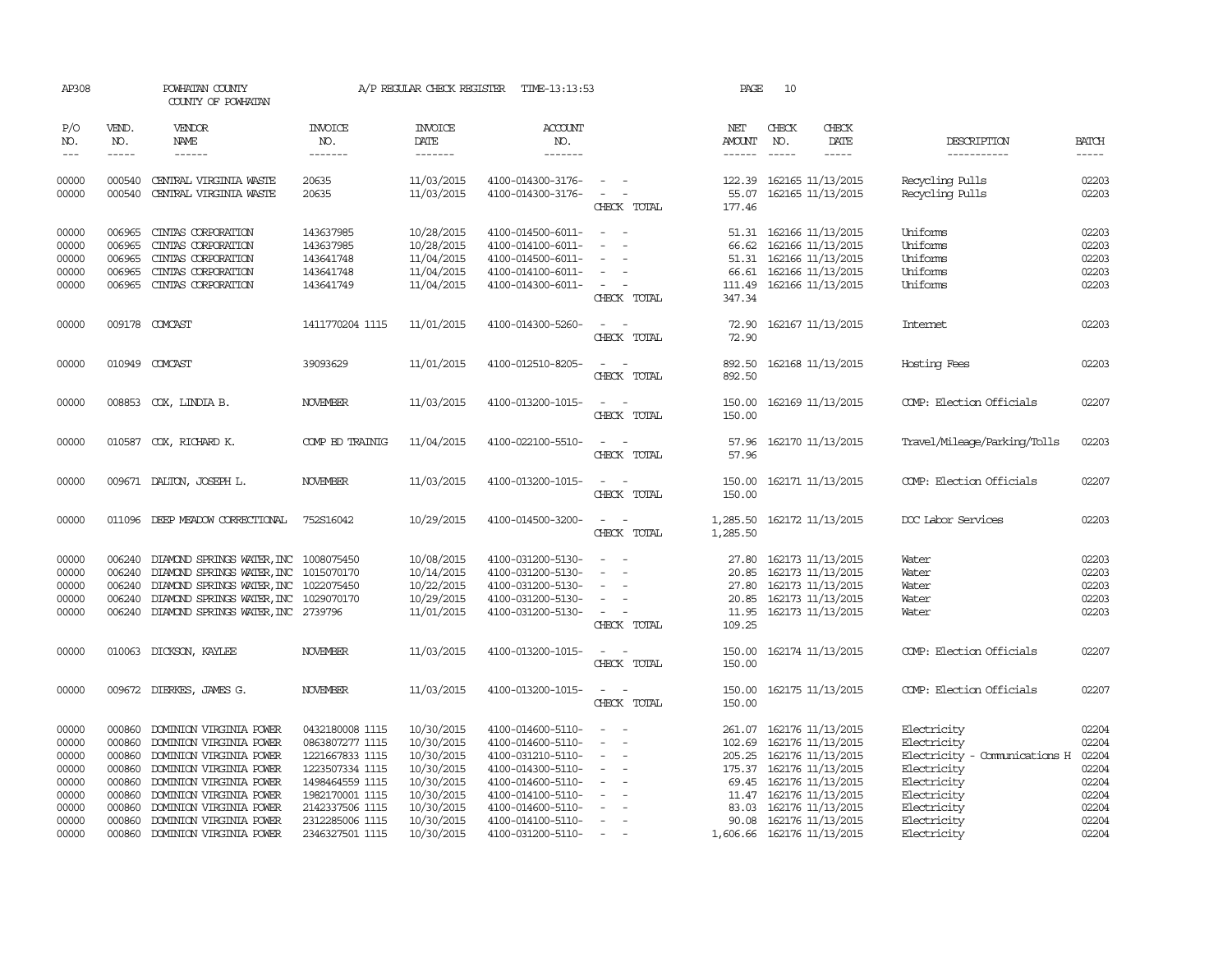| AP308          |                  | POWHATAN COUNTY<br>COUNTY OF POWHATAN              |                                    | A/P REGULAR CHECK REGISTER | TIME-13:13:53                          |                                                      | PAGE                 | 11            |                                        |                               |                |
|----------------|------------------|----------------------------------------------------|------------------------------------|----------------------------|----------------------------------------|------------------------------------------------------|----------------------|---------------|----------------------------------------|-------------------------------|----------------|
| P/O<br>NO.     | VEND.<br>NO.     | VENDOR<br>NAME                                     | <b>INVOICE</b><br>NO.              | <b>INVOICE</b><br>DATE     | ACCOUNT<br>NO.                         |                                                      | NET<br><b>AMOUNT</b> | CHECK<br>NO.  | CHECK<br>DATE                          | DESCRIPTION                   | <b>BATCH</b>   |
| $- - -$        | $\frac{1}{2}$    | ------                                             | -------                            | --------                   | --------                               |                                                      | $- - - - - -$        | $\frac{1}{2}$ | -----                                  | -----------                   | $- - - - -$    |
| 00000<br>00000 | 000860<br>000860 | DOMINION VIRGINIA POWER<br>DOMINION VIRGINIA POWER | 2346327501 1115<br>2352270009 1115 | 10/30/2015<br>10/30/2015   | 4100-014100-5110-<br>4100-014100-5110- | $\sim$ $  -$<br>$\sim$                               | 1,606.66<br>87.99    |               | 162176 11/13/2015<br>162176 11/13/2015 | Electricity<br>Electricity    | 02204<br>02204 |
|                |                  |                                                    |                                    |                            |                                        | CHECK TOTAL                                          | 4,299.72             |               |                                        |                               |                |
| 00000          | 000860           | DOMINION VIRGINIA POWER                            | 2442170003 1115                    | 10/30/2015                 | 4100-014100-5110-                      | $\sim$                                               | 850.06               |               | 162177 11/13/2015                      | Electricity                   | 02204          |
| 00000          | 000860           | DOMINION VIRGINIA POWER                            | 2462222502 1115                    | 10/30/2015                 | 4100-014100-5110-                      |                                                      | 2,738.72             |               | 162177 11/13/2015                      | Electricity                   | 02204          |
| 00000          | 000860           | DOMINION VIRGINIA POWER                            | 2476067034 1115                    | 10/30/2015                 | 4100-014100-5110-                      | $\overline{\phantom{a}}$                             | 102.59               |               | 162177 11/13/2015                      | Electricity                   | 02204          |
| 00000          | 000860           | DOMINION VIRGINIA POWER                            | 2912605595 1115                    | 10/30/2015                 | 4100-014100-5110-                      | $\equiv$                                             | 102.19               |               | 162177 11/13/2015                      | Electricity                   | 02204          |
| 00000          | 000860           | DOMINION VIRGINIA POWER                            | 2972120006 1115                    | 10/30/2015                 | 4100-014100-5110-                      | $\overline{\phantom{a}}$                             | 1,036.92             |               | 162177 11/13/2015                      | Electricity                   | 02204          |
| 00000          | 000860           | DOMINION VIRGINIA POWER                            | 3451094936 1115                    | 10/30/2015                 | 4100-014600-5110-                      | $\overline{\phantom{a}}$                             | 127.90               |               | 162177 11/13/2015                      | Electricity                   | 02204          |
| 00000          | 000860           | DOMINION VIRGINIA POWER                            | 3496131156 1115                    | 10/30/2015                 | 4100-014100-5110-                      | $\equiv$                                             | 16.13                |               | 162177 11/13/2015                      | Electricity                   | 02204          |
| 00000          | 000860           | DOMINION VIRGINIA POWER                            |                                    | 10/30/2015                 |                                        |                                                      |                      |               |                                        |                               | 02204          |
| 00000          | 000860           | DOMINION VIRGINIA POWER                            | 3507951824 1115<br>4062035391 1115 | 10/30/2015                 | 4100-014600-5110-                      |                                                      |                      |               | 98.14 162177 11/13/2015                | Electricity                   | 02204          |
|                |                  |                                                    |                                    |                            | 4100-031210-5110-                      | $\sim$                                               | 93.35                |               | 162177 11/13/2015                      | Electricity - Comunications H | 02204          |
| 00000          | 000860           | DOMINION VIRGINIA POWER                            | 4165680929 1115                    | 11/02/2015                 | 4100-031210-5110-                      |                                                      |                      |               | 117.50 162177 11/13/2015               | Electricity - Comunications H |                |
|                |                  |                                                    |                                    |                            |                                        | CHECK TOTAL                                          | 5,283.50             |               |                                        |                               |                |
| 00000          | 000860           | DOMINION VIRGINIA POWER                            | 4691491015 1115                    | 10/30/2015                 | 4100-014600-5110-                      | $\equiv$                                             | 133.68               |               | 162178 11/13/2015                      | Electricity                   | 02204          |
| 00000          | 000860           | DOMINION VIRGINIA POWER                            | 4732217502 1115                    | 10/30/2015                 | 4100-014600-5110-                      | $\overline{\phantom{a}}$<br>$\overline{\phantom{a}}$ | 132.98               |               | 162178 11/13/2015                      | Electricity                   | 02204          |
| 00000          | 000860           | DOMINION VIRGINIA POWER                            | 5652237503 1115                    | 10/30/2015                 | 4100-014600-5110-                      |                                                      | 71.83                |               | 162178 11/13/2015                      | Electricity                   | 02204          |
| 00000          | 000860           | DOMINION VIRGINIA POWER                            | 6024003557 1115                    | 10/30/2015                 | 4100-014100-5110-                      |                                                      | 23.37                |               | 162178 11/13/2015                      | Electricity                   | 02204          |
| 00000          | 000860           | DOMINION VIRGINIA POWER                            | 6211789810 1115                    | 10/30/2015                 | 4100-031210-5110-                      | $\equiv$                                             |                      |               | 104.10 162178 11/13/2015               | Electricity - Comunications H | 02204          |
| 00000          | 000860           | DOMINION VIRGINIA POWER                            | 8009370571 1115                    | 11/02/2015                 | 4100-031210-5110-                      |                                                      | 35.59                |               | 162178 11/13/2015                      | Electricity - Comunications H | 02204          |
| 00000          | 000860           | DOMINION VIRGINIA POWER                            | 8971069334 1115                    |                            | 4100-014300-5110-                      | $\overline{\phantom{a}}$                             | 91.69                |               |                                        | Electricitv                   | 02204          |
|                |                  |                                                    |                                    | 10/30/2015                 |                                        | CHECK TOTAL                                          | 593.24               |               | 162178 11/13/2015                      |                               |                |
|                |                  |                                                    |                                    |                            |                                        |                                                      |                      |               |                                        |                               |                |
| 00000          | 010601           | DRIVER, BRANDON CONWAY                             | <b>NOVEMBER</b>                    | 11/03/2015                 | 4100-013200-1015-                      |                                                      | 175.00               |               | 162179 11/13/2015                      | COMP: Election Officials      | 02207          |
|                |                  |                                                    |                                    |                            |                                        | CHECK TOTAL                                          | 175.00               |               |                                        |                               |                |
|                |                  |                                                    |                                    |                            |                                        |                                                      |                      |               |                                        |                               |                |
| 00000          | 008223           | ELDER, DARRELL                                     | COMP BD TRAINIG                    | 11/04/2015                 | 4100-022100-5510-                      |                                                      | 57.96                |               | 162180 11/13/2015                      | Travel/Mileage/Parking/Tolls  | 02205          |
|                |                  |                                                    |                                    |                            |                                        | CHECK TOTAL                                          | 57.96                |               |                                        |                               |                |
|                |                  |                                                    |                                    |                            |                                        |                                                      |                      |               |                                        |                               |                |
| 00000          | 009673           | FIELDS, THERESA A.                                 | <b>NOVEMBER</b>                    | 11/03/2015                 | 4100-013200-1015-                      |                                                      | 150.00               |               | 162181 11/13/2015                      | COMP: Election Officials      | 02207          |
|                |                  |                                                    |                                    |                            |                                        | CHECK TOTAL                                          | 150.00               |               |                                        |                               |                |
|                |                  |                                                    |                                    |                            |                                        |                                                      |                      |               |                                        |                               |                |
| 00000          |                  | 006674 FINE CREEK BAPTIST CHURCH NOV RENT          |                                    | 11/03/2015                 | 4100-013200-5420-                      | $\overline{\phantom{a}}$                             | 50.00                |               | 162182 11/13/2015                      | Rent                          | 02207          |
|                |                  |                                                    |                                    |                            |                                        | CHECK TOTAL                                          | 50.00                |               |                                        |                               |                |
|                |                  |                                                    |                                    |                            |                                        |                                                      |                      |               |                                        |                               |                |
| 00000          |                  | 006666 FINE CREEK FIRE DEPT                        | <b>NOV 2015 RENT</b>               | 11/03/2015                 | 4100-013200-5420-                      |                                                      | 50.00                |               | 162183 11/13/2015                      | Rent                          | 02207          |
|                |                  |                                                    |                                    |                            |                                        | CHECK TOTAL                                          | 50.00                |               |                                        |                               |                |
|                |                  |                                                    |                                    |                            |                                        |                                                      |                      |               |                                        |                               |                |
| 00000          |                  | 011099 FITCH, EASTER M.                            | <b>NOVEMBER</b>                    | 11/03/2015                 | 4100-013200-1015-                      | $\sim$                                               | 150.00               |               | 162184 11/13/2015                      | COMP: Election Officials      | 02207          |
|                |                  |                                                    |                                    |                            |                                        | CHECK TOTAL                                          | 150.00               |               |                                        |                               |                |
|                |                  |                                                    |                                    |                            |                                        |                                                      |                      |               |                                        |                               |                |
| 00000          |                  | 008518 FLANNAGAN, FRANKLIN L.                      | <b>NOVEMBER</b>                    | 11/03/2015                 | 4100-013200-1015-                      | $\sim$ $ \sim$                                       | 175.00               |               | 162185 11/13/2015                      | COMP: Election Officials      | 02207          |
|                |                  |                                                    |                                    |                            |                                        | CHECK TOTAL                                          | 175.00               |               |                                        |                               |                |
|                |                  |                                                    |                                    |                            |                                        |                                                      |                      |               |                                        |                               |                |
| 00000          |                  | 000690 FLATROCK TIRE & AUTO                        | 14058                              | 11/09/2015                 | 4100-031200-6009-                      | $\equiv$<br>$\sim$                                   | 293.75               |               | 162186 11/13/2015                      | Auto Parts/Repairs            | 02205          |
|                |                  |                                                    |                                    |                            |                                        | CHECK TOTAL                                          | 293.75               |               |                                        |                               |                |
|                |                  |                                                    |                                    |                            |                                        |                                                      |                      |               |                                        |                               |                |
| 00000          |                  | 009500 FLEMING, GWENDOLYN                          | <b>NOVEMBER</b>                    | 11/03/2015                 | 4100-013200-1015-                      | $\overline{\phantom{a}}$                             | 150.00               |               | 162187 11/13/2015                      | COMP: Election Officials      | 02207          |
|                |                  |                                                    |                                    |                            |                                        | CHECK TOTAL                                          | 150.00               |               |                                        |                               |                |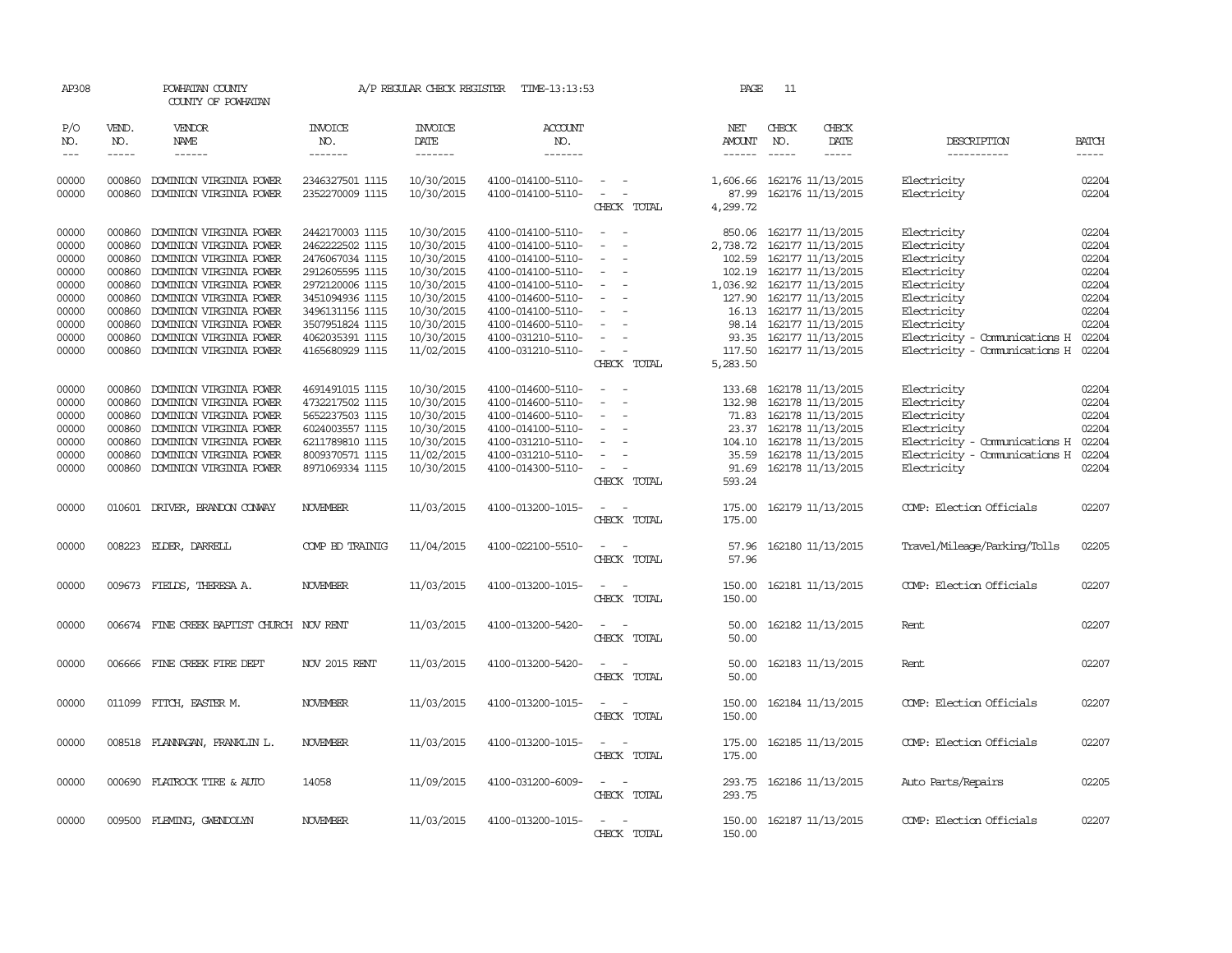| AP308                                                                                                                                                                                                                                                                                                                                                                                                      |                               | POWHATAN COUNTY<br>COUNTY OF POWHATAN         |                           | A/P REGULAR CHECK REGISTER        | TIME-13:13:53                     |                                                                                                                             | PAGE                           | 12                            |                              |                                      |                             |
|------------------------------------------------------------------------------------------------------------------------------------------------------------------------------------------------------------------------------------------------------------------------------------------------------------------------------------------------------------------------------------------------------------|-------------------------------|-----------------------------------------------|---------------------------|-----------------------------------|-----------------------------------|-----------------------------------------------------------------------------------------------------------------------------|--------------------------------|-------------------------------|------------------------------|--------------------------------------|-----------------------------|
| P/O<br>NO.<br>$\frac{1}{2} \frac{1}{2} \frac{1}{2} \frac{1}{2} \frac{1}{2} \frac{1}{2} \frac{1}{2} \frac{1}{2} \frac{1}{2} \frac{1}{2} \frac{1}{2} \frac{1}{2} \frac{1}{2} \frac{1}{2} \frac{1}{2} \frac{1}{2} \frac{1}{2} \frac{1}{2} \frac{1}{2} \frac{1}{2} \frac{1}{2} \frac{1}{2} \frac{1}{2} \frac{1}{2} \frac{1}{2} \frac{1}{2} \frac{1}{2} \frac{1}{2} \frac{1}{2} \frac{1}{2} \frac{1}{2} \frac{$ | VEND.<br>NO.<br>$\frac{1}{2}$ | <b>VENDOR</b><br><b>NAME</b><br>$- - - - - -$ | INVOICE<br>NO.<br>------- | <b>INVOICE</b><br>DATE<br>------- | ACCOUNT<br>NO.<br>$- - - - - - -$ |                                                                                                                             | NET<br><b>AMOUNT</b><br>------ | CHECK<br>NO.<br>$\frac{1}{2}$ | CHECK<br>DATE<br>$- - - - -$ | DESCRIPTION<br>-----------           | <b>BATCH</b><br>$- - - - -$ |
| 00000                                                                                                                                                                                                                                                                                                                                                                                                      | 006869                        | GALE GROUP                                    | 56624725                  | 11/03/2015                        | 4100-073100-6012-                 | CHRCK TOTAL                                                                                                                 | 23.24<br>23.24                 |                               | 162188 11/13/2015            | Books & Subscriptions                | 02205                       |
| 00000                                                                                                                                                                                                                                                                                                                                                                                                      | 008852                        | GOODE, LAVERNE E.                             | <b>NOVEMBER</b>           | 11/03/2015                        | 4100-013200-1015-                 | $\sim$<br>CHECK TOTAL                                                                                                       | 150.00<br>150.00               |                               | 162189 11/13/2015            | COMP: Election Officials             | 02207                       |
| 00000                                                                                                                                                                                                                                                                                                                                                                                                      | 011100                        | GOODE, SAMANTHA P.                            | <b>NOVEMBER</b>           | 11/03/2015                        | 4100-013200-1015-                 | $\sim$<br>CHECK TOTAL                                                                                                       | 150.00<br>150.00               |                               | 162190 11/13/2015            | COMP: Election Officials             | 02207                       |
| 00000                                                                                                                                                                                                                                                                                                                                                                                                      | 009280                        | GOODMAN SPECIALIZED                           | 13014G UNIT110            | 10/20/2015                        | 4100-032300-6009-                 | $\sim$ 100 $\mu$<br>$\overline{\phantom{a}}$<br>CHECK TOTAL                                                                 | 4,667.05<br>4,667.05           |                               | 162191 11/13/2015            | Auto Parts/Repair                    | 02205                       |
| 00000                                                                                                                                                                                                                                                                                                                                                                                                      |                               | 008538 GOODMAN, JOSEPHINE L.                  | <b>NOVEMBER</b>           | 11/03/2015                        | 4100-013200-1015-                 | $\frac{1}{2} \left( \frac{1}{2} \right) \left( \frac{1}{2} \right) = \frac{1}{2} \left( \frac{1}{2} \right)$<br>CHECK TOTAL | 150.00<br>150.00               |                               | 162192 11/13/2015            | COMP: Election Officials             | 02207                       |
| 00000                                                                                                                                                                                                                                                                                                                                                                                                      |                               | 009021 GRACELAND BAPTIST CHURCH               | <b>NOV 2015 RENT</b>      | 11/03/2015                        | 4100-013200-5420-                 | CHECK TOTAL                                                                                                                 | 50.00<br>50.00                 |                               | 162193 11/13/2015            | Rent.                                | 02207                       |
| 00000                                                                                                                                                                                                                                                                                                                                                                                                      |                               | 011109 GRADWELL, BRIAN JAMES                  | <b>NOVEMBER</b>           | 11/03/2015                        | 4100-013200-1015-                 | $\sim$ 100 $\sim$<br>CHECK TOTAL                                                                                            | 150.00<br>150.00               |                               | 162194 11/13/2015            | COMP: Election Officials             | 02207                       |
| 00000                                                                                                                                                                                                                                                                                                                                                                                                      |                               | 010602 GRAY, REED B.                          | <b>NOVEMBER</b>           | 11/03/2015                        | 4100-013200-1015-                 | $\sim$ 10 $\sim$ 10 $\sim$<br>CHECK TOTAL                                                                                   | 150.00<br>150.00               |                               | 162195 11/13/2015            | COMP: Election Officials             | 02207                       |
| 00000                                                                                                                                                                                                                                                                                                                                                                                                      | 006763                        | GREENBERG & ASSOCIATES                        | 2600                      | 11/03/2015                        | 4100-031200-3110-                 | $\sim$ 100 $\sim$<br>CHECK TOTAL                                                                                            | 630.00<br>630.00               |                               | 162196 11/13/2015            | Professional Health Services         | 02205                       |
| 00000                                                                                                                                                                                                                                                                                                                                                                                                      |                               | 008513 GREGORY, LUCILLE S.                    | <b>NOVEMBER</b>           | 11/03/2015                        | 4100-013200-1015-                 | $\sim$ 100 $\sim$<br>CHECK TOTAL                                                                                            | 150.00<br>150.00               |                               | 162197 11/13/2015            | COMP: Election Officials             | 02207                       |
| 00000                                                                                                                                                                                                                                                                                                                                                                                                      |                               | 011094 HALEY CHEVROLET                        | 126003318                 | 11/02/2015                        | 4100-035100-6009-                 | $\sim$<br>CHECK TOTAL                                                                                                       | 75.00<br>75.00                 |                               | 162198 11/13/2015            | Auto Parts/Repairs                   | 02205                       |
| 00000                                                                                                                                                                                                                                                                                                                                                                                                      |                               | 011101 HAMRICK, JANET PIKE                    | <b>NOVEMBER</b>           | 11/03/2015                        | 4100-013200-1015-                 | $\sim$<br>$\sim$<br>CHECK TOTAL                                                                                             | 150.00<br>150.00               |                               | 162199 11/13/2015            | COMP: Election Officials             | 02207                       |
| 00000                                                                                                                                                                                                                                                                                                                                                                                                      |                               | 011102 HAMRICK, WAYNE E.                      | <b>NOVEMBER</b>           | 11/03/2015                        | 4100-013200-1015-                 | $\sim$ 10 $\sim$ 10 $\sim$<br>CHECK TOTAL                                                                                   | 150.00<br>150.00               |                               | 162200 11/13/2015            | COMP: Election Officials             | 02207                       |
| 00000                                                                                                                                                                                                                                                                                                                                                                                                      | 010879                        | HENSON, JACOB N.                              | <b>NOVEMBER</b>           | 11/03/2015                        | 4100-013200-1015-                 | $\overline{\phantom{a}}$<br>$\sim$<br>CHECK TOTAL                                                                           | 150.00<br>150.00               |                               | 162201 11/13/2015            | COMP: Election Officials             | 02207                       |
| 00000                                                                                                                                                                                                                                                                                                                                                                                                      | 008537                        | HENSON, MARIE S.                              | <b>NOVEMBER</b>           | 11/03/2015                        | 4100-013200-1015-                 | $\frac{1}{2} \left( \frac{1}{2} \right) \left( \frac{1}{2} \right) = \frac{1}{2} \left( \frac{1}{2} \right)$<br>CHECK TOTAL | 175.00<br>175.00               |                               | 162202 11/13/2015            | COMP: Election Officials             | 02207                       |
| 00000                                                                                                                                                                                                                                                                                                                                                                                                      |                               | 009652 HORIZON DISTRIBUTORS INC               | 4R004048                  | 10/27/2015                        | 4100-014500-3319-                 | $\sim$ $\sim$<br>CHECK TOTAL                                                                                                | 196.00<br>196.00               |                               | 162203 11/13/2015            | Equipment Repairs and Maintena 02205 |                             |
| 00000                                                                                                                                                                                                                                                                                                                                                                                                      |                               | 011088 IMAGINE VIDEO PRODUCTIONS 2860         |                           | 10/20/2015                        | 4100-073100-6012-                 | CHECK TOTAL                                                                                                                 | 54.00<br>54.00                 |                               | 162204 11/13/2015            | Books & Subscriptions                | 02205                       |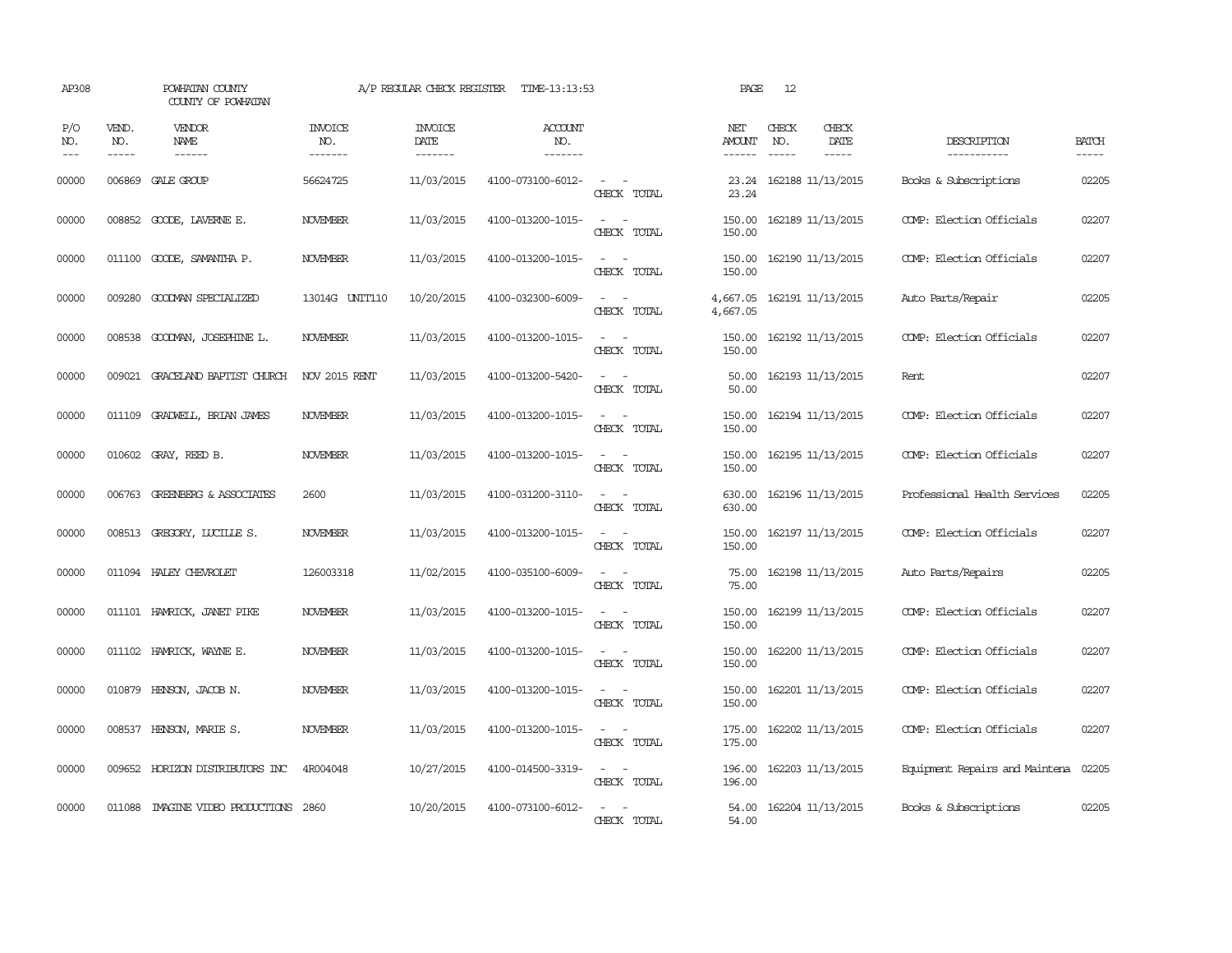| AP308               |                             | POWHATAN COUNTY<br>COUNTY OF POWHATAN  |                           | A/P REGULAR CHECK REGISTER        | TIME-13:13:53                            |                                                                                                                             | PAGE                           | 13                            |                              |                              |                       |
|---------------------|-----------------------------|----------------------------------------|---------------------------|-----------------------------------|------------------------------------------|-----------------------------------------------------------------------------------------------------------------------------|--------------------------------|-------------------------------|------------------------------|------------------------------|-----------------------|
| P/O<br>NO.<br>$---$ | VEND.<br>NO.<br>$- - - - -$ | VENDOR<br><b>NAME</b><br>$- - - - - -$ | INVOICE<br>NO.<br>------- | <b>INVOICE</b><br>DATE<br>------- | <b>ACCOUNT</b><br>NO.<br>$- - - - - - -$ |                                                                                                                             | NET<br><b>AMOUNT</b><br>------ | CHECK<br>NO.<br>$\frac{1}{2}$ | CHECK<br>DATE<br>$- - - - -$ | DESCRIPTION<br>-----------   | <b>BATCH</b><br>----- |
| 00000               |                             | 009676 JONES, ANDREW C.                | <b>NOVEMBER</b>           | 11/03/2015                        | 4100-013200-1015-                        | CHECK TOTAL                                                                                                                 | 175.00<br>175.00               |                               | 162205 11/13/2015            | COMP: Election Officials     | 02207                 |
| 00000               |                             | 007874 JONES, LINDA HOLLIN             | <b>NOVEMBER</b>           | 11/03/2015                        | 4100-013200-1015-                        | $\overline{\phantom{a}}$<br>$\sim$<br>CHECK TOTAL                                                                           | 150.00<br>150.00               |                               | 162206 11/13/2015            | COMP: Election Officials     | 02207                 |
| 00000               |                             | 008708 JONES, SUSAN H.                 | <b>NOVEMBER</b>           | 11/03/2015                        | 4100-013200-1015-                        | $\equiv$<br>$\sim$<br>CHECK TOTAL                                                                                           | 175.00<br>175.00               |                               | 162207 11/13/2015            | COMP: Election Officials     | 02207                 |
| 00000               | 009898                      | JORDAN, CECIL W.                       | MILEAGE 11032015          | 11/06/2015                        | 4100-013200-5510-                        | $\overline{\phantom{a}}$<br>$\sim$<br>CHECK TOTAL                                                                           | 70.15<br>70.15                 |                               | 162208 11/13/2015            | Travel/Mileage/Parking/Tolls | 02205                 |
| 00000               |                             | 009677 KING, JEAN L.                   | <b>NOVEMBER</b>           | 11/03/2015                        | 4100-013200-1015-                        | $\sim$<br>$\sim$<br>CHECK TOTAL                                                                                             | 150.00<br>150.00               |                               | 162209 11/13/2015            | COMP: Election Officials     | 02207                 |
| 00000               |                             | 010811 LAND AND COATES, INC            | 631782                    | 11/04/2015                        | 4100-032220-3310-                        | $\overline{\phantom{a}}$<br>CHECK TOTAL                                                                                     | 143.39<br>143.39               |                               | 162210 11/13/2015            | Repairs & Maintenance        | 02205                 |
| 00000               |                             | 011103 LARRICK, ANNE GWINN             | <b>NOVEMBER</b>           | 11/03/2015                        | 4100-013200-1015-                        | $\frac{1}{2} \left( \frac{1}{2} \right) \left( \frac{1}{2} \right) = \frac{1}{2} \left( \frac{1}{2} \right)$<br>CHECK TOTAL | 150.00<br>150.00               |                               | 162211 11/13/2015            | COMP: Election Officials     | 02207                 |
| 00000               |                             | 009691 LAYMAN IRRIGATION &             | 16565                     | 8/25/2015                         | 4100-014500-3190-                        | $\frac{1}{2} \left( \frac{1}{2} \right) \left( \frac{1}{2} \right) = \frac{1}{2} \left( \frac{1}{2} \right)$<br>CHECK TOTAL | 72.23<br>72.23                 |                               | 162212 11/13/2015            | Grounds Maintenance          | 02205                 |
| 00000               |                             | 011104 LILLYWHITE, DONALD P.           | <b>NOVEMBER</b>           | 11/03/2015                        | 4100-013200-1015-                        | $\sim$ $ \sim$<br>CHECK TOTAL                                                                                               | 150.00<br>150.00               |                               | 162213 11/13/2015            | COMP: Election Officials     | 02207                 |
| 00000               |                             | 011105 LIEWELLYN, CATHY LEE            | <b>NOVEMBER</b>           | 11/03/2015                        | 4100-013200-1015-                        | $\sim$<br>$\overline{\phantom{a}}$<br>CHECK TOTAL                                                                           | 150.00<br>150.00               |                               | 162214 11/13/2015            | COMP: Election Officials     | 02207                 |
| 00000               |                             | 008522 LOWENTHAL JR., H JOSEPH         | NOVEMBER                  | 11/30/2015                        | 4100-013200-1015-                        | $\sim$<br>$\overline{\phantom{a}}$<br>CHECK TOTAL                                                                           | 175.00<br>175.00               |                               | 162215 11/13/2015            | COMP: Election Officials     | 02207                 |
| 00000               |                             | 009493 LYONS, RALPH LARRY              | NOVEMBER                  | 11/03/2015                        | 4100-013200-1015-                        | $\sim$<br>$\overline{\phantom{a}}$<br>CHECK TOTAL                                                                           | 150.00<br>150.00               |                               | 162216 11/13/2015            | COMP: Election Officials     | 02207                 |
| 00000               |                             | 006672 MACON FIRE DEPARTMENT           | NOV RENT                  | 11/03/2015                        | 4100-013200-5420-                        | $\sim$ $\sim$<br>CHECK TOTAL                                                                                                | 50.00<br>50.00                 |                               | 162217 11/13/2015            | Rent                         | 02207                 |
| 00000               |                             | 006667 MANAKIN EPISCOPAL CHURCH        | <b>NOV 2015 RENT</b>      | 11/03/2015                        | 4100-013200-5420-                        | $\equiv$<br>$\sim$<br>CHECK TOTAL                                                                                           | 50.00<br>50.00                 |                               | 162218 11/13/2015            | Rent                         | 02207                 |
| 00000               |                             | 009552 MANSFIELD OIL COMPANY           | <b>OCTOBER 2015</b>       | 10/31/2015                        | 4100-032200-5120-                        | $\frac{1}{2} \left( \frac{1}{2} \right) \left( \frac{1}{2} \right) = \frac{1}{2} \left( \frac{1}{2} \right)$<br>CHECK TOTAL | 115.24<br>115.24               |                               | 162219 11/13/2015            | Apparatus Fuel               | 02205                 |
| 00000               |                             | 010086 MEDPRO US                       | MC26021                   | 11/01/2015                        | 4100-032200-6012-                        | $ -$<br>CHECK TOTAL                                                                                                         | 330.00<br>330.00               |                               | 162220 11/13/2015            | Books & Subscriptions        | 02205                 |
| 00000               |                             | 009872 MERCHANT, JONATHAN              | 11                        | 11/03/2015                        | 4100-032200-3310-                        | $\overline{\phantom{a}}$<br>$\overline{\phantom{a}}$<br>CHECK TOTAL                                                         | 6.00<br>6.00                   |                               | 162221 11/13/2015            | Equipment Repair             | 02205                 |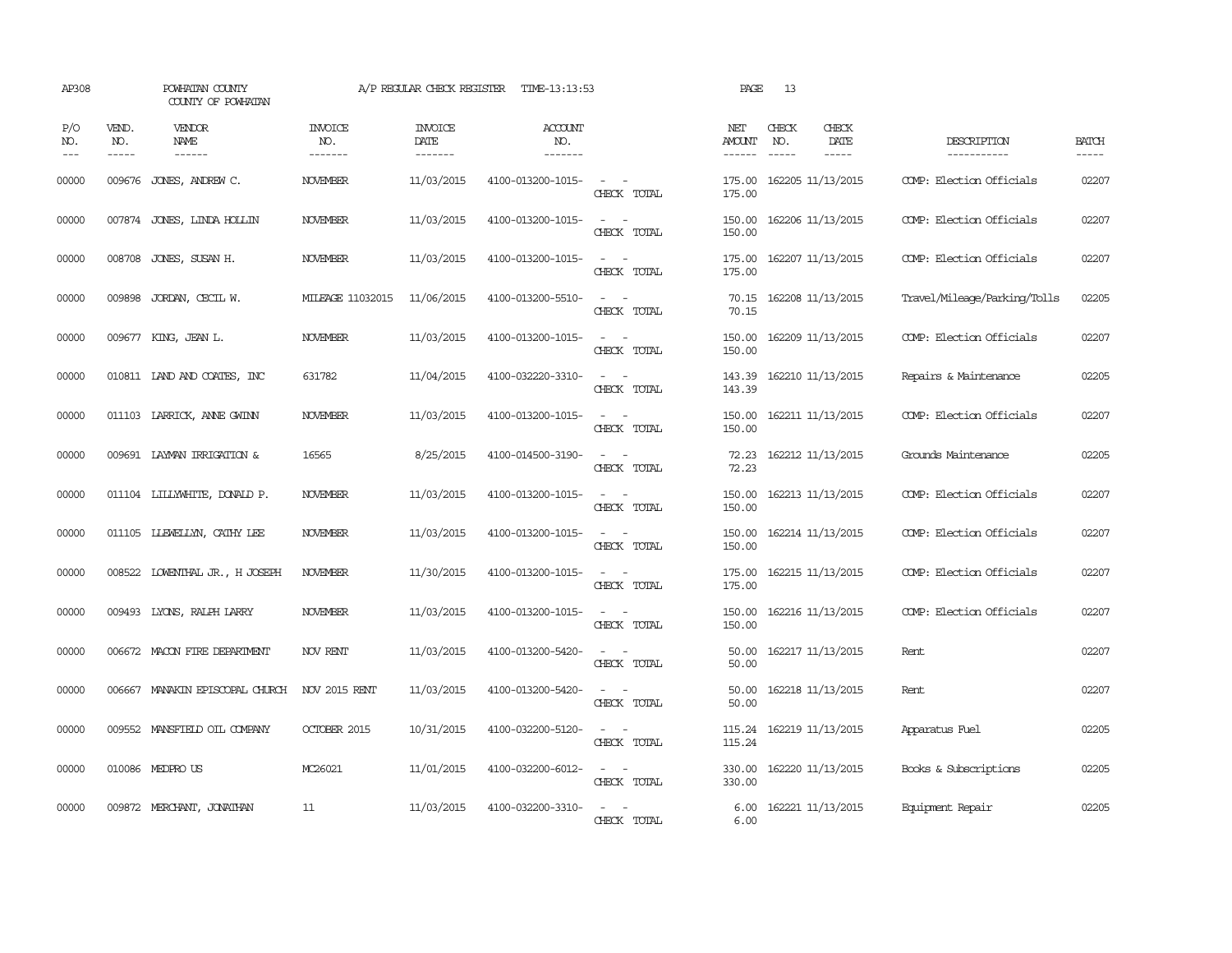| AP308               |                             | POWHATAN COUNTY<br>COUNTY OF POWHATAN |                                  | A/P REGULAR CHECK REGISTER        | TIME-13:13:53                    |                                                   | PAGE                           | 14                            |                              |                                |                       |
|---------------------|-----------------------------|---------------------------------------|----------------------------------|-----------------------------------|----------------------------------|---------------------------------------------------|--------------------------------|-------------------------------|------------------------------|--------------------------------|-----------------------|
| P/O<br>NO.<br>$---$ | VEND.<br>NO.<br>$- - - - -$ | VENDOR<br>NAME<br>$- - - - - -$       | <b>INVOICE</b><br>NO.<br>------- | <b>INVOICE</b><br>DATE<br>------- | <b>ACCOUNT</b><br>NO.<br>------- |                                                   | NET<br>AMOUNT<br>$- - - - - -$ | CHECK<br>NO.<br>$\frac{1}{2}$ | CHECK<br>DATE<br>$- - - - -$ | DESCRIPTION<br>-----------     | <b>BATCH</b><br>----- |
| 00000               | 011106                      | MEYERHOEFFER, LINDA H.                | NOVEMBER                         | 11/03/2015                        | 4100-013200-1015-                | CHECK TOTAL                                       | 150.00<br>150.00               |                               | 162222 11/13/2015            | COMP: Election Officials       | 02207                 |
| 00000               |                             | 008553 MILLER, PATRICIA               | <b>NOVEMBER</b>                  | 11/03/2015                        | 4100-013200-1015-                | $\sim$<br>$\sim$<br>CHECK TOTAL                   | 150.00<br>150.00               |                               | 162223 11/13/2015            | COMP: Election Officials       | 02207                 |
| 00000               |                             | 010603 MILLS, BETHANY                 | <b>NOVEMBER</b>                  | 11/03/2015                        | 4100-013200-1015-                | $\sim$<br>$\sim$<br>CHECK TOTAL                   | 150.00<br>150.00               |                               | 162224 11/13/2015            | COMP: Election Officials       | 02207                 |
| 00000               |                             | 006673 MT. ZION BAPTIST CHURCH        | NOV RENT                         | 11/03/2015                        | 4100-013200-5420-                | $\sim$<br>$\sim$<br>CHECK TOTAL                   | 50.00<br>50.00                 |                               | 162225 11/13/2015            | Rent                           | 02207                 |
| 00000               |                             | 009895 MULLINS, SHANE                 | <b>NOVEMBER</b>                  | 11/03/2015                        | 4100-013200-1015-                | $\sim$<br>$\sim$<br>CHECK TOTAL                   | 150.00<br>150.00               |                               | 162226 11/13/2015            | COMP: Election Officials       | 02207                 |
| 00000               |                             | 010646 MURRAY AUTOMOTTVE              | 17022                            | 11/06/2015                        | 4100-032200-6009-                | $\sim$<br>$\sim$<br>CHECK TOTAL                   | 62.50<br>62.50                 |                               | 162227 11/13/2015            | Auto Repairs and Parts         | 02205                 |
| 00000               |                             | 011107 NARD, RONNIE CHARLES           | NOVEMBER                         | 11/03/2015                        | 4100-013200-1015-                | $\sim$ $\sim$<br>CHECK TOTAL                      | 150.00<br>150.00               |                               | 162228 11/13/2015            | COMP: Election Officials       | 02207                 |
| 00000               |                             | 010604 NELSON, DAVIN M.               | <b>NOVEMBER</b>                  | 11/03/2015                        | 4100-013200-1015-                | $\sim 100$ km s $^{-1}$<br>CHECK TOTAL            | 150.00<br>150.00               |                               | 162229 11/13/2015            | COMP: Election Officials       | 02207                 |
| 00000               |                             | 009502 QJIBWAY, PAMELA                | <b>NOVEMBER</b>                  | 11/03/2015                        | 4100-013200-1015-                | $\sim$<br>$\sim$<br>CHECK TOTAL                   | 150.00<br>150.00               |                               | 162230 11/13/2015            | COMP: Election Officials       | 02207                 |
| 00000               |                             | 009281 OVER DRIVE, INC.               | R13690004110515                  | 11/05/2015                        | 4100-073100-6012-                | CHECK TOTAL                                       | 1.00<br>1.00                   |                               | 162231 11/13/2015            | Books & Subscriptions          | 02206                 |
| 00000               | 009681                      | PALSA, BARBARA JO SANTIAGO NOVEMBER   |                                  | 11/03/2015                        | 4100-013200-1015-                | $\sim$<br>$\sim$<br>CHECK TOTAL                   | 175.00<br>175.00               |                               | 162232 11/13/2015            | COMP: Election Officials       | 02207                 |
| 00000               |                             | 009682 PALSA, ELISABETH SANTIAGO      | NOVEMBER                         | 11/03/2015                        | 4100-013200-1015-                | $\sim$<br>$\sim$<br>CHECK TOTAL                   | 175.00<br>175.00               |                               | 162233 11/13/2015            | COMP: Election Officials       | 02207                 |
| 00000               |                             | 008508 PERRY, PATRICIA                | <b>NOVEMBER</b>                  | 11/03/2015                        | 4100-013200-1015-                | $\sim$ $ \sim$<br>CHECK TOTAL                     | 150.00<br>150.00               |                               | 162234 11/13/2015            | COMP: Election Officials       | 02207                 |
| 00000               |                             | 008404 PEST MASTERS, INC.             | 296055                           | 10/03/2015                        | 4100-032210-3320-                | $\sim$<br>$\overline{\phantom{a}}$<br>CHECK TOTAL | 110.00<br>110.00               |                               | 162235 11/13/2015            | Maintenance & Service Contract | 02205                 |
| 00000               |                             | 000761 POSTMASTER OF POWHATAN         | NOVEMBER 2015                    | 11/10/2015                        | 4100-012310-5210-                | $\overline{\phantom{a}}$<br>$\sim$<br>CHECK TOTAL | 1,000.00<br>1,000.00           |                               | 162236 11/13/2015            | Postage                        | 02205                 |
| 00000               |                             | 001250 POWHATAN AUTO & TRACTOR        | 370548                           | 10/07/2015                        | 4100-035500-6009-                | $\sim$ $\sim$<br>CHECK TOTAL                      | 5.49<br>5.49                   |                               | 162237 11/13/2015            | Auto Parts/Repairs             | 02205                 |
| 00000               |                             | 006914 POWHATAN AUTO REPAIR           | 744                              | 11/04/2015                        | 4100-031200-6009-                | CHECK TOTAL                                       | 72.65<br>72.65                 |                               | 162238 11/13/2015            | Auto Parts/Repairs             | 02205                 |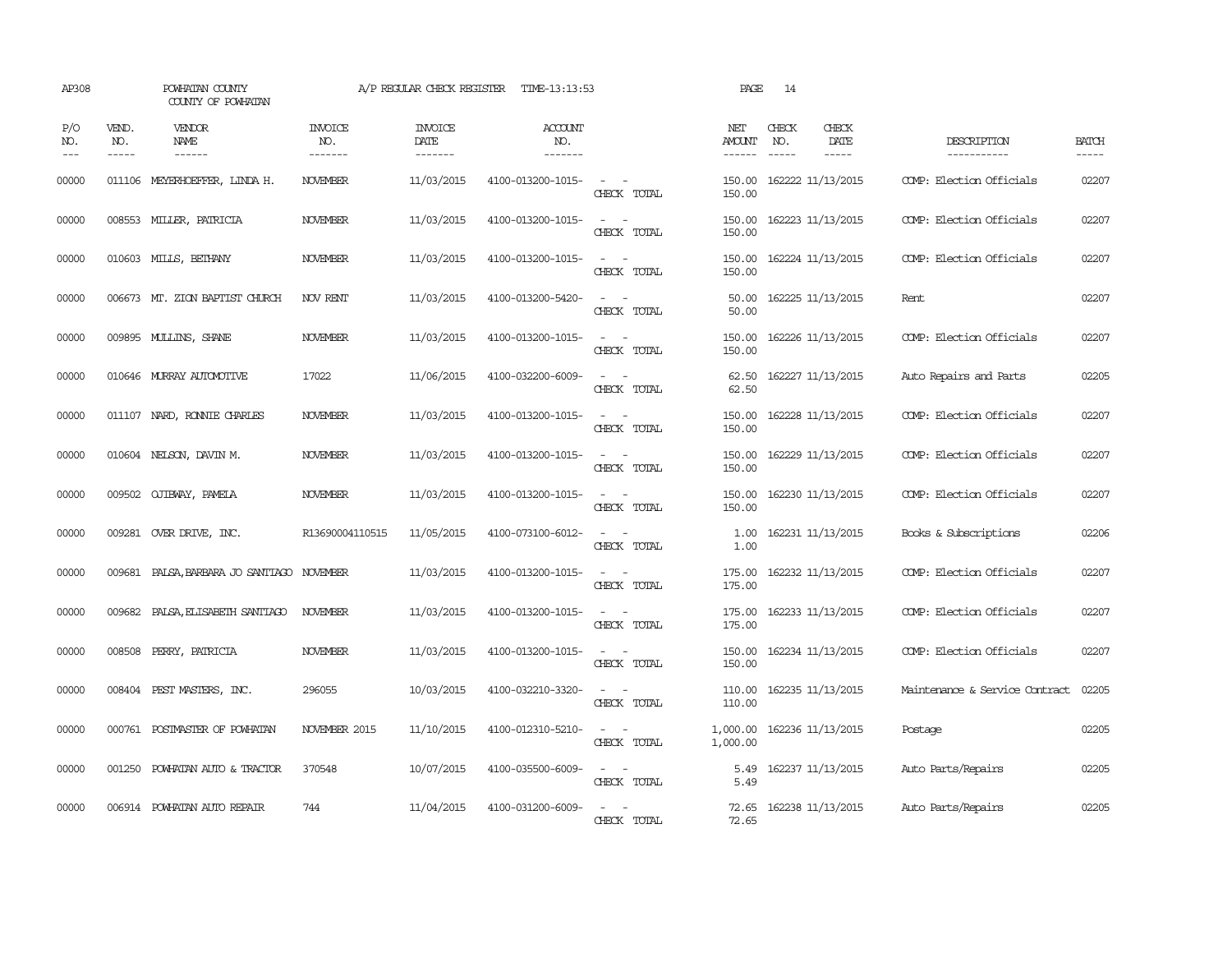| AP308                       |                             | POWHATAN COUNTY<br>COUNTY OF POWHATAN                                     |                                  | A/P REGULAR CHECK REGISTER        | TIME-13:13:53                          |                                                                     | PAGE                      | 15                            |                                        |                                                |                       |
|-----------------------------|-----------------------------|---------------------------------------------------------------------------|----------------------------------|-----------------------------------|----------------------------------------|---------------------------------------------------------------------|---------------------------|-------------------------------|----------------------------------------|------------------------------------------------|-----------------------|
| P/O<br>NO.<br>$\frac{1}{2}$ | VEND.<br>NO.<br>$- - - - -$ | VENDOR<br>NAME<br>$- - - - - -$                                           | <b>INVOICE</b><br>NO.<br>------- | <b>INVOICE</b><br>DATE<br>------- | ACCOUNT<br>NO.<br>-------              |                                                                     | NET<br>AMOUNT<br>------   | CHECK<br>NO.<br>$\frac{1}{2}$ | CHECK<br>DATE<br>$- - - - -$           | DESCRIPTION<br>-----------                     | <b>BATCH</b><br>----- |
| 00000                       |                             | 007947 POWHATAN CHRISTIAN                                                 | NOV RENT                         | 11/03/2015                        | 4100-013200-5420-                      | $\sim$ $\sim$<br>CHECK TOTAL                                        | 50.00<br>50.00            |                               | 162239 11/13/2015                      | Rent                                           | 02207                 |
| 00000                       |                             | 009020 POWHATAN COMMUNITY CHURCH NOV RENT                                 |                                  | 11/03/2015                        | 4100-013200-5420-                      | $\overline{\phantom{a}}$<br>$\overline{\phantom{a}}$<br>CHECK TOTAL | 50.00<br>50.00            |                               | 162240 11/13/2015                      | Rent                                           | 02207                 |
| 00000                       |                             | 000770 POWHATAN HEALTH DEPT                                               | 2ND OTR PAYMENT                  | 10/01/2015                        | 4100-051200-5699-                      | $\overline{\phantom{a}}$<br>$\sim$<br>CHECK TOTAL                   | 48,787.25<br>48,787.25    |                               | 162241 11/13/2015                      | State Health Department                        | 02205                 |
| 00000<br>00000              | 007806<br>007806            | POWHATAN LEADERSHIP<br>POWHATAN LEADERSHIP                                | NUNNALLY 2016<br>PEMBERTON 2016  | 11/12/2015<br>11/12/2015          | 4100-012100-5540-<br>4100-012100-5540- | CHECK TOTAL                                                         | 60.00<br>60.00<br>120.00  |                               | 162242 11/13/2015<br>162242 11/13/2015 | Conference & Training<br>Conference & Training | 02207<br>02207        |
| 00000                       | 010883                      | PRICE, PAUL AARON                                                         | <b>NOVEMBER</b>                  | 11/03/2015                        | 4100-013200-1015-                      | $\sim$<br>$\sim$<br>CHECK TOTAL                                     | 150.00<br>150.00          |                               | 162243 11/13/2015                      | COMP: Election Officials                       | 02207                 |
| 00000                       | 008163                      | PRICE, PAULA                                                              | TRAVEL FY15                      | 11/06/2015                        | 4100-013200-5510-                      | CHECK TOTAL                                                         | 230.23<br>230.23          |                               | 162244 11/13/2015                      | Travel/Mileage/Parking/Tolls                   | 02205                 |
| 00000                       |                             | 009498 PROFFITT, LARRY W.                                                 | <b>NOVEMBER</b>                  | 11/03/2015                        | 4100-013200-1015-                      | CHECK TOTAL                                                         | 150.00<br>150.00          |                               | 162245 11/13/2015                      | COMP: Election Officials                       | 02207                 |
| 00000                       |                             | 006474 PROGRESSIVE AUTO WORKS                                             | 29259                            | 10/16/2015                        | 4100-031200-6009-                      | $\overline{\phantom{a}}$<br>$\sim$<br>CHECK TOTAL                   | 1,575.53<br>1,575.53      |                               | 162246 11/13/2015                      | Auto Parts/Repairs                             | 02205                 |
| 00000                       |                             | 009518 QUARLES PETROLEUM, INC.                                            | CT0679507                        | 10/31/2015                        | 4100-032200-5120-                      | $\sim$<br>$\overline{\phantom{a}}$<br>CHECK TOTAL                   | 17.66<br>17.66            |                               | 162247 11/13/2015                      | Apparatus Fuel                                 | 02205                 |
| 00000<br>00000              | 006466                      | RADIO COMMUNICATION OF VA<br>006466 RADIO COMMUNICATION OF VA 700000767-1 | 4000010637-1                     | 11/05/2015<br>10/30/2015          | 4100-031200-3310-<br>4100-031200-3310- | $\sim$<br>$\overline{\phantom{a}}$<br>CHECK TOTAL                   | 25.00<br>270.00<br>295.00 |                               | 162248 11/13/2015<br>162248 11/13/2015 | Repairs & Maintenance<br>Repairs & Maintenance | 02205<br>02205        |
| 00000                       | 010728                      | REAMES, JEANETTE C.                                                       | <b>NOVEMBER</b>                  | 11/30/2015                        | 4100-013200-1015-                      | CHECK TOTAL                                                         | 150.00<br>150.00          |                               | 162249 11/13/2015                      | COMP: Election Officials                       | 02207                 |
| 00000                       |                             | 006945 RECORDED BOOKS, LLC                                                | 75234387                         | 11/04/2015                        | 4100-073100-6012-                      | CHECK TOTAL                                                         | 69.50<br>69.50            |                               | 162250 11/13/2015                      | Books & Subscriptions                          | 02206                 |
| 00000                       | 006201                      | RENGER, JEANIE AREHART                                                    | MILEAGE 2015                     | 11/06/2015                        | 4100-013200-5510-                      | CHECK TOTAL                                                         | 203.50<br>203.50          |                               | 162251 11/13/2015                      | Travel/Mileage/Parking/Tolls                   | 02205                 |
| 00000                       |                             | 008514 RICKARD III, WILLIAM P.                                            | NOVEMBER                         | 11/03/2015                        | 4100-013200-1015-                      | CHECK TOTAL                                                         | 150.00<br>150.00          |                               | 162252 11/13/2015                      | COMP: Election Officials                       | 02207                 |
| 00000                       |                             | 008819 ROSERUSH SERVICES, LLC                                             | 2015-1-23139                     | 10/28/2015                        | 4100-035100-3321-                      | $\overline{\phantom{a}}$<br>CHECK TOTAL                             | 295.00<br>295.00          |                               | 162253 11/13/2015                      | Maintenance/Service Contracts                  | 02205                 |
| 00000                       |                             | 010880 SANDERS, VERONICA G.                                               | <b>NOVEMBER</b>                  | 11/03/2015                        | 4100-013200-1015-                      | $\sim$<br>CHECK TOTAL                                               | 150.00<br>150.00          |                               | 162254 11/13/2015                      | COMP: Election Officials                       | 02207                 |
| 00000                       |                             | 007157 SHORES COLLISION, INC.                                             | 15-9996                          | 11/05/2015                        | 4100-031200-6009-                      | $\equiv$<br>$\overline{\phantom{a}}$<br>CHECK TOTAL                 | 4,787.33                  |                               | 4,787.33 162255 11/13/2015             | Auto Parts/Repairs                             | 02205                 |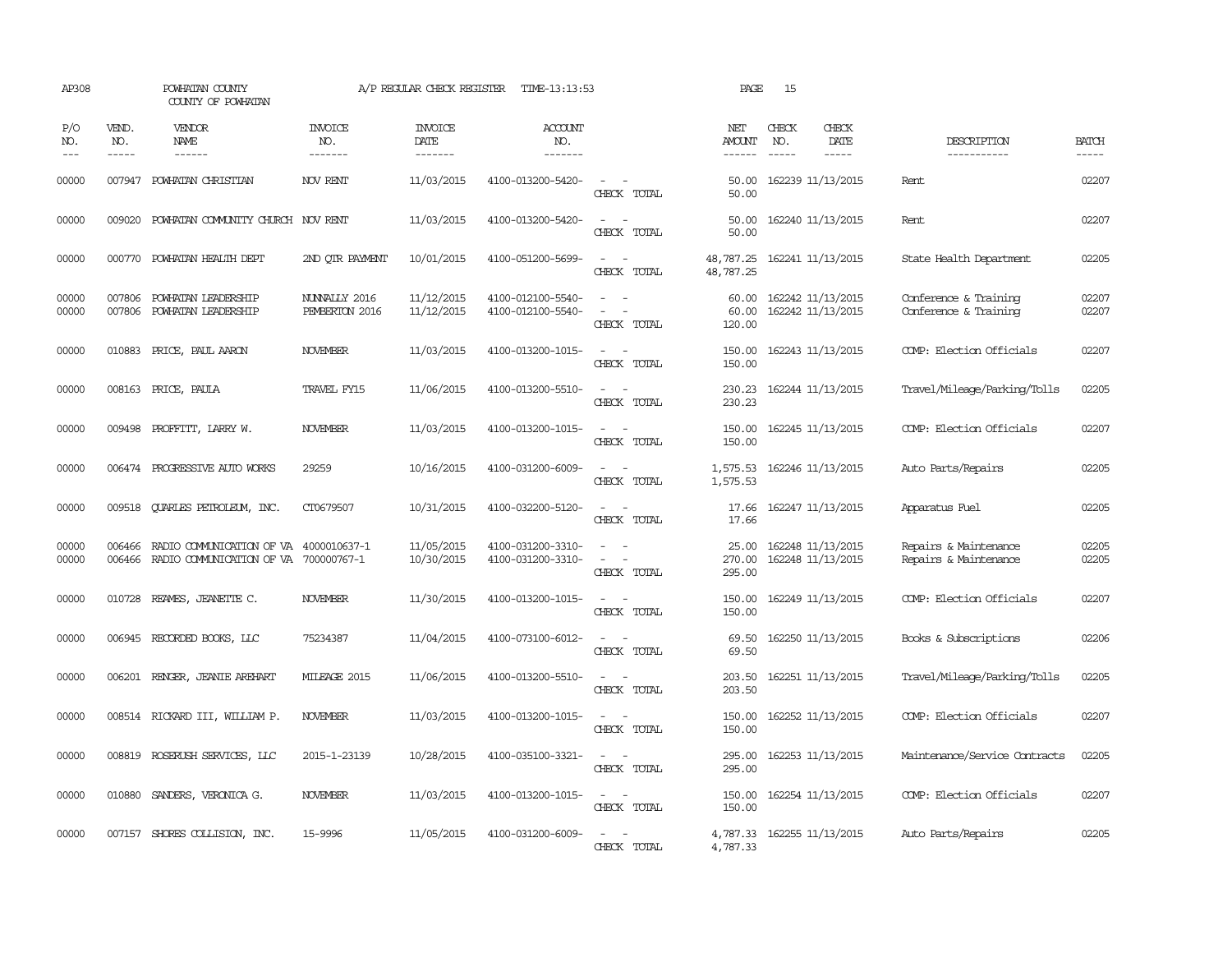| AP308                            |                            | POWHATAN COUNTY<br>COUNTY OF POWHATAN                                                                   |                                                  | A/P REGULAR CHECK REGISTER                           | TIME-13:13:53                                                                    |                                                                                         | PAGE                                         | 16                          |                                                                                  |                                                                                            |                                  |
|----------------------------------|----------------------------|---------------------------------------------------------------------------------------------------------|--------------------------------------------------|------------------------------------------------------|----------------------------------------------------------------------------------|-----------------------------------------------------------------------------------------|----------------------------------------------|-----------------------------|----------------------------------------------------------------------------------|--------------------------------------------------------------------------------------------|----------------------------------|
| P/O<br>NO.<br>$---$              | VEND.<br>NO.<br>-----      | <b>VENDOR</b><br>NAME<br>------                                                                         | <b>INVOICE</b><br>NO.<br>-------                 | <b>INVOICE</b><br>DATE<br>-------                    | <b>ACCOUNT</b><br>NO.<br>-------                                                 |                                                                                         | <b>NET</b><br><b>AMOUNT</b><br>$- - - - - -$ | CHECK<br>NO.<br>$- - - - -$ | CHECK<br>DATE<br>-----                                                           | DESCRIPTION<br>-----------                                                                 | <b>BATCH</b><br>-----            |
| 00000                            | 010881                     | SMITH, DONALD JAMES                                                                                     | <b>NOVEMBER</b>                                  | 11/03/2015                                           | 4100-013200-1015-                                                                | $\overline{\phantom{a}}$<br>$\sim$<br>CHECK TOTAL                                       | 150.00<br>150.00                             |                             | 162256 11/13/2015                                                                | COMP: Election Officials                                                                   | 02207                            |
| 00000<br>00000<br>00000          | 001320<br>001320<br>001320 | SOUTHERN POLICE<br>SOUTHERN POLICE<br>SOUTHERN POLICE                                                   | 182479<br>182525<br>182526                       | 11/02/2015<br>11/05/2015<br>11/05/2015               | 4100-031200-6011-<br>4100-031200-6011-<br>4100-031200-6011-                      | $\sim$<br>$\sim$<br>$\sim$<br>CHECK TOTAL                                               | 685.00<br>575.00<br>72.50<br>1,332.50        |                             | 162257 11/13/2015<br>162257 11/13/2015<br>162257 11/13/2015                      | Uniforms<br>Uniforms<br>Uniforms                                                           | 02205<br>02205<br>02205          |
| 00000                            |                            | 000490 SPEARS, RONALD K.                                                                                | <b>NOVEMBER</b>                                  | 11/03/2015                                           | 4100-013200-1015-                                                                | $\sim$<br>$\sim$<br>CHECK TOTAL                                                         | 175.00<br>175.00                             |                             | 162258 11/13/2015                                                                | COMP: Election Officials                                                                   | 02207                            |
| 00000                            |                            | 007937 SPRINT                                                                                           | 678582480 10/15                                  | 10/31/2015                                           | 4100-031200-5240-                                                                | $\overline{\phantom{a}}$<br>- -<br>CHECK TOTAL                                          | 41.60<br>41.60                               |                             | 162259 11/13/2015                                                                | Long Distance                                                                              | 02205                            |
| 00000                            |                            | 006608 ST. JOHN NEWMAN CATHOLIC                                                                         | NOV 2015 RENT                                    | 11/03/2015                                           | 4100-013200-5420-                                                                | $\sim$<br>CHECK TOTAL                                                                   | 50.00<br>50.00                               |                             | 162260 11/13/2015                                                                | Rent                                                                                       | 02207                            |
| 00000<br>00000<br>00000          | 008578<br>008578<br>008578 | STAPLES BUSINESS AD-<br>STAPLES BUSINESS AD-<br>STAPLES BUSINESS AD-                                    | 3282273278<br>3282059782<br>3282273280           | 10/30/2015<br>10/27/2015<br>10/30/2015               | 4100-022100-6001-<br>4100-073100-6001-<br>4100-083500-6001-                      | $\equiv$<br>$\sim$<br>CHECK TOTAL                                                       | 72.68<br>91.31<br>37.64<br>201.63            |                             | 162261 11/13/2015<br>162261 11/13/2015<br>162261 11/13/2015                      | Office Supplies<br>Office Supplies<br>Office Supplies                                      | 02205<br>02206<br>02207          |
| 00000                            |                            | 009683 TAYLOR, DONNA ELINA                                                                              | <b>NOVEMBER</b>                                  | 11/03/2015                                           | 4100-013200-1015-                                                                | $\sim$<br>$\sim$<br>CHECK TOTAL                                                         | 150.00<br>150.00                             |                             | 162262 11/13/2015                                                                | COMP: Election Officials                                                                   | 02207                            |
| 00000                            |                            | 000410 THOMAS, PETE                                                                                     | 10/15<br>103004                                  | 10/30/2015                                           | 4100-014100-3180-                                                                | $\overline{\phantom{a}}$<br>CHECK TOTAL                                                 | 965.00<br>965.00                             |                             | 162263 11/13/2015                                                                | Cleaning Service                                                                           | 02205                            |
| 00000<br>00000<br>00000          | 000845<br>000845           | TOWN POLICE SUPPLY OF<br>TOWN POLICE SUPPLY OF<br>000845 TOWN POLICE SUPPLY OF                          | R79510<br>R79518<br>7547                         | 10/30/2015<br>10/28/2015<br>11/05/2015               | 4100-031200-6011-<br>4100-031200-6011-<br>4100-031200-6011-                      | $\sim$<br>$\overline{\phantom{a}}$<br>$\sim$<br>$\sim$<br>CHECK TOTAL                   | 24.00<br>24.00<br>48.94<br>96.94             |                             | 162264 11/13/2015<br>162264 11/13/2015<br>162264 11/13/2015                      | Uniforms<br>Uniforms<br>Uniforms                                                           | 02205<br>02205<br>02205          |
| 00000<br>00000<br>00000<br>00000 | 011006<br>011006<br>011006 | TRACTOR SUPPLY CREDIT<br>TRACTOR SUPPLY CREDIT<br>TRACTOR SUPPLY CREDIT<br>011006 TRACTOR SUPPLY CREDIT | 100262463<br>200457389<br>200458382<br>200459723 | 10/20/2015<br>10/02/2015<br>10/08/2015<br>10/16/2015 | 4100-035100-6022-<br>4100-031200-6022-<br>4100-035100-6022-<br>4100-031200-6022- | $\sim$<br>$\overline{\phantom{a}}$<br>$\sim$<br>$\overline{\phantom{a}}$<br>CHECK TOTAL | 25.98<br>99.99<br>97.82<br>73.98<br>297.77   |                             | 162265 11/13/2015<br>162265 11/13/2015<br>162265 11/13/2015<br>162265 11/13/2015 | Dog Food/Supplies<br>Dog Food & Supplies K9<br>Dog Food/Supplies<br>Dog Food & Supplies K9 | 02205<br>02205<br>02205<br>02205 |
| 00000                            |                            | 007905 TREASURER OF VIRGINIA                                                                            | CARTER, V                                        | 9/05/2015                                            | 4100-035300-3110-                                                                | $\sim$<br>$\sim$<br>CHECK TOTAL                                                         | 20.00<br>20.00                               |                             | 162266 11/13/2015                                                                | Professional Health Services                                                               | 02206                            |
| 00000                            |                            | 008552 TYLER-COX, RHONDA                                                                                | <b>NOVEMBER</b>                                  | 11/03/2015                                           | 4100-013200-1015-                                                                | $\sim$<br>$\sim$<br>CHECK TOTAL                                                         | 175.00<br>175.00                             |                             | 162267 11/13/2015                                                                | COMP: Election Officials                                                                   | 02207                            |
| 00000                            |                            | 009574 UNIQUE MANAGEMENT                                                                                | 316689                                           | 11/01/2015                                           | 4100-073100-6012-                                                                | $\sim$<br>$\sim$<br>CHECK TOTAL                                                         | 59.70<br>59.70                               |                             | 162268 11/13/2015                                                                | Books & Subscriptions                                                                      | 02206                            |
| 00000                            |                            | 006944 USA TODAY                                                                                        | 3356795 RENEWAL                                  | 12/01/2015                                           | 4100-073100-6012-                                                                | $\sim$<br>CHECK TOTAL                                                                   | 292.07<br>292.07                             |                             | 162269 11/13/2015                                                                | Books & Subscriptions                                                                      | 02206                            |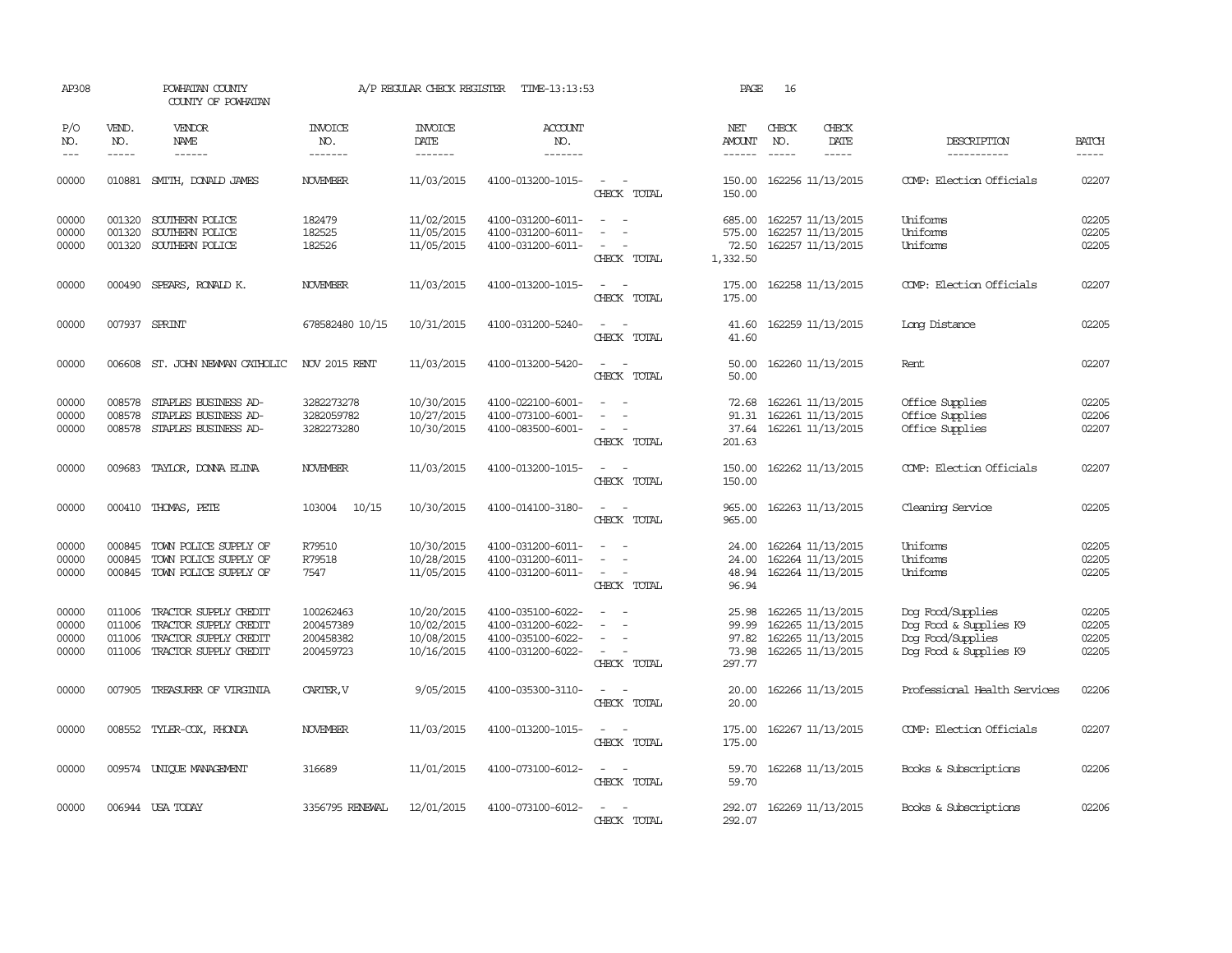| AP308          |                  | POWHATAN COUNTY<br>COUNTY OF POWHATAN                     |                                    | A/P REGULAR CHECK REGISTER | TIME-13:13:53                          |                                                                                                                             | PAGE                  | 17            |                                                 |                                                |                |
|----------------|------------------|-----------------------------------------------------------|------------------------------------|----------------------------|----------------------------------------|-----------------------------------------------------------------------------------------------------------------------------|-----------------------|---------------|-------------------------------------------------|------------------------------------------------|----------------|
| P/O<br>NO.     | VEND.<br>NO.     | <b>VENDOR</b><br><b>NAME</b>                              | <b>INVOICE</b><br>NO.              | <b>INVOICE</b><br>DATE     | <b>ACCOUNT</b><br>NO.                  |                                                                                                                             | NET<br>AMOUNT         | CHECK<br>NO.  | CHECK<br>DATE                                   | DESCRIPTION                                    | <b>BATCH</b>   |
| $---$          | $- - - - -$      | $- - - - - -$                                             | --------                           | --------                   | -------                                |                                                                                                                             |                       | $\frac{1}{2}$ | $- - - - -$                                     | -----------                                    | $- - - - -$    |
| 00000<br>00000 | 008140           | 008140 VERIZON<br>VERIZON                                 | 0401104442 1015<br>0401357783 1115 | 10/28/2015<br>11/01/2015   | 4100-012510-5270-<br>4100-031210-5232- | $\sim$ 10 $\sim$ 10 $\sim$                                                                                                  | 13.52                 |               | 419.36 162270 11/13/2015<br>162270 11/13/2015   | Network Service Connection<br>Wireline 911     | 02206<br>02206 |
| 00000<br>00000 | 008140           | VERIZON<br>008140 VERIZON                                 | 8043780915 1015<br>8045981340 1015 | 10/25/2015<br>10/28/2015   | 4100-012510-5230-<br>4100-012510-5230- | $\sim$                                                                                                                      | 182.54                |               | 162270 11/13/2015<br>49.89 162270 11/13/2015    | Telephone Services<br>Telephone Services       | 02206<br>02206 |
| 00000          |                  | 008140 VERIZON                                            | 8045986057 1015                    | 10/28/2015                 | 4100-012510-5230-                      | $\sim$                                                                                                                      | 579.35                |               | 162270 11/13/2015                               | Telephone Services                             | 02206          |
| 00000<br>00000 | 008140           | VERIZON<br>008140 VERIZON                                 | 8045987939 1015<br>8047061627 1115 | 10/28/2015<br>11/01/2015   | 4100-022100-5230-<br>4100-031210-5232- | $\sim$<br>CHECK TOTAL                                                                                                       | 60.81<br>2,811.32     |               | 162270 11/13/2015<br>1,505.85 162270 11/13/2015 | Telephone Services<br>Wireline 911             | 02206<br>02206 |
| 00000          |                  | 008126 VERIZON WIRELESS                                   | 9754859906                         | 11/01/2015                 | 4100-031200-5250-                      | $\sim$ $ \sim$<br>CHECK TOTAL                                                                                               | 3,450.26              |               | 3,450.26 162271 11/13/2015                      | Cell Phones                                    | 02206          |
| 00000          | 008710           | VIRGINIA BUSINESS SYSTEMS 17766886                        |                                    | 10/27/2015                 | 4100-012100-3320-                      |                                                                                                                             | 258.90                |               | 162272 11/13/2015                               | Maintenance & Service Contract                 | 02206          |
| 00000          | 008710           | VIRGINIA BUSINESS SYSTEMS 17766887                        |                                    | 10/27/2015                 | 4100-021600-8002-                      | $\equiv$<br>CHECK TOTAL                                                                                                     | 175.29<br>434.19      |               | 162272 11/13/2015                               | Copier Lease                                   | 02206          |
| 00000          |                  | 009304 VIRGINIA BUSINESS SYSTEMS 2087143                  |                                    | 11/02/2015                 | 4100-034100-3320-                      | $ -$<br>CHECK TOTAL                                                                                                         | 86.08<br>86.08        |               | 162273 11/13/2015                               | Maintenance & Service Contract                 | 02206          |
| 00000          |                  | 008327 VIRGINIA EQUINE PLLC                               | 30005360                           | 10/07/2015                 | 4100-035100-3110-                      | CHECK TOTAL                                                                                                                 | 67.00<br>67.00        |               | 162274 11/13/2015                               | Professional Health Services                   | 02206          |
| 00000<br>00000 | 009768<br>009768 | WAMPLER EANES APPRAISAL<br>WAMPLER EANES APPRAISAL        | 009-16<br>009-16                   | 11/03/2015<br>11/03/2015   | 100-000200-0009-<br>4100-012320-3160-  | $\equiv$                                                                                                                    | 17,028.75             |               | 1,789.28-162275 11/13/2015<br>162275 11/13/2015 | Retainage Payable<br>Reassessment Services     | 02206<br>02206 |
| 00000          |                  | 009768 WAMPLER EANES APPRAISAL                            | $009 - 16$                         | 11/03/2015                 | 4100-012320-3160-                      | $\equiv$<br>CHECK TOTAL                                                                                                     | 864.00<br>16, 103. 47 |               | 162275 11/13/2015                               | Reassessment Services                          | 02206          |
| 00000          |                  | 008523 WILLIAMS, ARVADA E.                                | <b>NOVEMBER</b>                    | 11/30/2015                 | 4100-013200-1015-                      | $\sim$ 100 $\mu$<br>CHECK TOTAL                                                                                             | 150.00<br>150.00      |               | 162276 11/13/2015                               | COMP: Election Officials                       | 02207          |
| 00000          |                  | 010727 WILLIAMS, JAMES R.                                 | <b>NOVEMBER</b>                    | 11/03/2015                 | 4100-013200-1015-                      | CHECK TOTAL                                                                                                                 | 150.00<br>150.00      |               | 162277 11/13/2015                               | COMP: Election Officials                       | 02207          |
| 00000          |                  | 008489 WIRT, BARBARA G.                                   | <b>NOVEMBER</b>                    | 11/03/2015                 | 4100-013200-1015-                      | $\sim$ $  -$<br>CHECK TOTAL                                                                                                 | 150.00<br>150.00      |               | 162278 11/13/2015                               | COMP: Election Officials                       | 02207          |
| 00000<br>00000 | 006175           | ADAMS OIL COMPANY, INC.<br>006175 ADAMS OIL COMPANY, INC. | 89528<br>90286                     | 10/01/2015<br>10/02/2015   | 4100-014100-5120-<br>4100-014500-6008- | $\sim$<br>$\sim$                                                                                                            | 994.00<br>300.00      |               | 162304 11/20/2015<br>162304 11/20/2015          | Fuel<br>Gas/Grease/Oil                         | 02209<br>02209 |
|                |                  |                                                           |                                    |                            |                                        | CHECK TOTAL                                                                                                                 | 1,294.00              |               |                                                 |                                                |                |
| 00000          |                  | 011113 ANTHEM BLUE CROSS &                                | <b>ANITA SMITHACT</b>              | 11/12/2015                 | 100-000100-0008-                       | $\frac{1}{2} \left( \frac{1}{2} \right) \left( \frac{1}{2} \right) = \frac{1}{2} \left( \frac{1}{2} \right)$<br>CHECK TOTAL | 345.66<br>345.66      |               | 162305 11/20/2015                               | Due from Cobra                                 | 02210          |
| 00000          |                  | 006815 ANTHEM BLUE CROSS/SHIELD                           | 77356 OCT15                        | 10/31/2015                 | 4100-033400-3845-                      | $\sim$ $\sim$<br>CHECK TOTAL                                                                                                | 1,285.17              |               | 1,285.17 162306 11/20/2015                      | Detention of Adults - Health C                 | 02211          |
| 00000<br>00000 | 007941           | 007941 BAKER & TAYLOR<br>BAKER & TAYLOR                   | K51997190<br>K51997191             | 11/11/2015<br>11/11/2015   | 4100-073100-6012-<br>4100-073100-6012- |                                                                                                                             | 13.97<br>38.41        |               | 162307 11/20/2015<br>162307 11/20/2015          | Books & Subscriptions<br>Books & Subscriptions | 02210<br>02210 |
| 00000          |                  | 007941 BAKER & TAYLOR                                     | K792563CM                          | 11/04/2015                 | 4100-073100-6012-                      |                                                                                                                             |                       |               | 6.98-162307 11/20/2015                          | Books & Subscriptions                          | 02210          |
| 00000          |                  | 007941 BAKER & TAYLOR                                     | 2736864                            | 11/04/2015                 | 4100-073100-6012-                      | $\overline{\phantom{a}}$                                                                                                    |                       |               | 14.03-162307 11/20/2015                         | Books & Subscriptions                          | 02210          |
| 00000          |                  | 007941 BAKER & TAYLOR                                     | 5013873671                         | 11/10/2015                 | 4100-073100-6012-                      | $\sim$                                                                                                                      |                       |               | 97.97 162307 11/20/2015                         | Books & Subscriptions                          | 02210          |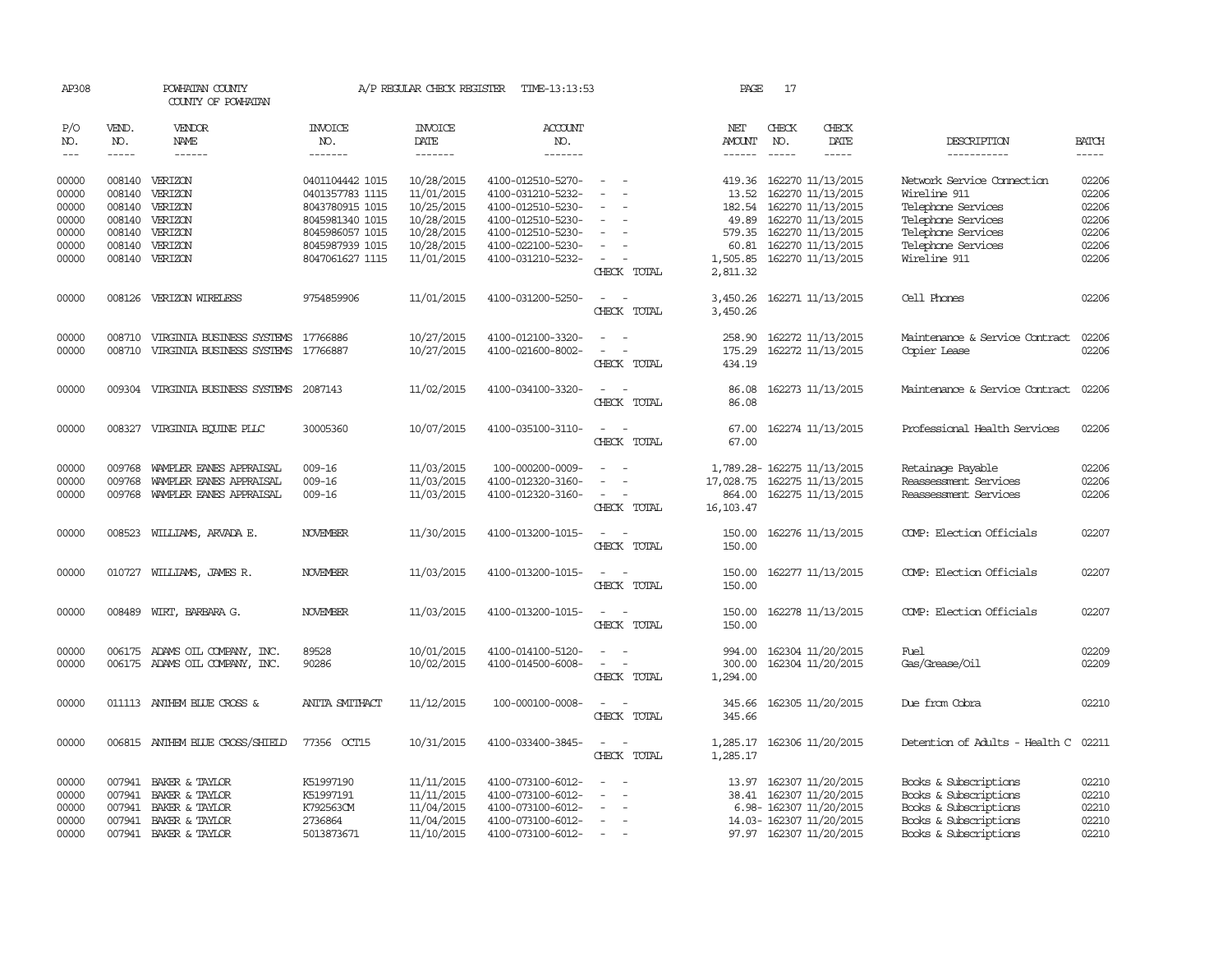| AP308                                                                |                                                                              | POWHATAN COUNTY<br>COUNTY OF POWHATAN                                                                                                                                                        |                                                                                                                                             | A/P REGULAR CHECK REGISTER                                                                                   | TIME-13:13:53                                                                                                                                                        |                                                   | PAGE                                                                         | 18           |                                                                                                                                                                      |                                                                                                                                                                                                                |                                                                      |
|----------------------------------------------------------------------|------------------------------------------------------------------------------|----------------------------------------------------------------------------------------------------------------------------------------------------------------------------------------------|---------------------------------------------------------------------------------------------------------------------------------------------|--------------------------------------------------------------------------------------------------------------|----------------------------------------------------------------------------------------------------------------------------------------------------------------------|---------------------------------------------------|------------------------------------------------------------------------------|--------------|----------------------------------------------------------------------------------------------------------------------------------------------------------------------|----------------------------------------------------------------------------------------------------------------------------------------------------------------------------------------------------------------|----------------------------------------------------------------------|
| P/O<br>NO.<br>$\frac{1}{2}$                                          | VEND.<br>NO.<br>$- - - - -$                                                  | VENDOR<br><b>NAME</b><br>------                                                                                                                                                              | <b>INVOICE</b><br>NO.<br>-------                                                                                                            | <b>INVOICE</b><br>DATE<br>-------                                                                            | <b>ACCOUNT</b><br>NO.<br>-------                                                                                                                                     |                                                   | NET<br>AMOUNT<br>$- - - - - -$                                               | CHECK<br>NO. | CHECK<br><b>DATE</b><br>-----                                                                                                                                        | DESCRIPTION<br>-----------                                                                                                                                                                                     | <b>BATCH</b><br>-----                                                |
| 00000<br>00000<br>00000                                              | 007941                                                                       | 007941 BAKER & TAYLOR<br>BAKER & TAYLOR<br>007941 BAKER & TAYLOR                                                                                                                             | 5013874163<br>5013875515<br>5013875572                                                                                                      | 11/10/2015<br>11/10/2015<br>11/11/2015                                                                       | 4100-073100-6012-<br>4100-073100-6012-<br>4100-073100-6012-                                                                                                          | CHECK TOTAL                                       | 111.16<br>203.67<br>335.45<br>779.62                                         |              | 162307 11/20/2015<br>162307 11/20/2015<br>162307 11/20/2015                                                                                                          | Books & Subscriptions<br>Books & Subscriptions<br>Books & Subscriptions                                                                                                                                        | 02210<br>02210<br>02210                                              |
| 00000                                                                |                                                                              | 000032 BARTON, FAYE G.                                                                                                                                                                       | NEWPORT NEWS CL                                                                                                                             | 11/10/2015                                                                                                   | 4100-012410-5510-                                                                                                                                                    | CHECK TOTAL                                       | 124.78<br>124.78                                                             |              | 162308 11/20/2015                                                                                                                                                    | Travel/Mileage/Parking/Tolls                                                                                                                                                                                   | 02209                                                                |
| 00000                                                                |                                                                              | 006249 BATTERY BARN OF VA INC.                                                                                                                                                               | 275125                                                                                                                                      | 11/11/2015                                                                                                   | 4100-032200-6010-                                                                                                                                                    | CHECK TOTAL                                       | 136.80<br>136.80                                                             |              | 162309 11/20/2015                                                                                                                                                    | Breathing Apparatus                                                                                                                                                                                            | 02209                                                                |
| 00000                                                                | 006655                                                                       | BLOSSMAN GAS COMPANIES,                                                                                                                                                                      | 505959                                                                                                                                      | 10/01/2015                                                                                                   | 4100-035100-5120-                                                                                                                                                    | CHECK TOTAL                                       | 96.99<br>96.99                                                               |              | 162310 11/20/2015                                                                                                                                                    | Fuel                                                                                                                                                                                                           | 02211                                                                |
| 00000<br>00000<br>00000<br>00000<br>00000<br>00000<br>00000<br>00000 | 007831<br>007831<br>007831<br>007831<br>007831<br>007831<br>007831<br>007831 | BOCZAR, CHRISTINE<br>BOCZAR, CHRISTINE<br>BOCZAR, CHRISTINE<br>BOCZAR, CHRISTINE<br>BOCZAR, CHRISTINE<br>BOCZAR, CHRISTINE<br>BOCZAR, CHRISTINE<br>BOCZAR, CHRISTINE                         | CRUELTY SCHOOL<br>CRUELTY SCHOOL<br>CRUELTY SCHOOL<br>CRUELTY SCHOOL<br>CRUELTY SCHOOL<br>CRUELTY SCHOOL<br>CRUELTY SCHOOL<br>HORSE SEIZURE | 11/07/2015<br>11/07/2015<br>11/07/2015<br>11/07/2015<br>11/07/2015<br>11/07/2015<br>11/07/2015<br>10/27/2015 | 4100-035100-5540-<br>4100-035100-5540-<br>4100-035100-5540-<br>4100-035100-5540-<br>4100-035100-5540-<br>4100-035100-5540-<br>4100-035100-5540-<br>4100-035100-6014- | $\overline{\phantom{a}}$<br>$\sim$<br>CHECK TOTAL | 4.68<br>9.47<br>3.45<br>19.44<br>16.84<br>17.92<br>342.32<br>12.52<br>426.64 |              | 162311 11/20/2015<br>162311 11/20/2015<br>162311 11/20/2015<br>162311 11/20/2015<br>162311 11/20/2015<br>162311 11/20/2015<br>162311 11/20/2015<br>162311 11/20/2015 | Conferences & Training<br>Conferences & Training<br>Conferences & Training<br>Conferences & Training<br>Conferences & Training<br>Conferences & Training<br>Conferences & Training<br>Other Operating Supplies | 02211<br>02211<br>02211<br>02211<br>02211<br>02211<br>02211<br>02211 |
| 00000                                                                |                                                                              | 008651 C & L AUTOMOTIVE                                                                                                                                                                      | 7983                                                                                                                                        | 11/13/2015                                                                                                   | 4100-031200-6009-                                                                                                                                                    | CHECK TOTAL                                       | 836.52<br>836.52                                                             |              | 162312 11/20/2015                                                                                                                                                    | Auto Parts/Repairs                                                                                                                                                                                             | 02211                                                                |
| 00000                                                                |                                                                              | 010515 CARLETON, FRANCES C.                                                                                                                                                                  | <b>JURY COMMISSNER</b>                                                                                                                      | 11/16/2015                                                                                                   | 4100-021100-1800-                                                                                                                                                    | CHECK TOTAL                                       | 30.00<br>30.00                                                               |              | 162313 11/20/2015                                                                                                                                                    | COMP: Jury Commissioners                                                                                                                                                                                       | 02210                                                                |
| 00000<br>00000<br>00000                                              | 006965<br>006965<br>006965                                                   | CINIAS CORPORATION<br>CINIAS CORPORATION<br>CINIAS CORPORATION                                                                                                                               | 143645543<br>143645543<br>143645544                                                                                                         | 11/11/2015<br>11/11/2015<br>11/11/2015                                                                       | 4100-014500-6011-<br>4100-014100-6011-<br>4100-014300-6011-                                                                                                          | CHECK TOTAL                                       | 58.96<br>58.96<br>114.24<br>232.16                                           |              | 162314 11/20/2015<br>162314 11/20/2015<br>162314 11/20/2015                                                                                                          | Uniforms<br>Uniforms<br>Uniforms                                                                                                                                                                               | 02209<br>02209<br>02211                                              |
| 00000                                                                |                                                                              | 007282 COBB TECHNOLOGIES, INC.                                                                                                                                                               | 714767                                                                                                                                      | 11/11/2015                                                                                                   | 4100-032200-3320-                                                                                                                                                    | $\sim$ $\sim$<br>CHECK TOTAL                      | 170.23<br>170.23                                                             |              | 162315 11/20/2015                                                                                                                                                    | Maintenance & Service Contract                                                                                                                                                                                 | 02209                                                                |
| 00000                                                                |                                                                              | 033130 COUNTY OF HENRICO                                                                                                                                                                     | 124805                                                                                                                                      | 11/01/2015                                                                                                   | 4100-033400-3840-                                                                                                                                                    | CHECK TOTAL                                       | 18,344.56<br>18,344.56                                                       |              | 162316 11/20/2015                                                                                                                                                    | Detention of Juveniles                                                                                                                                                                                         | 02210                                                                |
| 00000<br>00000<br>00000<br>00000<br>00000                            | 006240<br>006240<br>006240<br>006240                                         | DIAMOND SPRINGS WATER, INC 1007074500<br>DIAMOND SPRINGS WATER, INC<br>DIAMOND SPRINGS WATER, INC 2739771<br>DIAMOND SPRINGS WATER, INC 2739789<br>006240 DIAMOND SPRINGS WATER, INC 2740024 | 1015070110                                                                                                                                  | 10/07/2015<br>10/14/2015<br>11/01/2015<br>11/01/2015<br>11/01/2015                                           | 4100-014300-5130-<br>4100-014100-5130-<br>4100-014100-5130-<br>4100-014100-5130-<br>4100-014300-5130-                                                                | CHECK TOTAL                                       | 27.80<br>12.50<br>9.95<br>8.95<br>11.95<br>71.15                             |              | 162317 11/20/2015<br>162317 11/20/2015<br>162317 11/20/2015<br>162317 11/20/2015<br>162317 11/20/2015                                                                | Water<br>Water<br>Water<br>Water<br>Water                                                                                                                                                                      | 02209<br>02209<br>02209<br>02209<br>02209                            |
| 00000                                                                |                                                                              | 007288 DOMINION ENERGY                                                                                                                                                                       | 105411                                                                                                                                      | 11/02/2015                                                                                                   | 4100-014100-3320-                                                                                                                                                    | CHECK TOTAL                                       | 1,757.25<br>1,757.25                                                         |              | 162318 11/20/2015                                                                                                                                                    | Maintenance & Service Contract                                                                                                                                                                                 | 02209                                                                |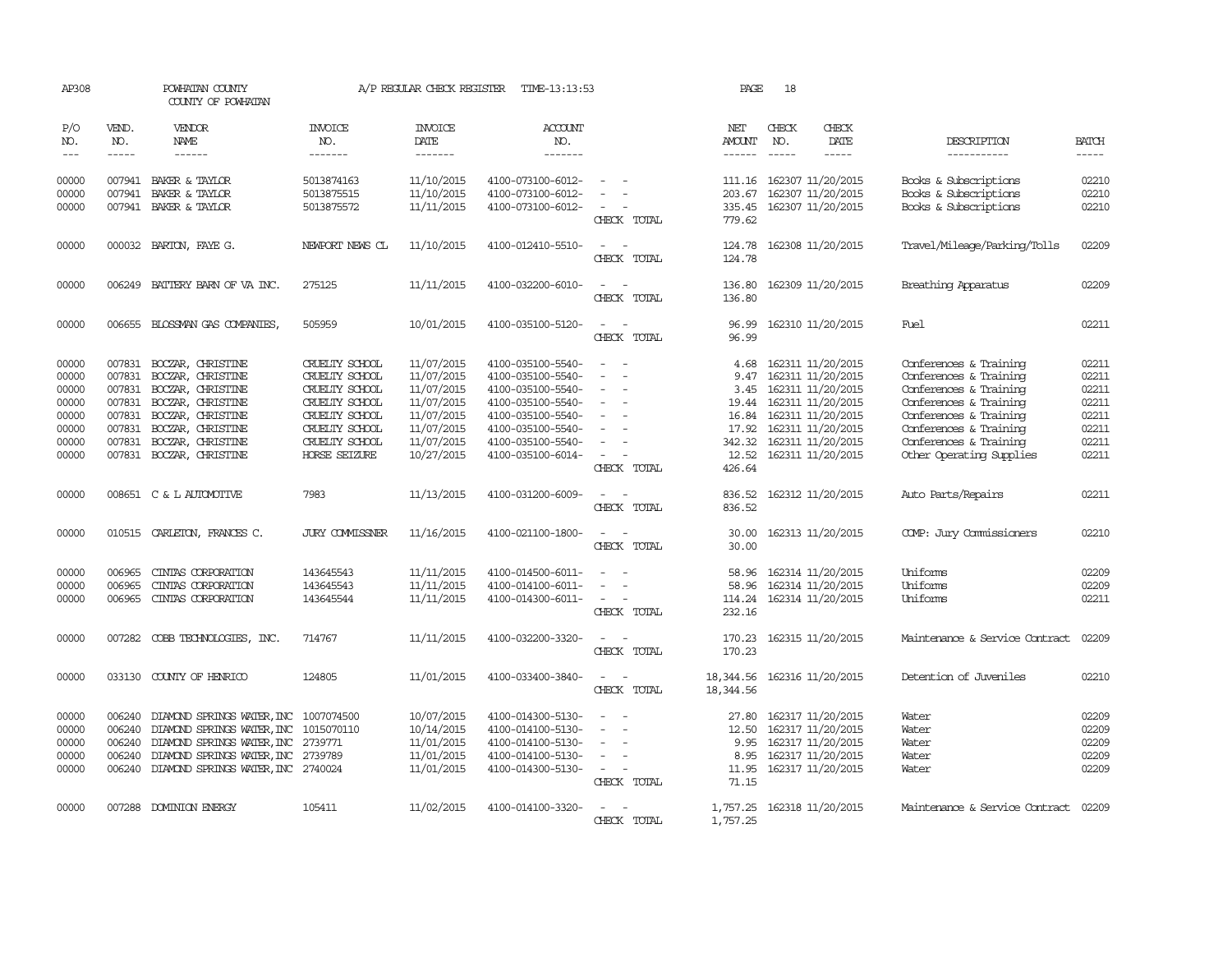| AP308                                                                                  |                                                | POWHATAN COUNTY<br>COUNTY OF POWHATAN                                                                                                                                                                                                                                        |                                                                                             | A/P REGULAR CHECK REGISTER                                                                                                               | TIME-13:13:53                                                                                                                                                                                                  |                                                                                                            | PAGE                                                                                             | 19                                                                                                                                                                                                             |                        |                                                                                                                                                                                                                          |                                                                                        |
|----------------------------------------------------------------------------------------|------------------------------------------------|------------------------------------------------------------------------------------------------------------------------------------------------------------------------------------------------------------------------------------------------------------------------------|---------------------------------------------------------------------------------------------|------------------------------------------------------------------------------------------------------------------------------------------|----------------------------------------------------------------------------------------------------------------------------------------------------------------------------------------------------------------|------------------------------------------------------------------------------------------------------------|--------------------------------------------------------------------------------------------------|----------------------------------------------------------------------------------------------------------------------------------------------------------------------------------------------------------------|------------------------|--------------------------------------------------------------------------------------------------------------------------------------------------------------------------------------------------------------------------|----------------------------------------------------------------------------------------|
| P/O<br>NO.<br>$\frac{1}{2}$                                                            | VEND.<br>NO.<br>$- - - - -$                    | VENDOR<br>NAME<br>------                                                                                                                                                                                                                                                     | <b>INVOICE</b><br>NO.<br>-------                                                            | <b>INVOICE</b><br>DATE<br>$- - - - - - -$                                                                                                | <b>ACCOUNT</b><br>NO.<br>-------                                                                                                                                                                               |                                                                                                            | NET<br>AMOUNT<br>$- - - - - -$                                                                   | CHECK<br>NO.                                                                                                                                                                                                   | CHECK<br>DATE<br>----- | DESCRIPTION<br>-----------                                                                                                                                                                                               | <b>BATCH</b><br>$- - - - -$                                                            |
| 00000<br>00000<br>00000<br>00000<br>00000                                              | 000860<br>000860<br>000860<br>000860<br>000860 | DOMINION VIRGINIA POWER<br>DOMINION VIRGINIA POWER<br>DOMINION VIRGINIA POWER<br>DOMINION VIRGINIA POWER<br>DOMINION VIRGINIA POWER                                                                                                                                          | 0962041034 1115<br>2613832712 1115<br>2932352368 1115<br>9750120975 1115<br>2322252509 1115 | 10/30/2015<br>10/30/2015<br>10/30/2015<br>10/30/2015<br>10/30/2015                                                                       | 4100-032210-5110-<br>4100-022100-5110-<br>4100-032220-5110-<br>4100-032220-5110-<br>4100-031200-5110-                                                                                                          | $\sim$<br>$\overline{\phantom{a}}$                                                                         | 590.73<br>122.20<br>19.82<br>2,017.25<br>114.81                                                  | 162319 11/20/2015<br>162319 11/20/2015<br>162319 11/20/2015<br>162319 11/20/2015<br>162319 11/20/2015                                                                                                          |                        | Electricity<br>Electricity<br>Electricity<br>Electricity<br>Electricity                                                                                                                                                  | 02209<br>02209<br>02209<br>02209<br>02211                                              |
| 00000                                                                                  | 008750                                         | DOMINION VIRGINIA POWER                                                                                                                                                                                                                                                      | 1949995060 1015                                                                             | 10/01/2015                                                                                                                               | 4100-053910-5643-                                                                                                                                                                                              | CHECK TOTAL<br>$\sim$<br>CHECK TOTAL                                                                       | 2,864.81<br>351.41                                                                               | 351.41 162320 11/20/2015                                                                                                                                                                                       |                        | PCCAA Services - Federal CSBG                                                                                                                                                                                            | 02211                                                                                  |
| 00000                                                                                  |                                                | 006787 DURRBECK, GEORGE                                                                                                                                                                                                                                                      | 267748                                                                                      | 11/02/2015                                                                                                                               | 4100-014500-3319-                                                                                                                                                                                              | $\sim$<br>CHECK TOTAL                                                                                      | 15.00<br>15.00                                                                                   | 162321 11/20/2015                                                                                                                                                                                              |                        | Equipment Repairs and Maintena                                                                                                                                                                                           | 02209                                                                                  |
| 00000<br>00000                                                                         | 008235<br>008235                               | ELECTION SERVICES ONLINE,<br>ELECTION SERVICES ONLINE,                                                                                                                                                                                                                       | 1292<br>1292                                                                                | 11/04/2015<br>11/04/2015                                                                                                                 | 4100-013200-3170-<br>4100-013200-3500-                                                                                                                                                                         | CHECK TOTAL                                                                                                | 4,532.72<br>4,739.00<br>9,271.72                                                                 | 162322 11/20/2015<br>162322 11/20/2015                                                                                                                                                                         |                        | Programming Voting Machines<br>Printing & Binding                                                                                                                                                                        | 02209<br>02209                                                                         |
| 00000                                                                                  |                                                | 006606 FLATROCK GLASS & DOOR INC 17559                                                                                                                                                                                                                                       |                                                                                             | 11/03/2015                                                                                                                               | 4100-014100-3310-                                                                                                                                                                                              | CHECK TOTAL                                                                                                | 600.00<br>600.00                                                                                 | 162323 11/20/2015                                                                                                                                                                                              |                        | Repairs & Maintenance                                                                                                                                                                                                    | 02209                                                                                  |
| 00000                                                                                  | 010228                                         | GOVERNMENT FINANCE                                                                                                                                                                                                                                                           | 0107199 FY16                                                                                | 9/28/2015                                                                                                                                | 4100-012200-5810-                                                                                                                                                                                              | CHECK TOTAL                                                                                                | 250.00<br>250.00                                                                                 | 162324 11/20/2015                                                                                                                                                                                              |                        | Dues/Association Memberships                                                                                                                                                                                             | 02211                                                                                  |
| 00000                                                                                  | 000120                                         | <b>JAMES RIVER AIR</b>                                                                                                                                                                                                                                                       | S61657                                                                                      | 10/31/2015                                                                                                                               | 4100-014100-3308-                                                                                                                                                                                              | CHECK TOTAL                                                                                                | 527.00<br>527.00                                                                                 | 162325 11/20/2015                                                                                                                                                                                              |                        | HVAC Service and Repairs                                                                                                                                                                                                 | 02209                                                                                  |
| 00000                                                                                  |                                                | 010514 JESSUP, STANARD C.                                                                                                                                                                                                                                                    | <b>JURY COMMISSNER</b>                                                                      | 11/16/2015                                                                                                                               | 4100-021100-1800-                                                                                                                                                                                              | CHECK TOTAL                                                                                                | 30.00<br>30.00                                                                                   | 162326 11/20/2015                                                                                                                                                                                              |                        | COMP: Jury Commissioners                                                                                                                                                                                                 | 02210                                                                                  |
| 00000                                                                                  |                                                | 008885 MARTIN, PEGGY                                                                                                                                                                                                                                                         | CALD MTG 11/15                                                                              | 11/13/2015                                                                                                                               | 4100-073100-5510-                                                                                                                                                                                              | CHECK TOTAL                                                                                                | 40.37<br>40.37                                                                                   | 162327 11/20/2015                                                                                                                                                                                              |                        | Travel/Mileage/Parking/Tolls                                                                                                                                                                                             | 02210                                                                                  |
| 00000<br>00000                                                                         | 010290                                         | MCINTOSH, A. CHRISTIAN<br>010290 MCINTOSH, A. CHRISTIAN                                                                                                                                                                                                                      | FIBER TRAINING<br>SHOP VAC                                                                  | 11/04/2015<br>11/12/2015                                                                                                                 | 4100-014400-5540-<br>4100-014100-6005-                                                                                                                                                                         | $\overline{\phantom{a}}$<br>$\overline{\phantom{a}}$<br>CHECK TOTAL                                        | 119.16<br>89.99<br>209.15                                                                        | 162328 11/20/2015<br>162328 11/20/2015                                                                                                                                                                         |                        | Travel - Convention & Educatio<br>Cleaning Supplies                                                                                                                                                                      | 02209<br>02209                                                                         |
| 00000                                                                                  |                                                | 009084 MIDAMERICA BOOKS                                                                                                                                                                                                                                                      | 356215                                                                                      | 8/27/2015                                                                                                                                | 4100-073100-6012-                                                                                                                                                                                              | $\sim$<br>$\sim$<br>CHECK TOTAL                                                                            | 508.50<br>508.50                                                                                 | 162329 11/20/2015                                                                                                                                                                                              |                        | Books & Subscriptions                                                                                                                                                                                                    | 02210                                                                                  |
| 00000<br>00000<br>00000<br>00000<br>00000<br>00000<br>00000<br>00000<br>00000<br>00000 | 006610<br>006610<br>006610<br>006610           | MO-JOHNS SANITATION<br>MO-JOHNS SANITATION<br>006610 MO-JOHNS SANITATION<br>006610 MO-JOHNS SANITATION<br>MO-JOHNS SANITATION<br>006610 MO-JOHNS SANITATION<br>006610 MO-JOHNS SANITATION<br>006610 MO-JOHNS SANITATION<br>MO-JOHNS SANITATION<br>006610 MO-JOHNS SANITATION | 87106<br>87107<br>87108<br>87109<br>87110<br>87111<br>87112<br>87113<br>87114<br>87115      | 11/02/2015<br>11/02/2015<br>11/02/2015<br>11/02/2015<br>11/02/2015<br>11/02/2015<br>11/02/2015<br>11/02/2015<br>11/02/2015<br>11/02/2015 | 4100-014600-3311-<br>4100-014600-3311-<br>4100-014600-3311-<br>4100-014600-3311-<br>4100-014600-3311-<br>4100-014600-3311-<br>4100-014600-3311-<br>4100-014600-3311-<br>4100-014600-3311-<br>4100-014600-3311- | $\equiv$<br>$\sim$<br>$\equiv$<br>$\overline{\phantom{a}}$<br>$\overline{\phantom{a}}$<br>$\sim$<br>$\sim$ | 103.00<br>206.00<br>125.00<br>128.00<br>103.00<br>103.00<br>103.00<br>103.00<br>103.00<br>103.00 | 162330 11/20/2015<br>162330 11/20/2015<br>162330 11/20/2015<br>162330 11/20/2015<br>162330 11/20/2015<br>162330 11/20/2015<br>162330 11/20/2015<br>162330 11/20/2015<br>162330 11/20/2015<br>162330 11/20/2015 |                        | Portable Bathrooms<br>Portable Bathrooms<br>Portable Bathrooms<br>Portable Bathrooms<br>Portable Bathrooms<br>Portable Bathrooms<br>Portable Bathrooms<br>Portable Bathrooms<br>Portable Bathrooms<br>Portable Bathrooms | 02209<br>02209<br>02209<br>02209<br>02209<br>02209<br>02209<br>02209<br>02209<br>02209 |
|                                                                                        |                                                |                                                                                                                                                                                                                                                                              |                                                                                             |                                                                                                                                          |                                                                                                                                                                                                                | CHECK TOTAL                                                                                                | 1,180.00                                                                                         |                                                                                                                                                                                                                |                        |                                                                                                                                                                                                                          |                                                                                        |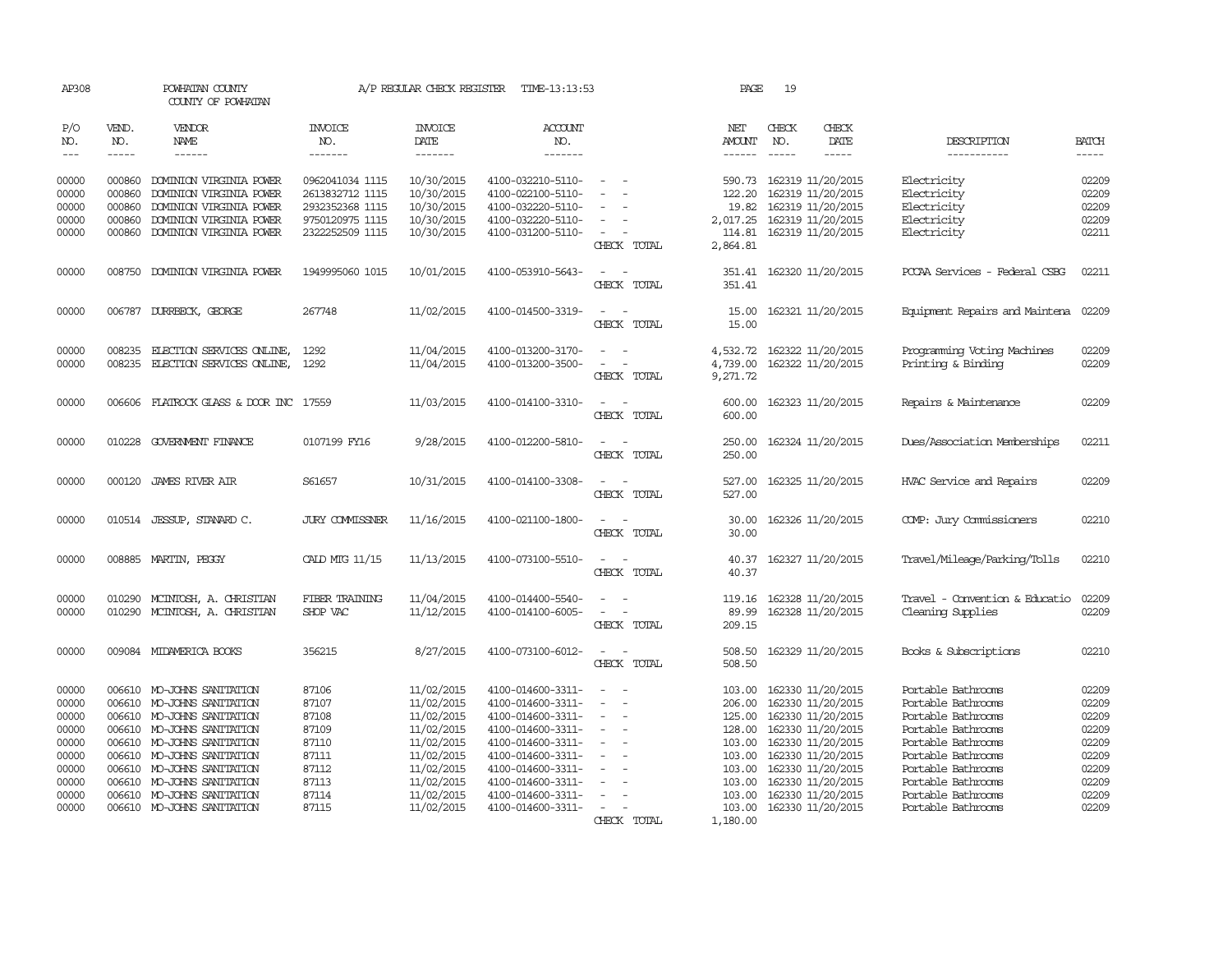| AP308                                                                |                                                          | POWHATAN COUNTY<br>COUNTY OF POWHATAN                                                                                                                                                                                                                     |                                                                    | A/P REGULAR CHECK REGISTER                                                                                   | TIME-13:13:53                                                                                                                                                        |                                                     | PAGE                                                              | 20           |                                                                                                                                                                            |                                                                                                                                                                                                          |                                                                      |
|----------------------------------------------------------------------|----------------------------------------------------------|-----------------------------------------------------------------------------------------------------------------------------------------------------------------------------------------------------------------------------------------------------------|--------------------------------------------------------------------|--------------------------------------------------------------------------------------------------------------|----------------------------------------------------------------------------------------------------------------------------------------------------------------------|-----------------------------------------------------|-------------------------------------------------------------------|--------------|----------------------------------------------------------------------------------------------------------------------------------------------------------------------------|----------------------------------------------------------------------------------------------------------------------------------------------------------------------------------------------------------|----------------------------------------------------------------------|
| P/O<br>NO.<br>$\frac{1}{2}$                                          | VEND.<br>NO.<br>$- - - - -$                              | VENDOR<br>NAME<br>$- - - - - -$                                                                                                                                                                                                                           | <b>INVOICE</b><br>NO.<br>-------                                   | <b>INVOICE</b><br>DATE<br>-------                                                                            | <b>ACCOUNT</b><br>NO.<br>-------                                                                                                                                     |                                                     | NET<br><b>AMOUNT</b><br>$- - - - - -$                             | CHECK<br>NO. | CHECK<br>DATE<br>$- - - - -$                                                                                                                                               | DESCRIPTION<br>-----------                                                                                                                                                                               | <b>BATCH</b><br>-----                                                |
| 00000                                                                |                                                          | 006610 MO-JOHNS SANITATION                                                                                                                                                                                                                                | 87116                                                              | 11/02/2015                                                                                                   | 4100-014600-3311-                                                                                                                                                    | $\sim$<br>CHECK TOTAL                               | 103.00                                                            |              | 103.00 162331 11/20/2015                                                                                                                                                   | Portable Bathrooms                                                                                                                                                                                       | 02209                                                                |
| 00000<br>00000                                                       |                                                          | 011114 NADA USED CAR GUIDE<br>011114 NADA USED CAR GUIDE                                                                                                                                                                                                  | 540102<br>540546                                                   | 11/01/2015<br>11/01/2015                                                                                     | 4100-012310-6001-<br>4100-012310-3320-                                                                                                                               | $\equiv$<br>CHECK TOTAL                             | 122.50<br>2,500.00<br>2,622.50                                    |              | 162332 11/20/2015<br>162332 11/20/2015                                                                                                                                     | Office Supplies<br>Maintenance & Service Contract                                                                                                                                                        | 02210<br>02210                                                       |
| 00000                                                                |                                                          | 001050 NATIONWIDE RETIREMENT SOL REISSUE10/30/15                                                                                                                                                                                                          |                                                                    | 10/30/2015                                                                                                   | 100-000200-0001-                                                                                                                                                     | CHECK TOTAL                                         | 8,540.00<br>8,540.00                                              |              | 162333 11/20/2015                                                                                                                                                          | Payroll - Clearing Account                                                                                                                                                                               | 02212                                                                |
| 00000                                                                | 008079                                                   | PAETEC/CAVALIER BUSINESS                                                                                                                                                                                                                                  | 3802785 11/15                                                      | 10/22/2015                                                                                                   | 4100-012510-5230-                                                                                                                                                    | CHECK TOTAL                                         | 777.94<br>777.94                                                  |              | 162334 11/20/2015                                                                                                                                                          | Telephone Services                                                                                                                                                                                       | 02210                                                                |
| 00000                                                                |                                                          | 000375 PIEDMONT REGIONAL JAIL                                                                                                                                                                                                                             | 2643                                                               | 11/12/2015                                                                                                   | 4100-033400-3846-                                                                                                                                                    | CHECK TOTAL                                         | 72.00<br>72.00                                                    |              | 162335 11/20/2015                                                                                                                                                          | Detention of Adults-Other Expe                                                                                                                                                                           | 02211                                                                |
| 00000                                                                | 007962                                                   | PITNEY BOWES GLOBAL                                                                                                                                                                                                                                       | 6892772-NV15                                                       | 11/13/2015                                                                                                   | 4100-021600-3320-                                                                                                                                                    | CHECK TOTAL                                         | 150.00<br>150.00                                                  |              | 162336 11/20/2015                                                                                                                                                          | Maintenance & Service Contract                                                                                                                                                                           | 02210                                                                |
| 00000<br>00000<br>00000<br>00000                                     | 001250<br>001250<br>001250<br>001250                     | POWHATAN AUTO & TRACTOR<br>POWHATAN AUTO & TRACTOR<br>POWHATAN AUTO & TRACTOR<br>POWHATAN AUTO & TRACTOR                                                                                                                                                  | 373501<br>373655<br>370735<br>373053                               | 10/29/2015<br>10/30/2015<br>10/08/2015<br>10/26/2015                                                         | 4100-032200-6009-<br>4100-032200-6009-<br>4100-031200-6009-<br>4100-031200-6009-                                                                                     | $\equiv$<br>CHECK TOTAL                             | 85.79<br>112.50<br>115.28<br>319.26                               |              | 162337 11/20/2015<br>162337 11/20/2015<br>5.69 162337 11/20/2015<br>162337 11/20/2015                                                                                      | Auto Repairs and Parts<br>Auto Repairs and Parts<br>Auto Parts/Repairs<br>Auto Parts/Repairs                                                                                                             | 02209<br>02209<br>02211<br>02211                                     |
| 00000                                                                |                                                          | 006914 POWHATAN AUTO REPAIR                                                                                                                                                                                                                               | 747                                                                | 11/17/2015                                                                                                   | 4100-034100-6009-                                                                                                                                                    | $ -$<br>CHECK TOTAL                                 | 12.50<br>12.50                                                    |              | 162338 11/20/2015                                                                                                                                                          | Auto Parts/Repairs                                                                                                                                                                                       | 02211                                                                |
| 00000<br>00000<br>00000<br>00000                                     | 006474<br>006474<br>006474                               | PROGRESSIVE AUTO WORKS<br>PROGRESSIVE AUTO WORKS<br>PROGRESSIVE AUTO WORKS<br>006474 PROGRESSIVE AUTO WORKS                                                                                                                                               | 29392<br>29479<br>29486<br>29491                                   | 11/11/2015<br>11/10/2015<br>11/11/2015<br>11/11/2015                                                         | 4100-031200-6009-<br>4100-031200-6009-<br>4100-031200-6009-<br>4100-031200-6009-                                                                                     | $\equiv$<br>$\overline{\phantom{a}}$<br>CHECK TOTAL | 896.19<br>575.72<br>2,227.21                                      |              | 202.76 162339 11/20/2015<br>162339 11/20/2015<br>552.54 162339 11/20/2015<br>162339 11/20/2015                                                                             | Auto Parts/Repairs<br>Auto Parts/Repairs<br>Auto Parts/Repairs<br>Auto Parts/Repairs                                                                                                                     | 02211<br>02211<br>02211<br>02211                                     |
| 00000                                                                |                                                          | 009767 CUALITY UNIFORM CO, INC.                                                                                                                                                                                                                           | 4029                                                               | 11/10/2015                                                                                                   | 4100-031200-6011-                                                                                                                                                    | $\overline{\phantom{a}}$<br>CHECK TOTAL             | 26.25<br>26.25                                                    |              | 162340 11/20/2015                                                                                                                                                          | Uniforms                                                                                                                                                                                                 | 02211                                                                |
| 00000                                                                |                                                          | 009518 QUARLES PETROLEUM, INC.                                                                                                                                                                                                                            | CT-0679507                                                         | 10/31/2015                                                                                                   | 4100-032200-5120-                                                                                                                                                    | CHECK TOTAL                                         | 17.66<br>17.66                                                    |              | 162341 11/20/2015                                                                                                                                                          | Apparatus Fuel                                                                                                                                                                                           | 02209                                                                |
| 00000<br>00000<br>00000<br>00000<br>00000<br>00000<br>00000<br>00000 | 000620<br>000620<br>000620<br>000620<br>000620<br>000620 | R. C. GOODWYN & SONS, INC<br>000620 R. C. GOODWYN & SONS, INC<br>R. C. GOODWYN & SONS, INC<br>R. C. GOODWYN & SONS, INC<br>R. C. GOODWYN & SONS, INC<br>R. C. GOODWYN & SONS, INC<br>R. C. GOODWYN & SONS, INC<br>000620 R. C. GOODWYN & SONS, INC 692475 | 692319<br>692658<br>692980<br>693077<br>693243<br>693500<br>694809 | 10/19/2015<br>10/21/2015<br>10/23/2015<br>10/23/2015<br>10/26/2015<br>10/27/2015<br>11/06/2015<br>10/20/2015 | 4100-014100-3310-<br>4100-014100-3310-<br>4100-014100-3310-<br>4100-014100-3310-<br>4100-014100-3310-<br>4100-014500-3319-<br>4100-032200-3310-<br>4100-035100-3310- | $\equiv$<br>$\sim$<br>CHECK TOTAL                   | 5.69<br>20.30<br>1.99<br>6.99<br>10.32<br>45.98<br>7.28<br>119.20 |              | 162342 11/20/2015<br>162342 11/20/2015<br>162342 11/20/2015<br>20.65 162342 11/20/2015<br>162342 11/20/2015<br>162342 11/20/2015<br>162342 11/20/2015<br>162342 11/20/2015 | Repairs & Maintenance<br>Repairs & Maintenance<br>Repairs & Maintenance<br>Repairs & Maintenance<br>Repairs & Maintenance<br>Equipment Repairs and Maintena<br>Equipment Repair<br>Repairs & Maintenance | 02209<br>02209<br>02209<br>02209<br>02209<br>02209<br>02209<br>02211 |
| 00000                                                                | 006466                                                   | RADIO COMMUNICATION OF VA 800005112-1                                                                                                                                                                                                                     |                                                                    | 11/06/2015                                                                                                   | 4100-031200-3310-                                                                                                                                                    | CHECK TOTAL                                         | 50.00<br>50.00                                                    |              | 162343 11/20/2015                                                                                                                                                          | Repairs & Maintenance                                                                                                                                                                                    | 02211                                                                |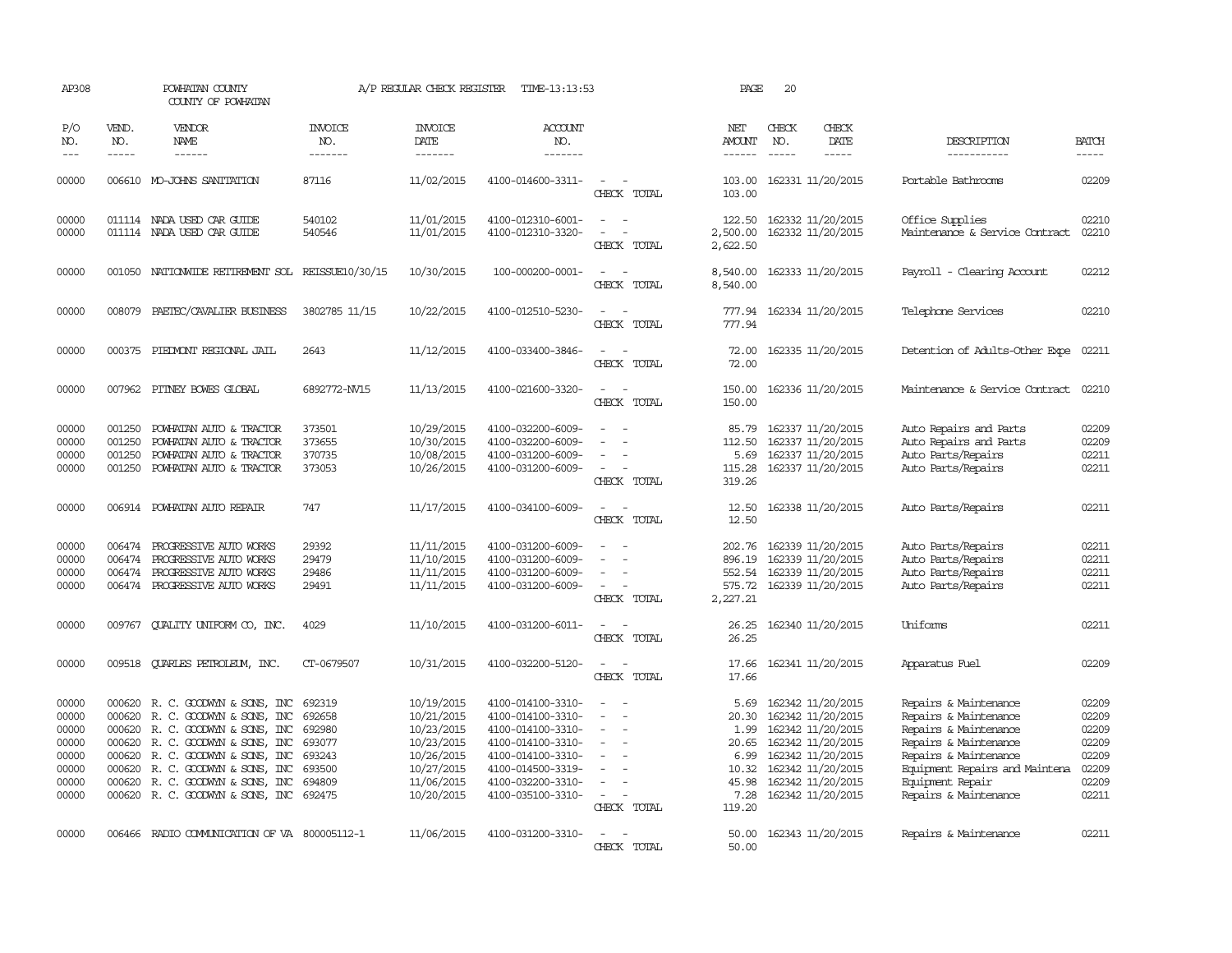| AP308                                                                                           |                                                                                        | POWHATAN COUNTY<br>COUNTY OF POWHATAN                                                                                                                                                                                                                                              |                                                                                                                                                        | A/P REGULAR CHECK REGISTER                                                                                                                             | TIME-13:13:53                                                                                                                                                                                                                       |                                                                     | PAGE                                                                                              | 21                            |                                                                                                                                                                                                                                          |                                                                                                                                                                                                               |                                                                                                 |
|-------------------------------------------------------------------------------------------------|----------------------------------------------------------------------------------------|------------------------------------------------------------------------------------------------------------------------------------------------------------------------------------------------------------------------------------------------------------------------------------|--------------------------------------------------------------------------------------------------------------------------------------------------------|--------------------------------------------------------------------------------------------------------------------------------------------------------|-------------------------------------------------------------------------------------------------------------------------------------------------------------------------------------------------------------------------------------|---------------------------------------------------------------------|---------------------------------------------------------------------------------------------------|-------------------------------|------------------------------------------------------------------------------------------------------------------------------------------------------------------------------------------------------------------------------------------|---------------------------------------------------------------------------------------------------------------------------------------------------------------------------------------------------------------|-------------------------------------------------------------------------------------------------|
| P/O<br>NO.<br>$---$                                                                             | VEND.<br>NO.<br>$- - - - -$                                                            | VENDOR<br>NAME                                                                                                                                                                                                                                                                     | <b>INVOICE</b><br>NO.<br>-------                                                                                                                       | <b>INVOICE</b><br>DATE<br>-------                                                                                                                      | <b>ACCOUNT</b><br>NO.<br>-------                                                                                                                                                                                                    |                                                                     | NET<br><b>AMOUNT</b><br>------                                                                    | CHECK<br>NO.<br>$\frac{1}{2}$ | CHECK<br>DATE<br>$- - - - -$                                                                                                                                                                                                             | DESCRIPTION<br>-----------                                                                                                                                                                                    | <b>BATCH</b><br>-----                                                                           |
| 00000                                                                                           |                                                                                        | 007942 RICHMOND SUBURBAN                                                                                                                                                                                                                                                           | I00002244001007                                                                                                                                        | 10/07/2015                                                                                                                                             | 4100-014100-3600-                                                                                                                                                                                                                   | $\sim$<br>CHECK TOTAL                                               | 95.06<br>95.06                                                                                    |                               | 162344 11/20/2015                                                                                                                                                                                                                        | Advertising                                                                                                                                                                                                   | 02209                                                                                           |
| 00000                                                                                           |                                                                                        | 007062 RUIHERFORD JANITOR SUPPLY 906937                                                                                                                                                                                                                                            |                                                                                                                                                        | 11/04/2015                                                                                                                                             | 4100-032220-6005-                                                                                                                                                                                                                   | $\overline{\phantom{a}}$<br>$\overline{\phantom{a}}$<br>CHECK TOTAL | 90.62<br>90.62                                                                                    |                               | 162345 11/20/2015                                                                                                                                                                                                                        | Cleaning Supplies                                                                                                                                                                                             | 02209                                                                                           |
| 00000<br>00000                                                                                  | 006253                                                                                 | 006253 SALISBURY TIRE & SERVICE<br>SALISBURY TIRE & SERVICE                                                                                                                                                                                                                        | 83366<br>83441                                                                                                                                         | 11/05/2015<br>11/04/2015                                                                                                                               | 4100-031200-6009-<br>4100-031200-6009-                                                                                                                                                                                              | $\equiv$<br>$\sim$<br>CHECK TOTAL                                   | 90.99<br>1,928.24                                                                                 |                               | 1,837.25 162346 11/20/2015<br>162346 11/20/2015                                                                                                                                                                                          | Auto Parts/Repairs<br>Auto Parts/Repairs                                                                                                                                                                      | 02211<br>02211                                                                                  |
| 00000<br>00000                                                                                  | 006594<br>006594                                                                       | SOUTHSIDE ELECTRIC COOP<br>SOUTHSIDE ELECTRIC COOP                                                                                                                                                                                                                                 | 63504005 11/15<br>63504004 10/15                                                                                                                       | 11/09/2015<br>10/16/2015                                                                                                                               | 4100-031210-5110-<br>4100-035100-5110-                                                                                                                                                                                              | CHECK TOTAL                                                         | 117.93<br>384.24<br>502.17                                                                        |                               | 162347 11/20/2015<br>162347 11/20/2015                                                                                                                                                                                                   | Electricity - Comunications H<br>Electricity                                                                                                                                                                  | 02209<br>02211                                                                                  |
| 00000                                                                                           |                                                                                        | 001940 STANDBY SYSTEMS, INC.                                                                                                                                                                                                                                                       | 09152077                                                                                                                                               | 9/30/2015                                                                                                                                              | 4100-032220-3310-                                                                                                                                                                                                                   | $\sim$<br>CHECK TOTAL                                               | 993.42<br>993.42                                                                                  |                               | 162348 11/20/2015                                                                                                                                                                                                                        | Repairs & Maintenance                                                                                                                                                                                         | 02209                                                                                           |
| 00000<br>00000<br>00000<br>00000<br>00000<br>00000<br>00000<br>00000<br>00000<br>00000<br>00000 | 008578<br>008578<br>008578<br>008578<br>008578<br>008578<br>008578<br>008578<br>008578 | STAPLES BUSINESS AD-<br>STAPLES BUSINESS AD-<br>STAPLES BUSINESS AD-<br>STAPLES BUSINESS AD-<br>008578 STAPLES BUSINESS AD-<br>STAPLES BUSINESS AD-<br>STAPLES BUSINESS AD-<br>STAPLES BUSINESS AD-<br>STAPLES BUSINESS AD-<br>STAPLES BUSINESS AD-<br>008578 STAPLES BUSINESS AD- | 3283233570<br>3283233573<br>3283233576<br>3283537192<br>3282059780<br>3282195617<br>3282195617<br>3282542521<br>3283537196<br>3283537198<br>3283537202 | 11/03/2015<br>11/03/2015<br>11/03/2015<br>11/07/2015<br>10/27/2015<br>10/29/2015<br>10/29/2015<br>10/31/2015<br>11/07/2015<br>11/07/2015<br>11/07/2015 | 4100-012310-6001-<br>4100-013200-6001-<br>4100-013200-6001-<br>4100-012310-6001-<br>4100-034100-6001-<br>4100-012200-6001-<br>4100-012510-6001-<br>4100-031200-6001-<br>4100-081100-6001-<br>4100-081100-6001-<br>4100-081100-6001- | $\sim$<br>$\overline{\phantom{a}}$<br>$\sim$<br>CHECK TOTAL         | 53.05<br>17.05<br>24.06<br>207.80<br>44.36<br>32.74<br>67.99<br>14.39<br>24.96<br>29.08<br>524.63 |                               | 162349 11/20/2015<br>162349 11/20/2015<br>162349 11/20/2015<br>162349 11/20/2015<br>162349 11/20/2015<br>9.15 162349 11/20/2015<br>162349 11/20/2015<br>162349 11/20/2015<br>162349 11/20/2015<br>162349 11/20/2015<br>162349 11/20/2015 | Office Supplies<br>Office Supplies<br>Office Supplies<br>Office Supplies<br>Office Supplies<br>Office Supplies<br>Office Supplies<br>Office Supplies<br>Office Supplies<br>Office Supplies<br>Office Supplies | 02209<br>02209<br>02209<br>02210<br>02211<br>02211<br>02211<br>02211<br>02211<br>02211<br>02211 |
| 00000                                                                                           |                                                                                        | 008371 STOWERS, DANIEL                                                                                                                                                                                                                                                             | FIBER TRAINING                                                                                                                                         | 11/02/2015                                                                                                                                             | 4100-012510-5540-                                                                                                                                                                                                                   | CHECK TOTAL                                                         | 358.64<br>358.64                                                                                  |                               | 162350 11/20/2015                                                                                                                                                                                                                        | Conferences and Training                                                                                                                                                                                      | 02210                                                                                           |
| 00000                                                                                           |                                                                                        | 007450 THOMSON REUTERS -                                                                                                                                                                                                                                                           | 832860826                                                                                                                                              | 11/01/2015                                                                                                                                             | 4100-031200-3320-                                                                                                                                                                                                                   | CHECK TOTAL                                                         | 223.36<br>223.36                                                                                  |                               | 162351 11/20/2015                                                                                                                                                                                                                        | Maintenance & Service Contract                                                                                                                                                                                | 02211                                                                                           |
| 00000                                                                                           | 006261                                                                                 | TIMMONS GROUP                                                                                                                                                                                                                                                                      | 173991                                                                                                                                                 | 11/10/2015                                                                                                                                             | 4100-081500-3180-                                                                                                                                                                                                                   | CHECK TOTAL                                                         | 2,780.00<br>2,780.00                                                                              |                               | 162352 11/20/2015                                                                                                                                                                                                                        | Professional Services                                                                                                                                                                                         | 02210                                                                                           |
| 00000                                                                                           | 010157                                                                                 | TOWNES, ANITA C.                                                                                                                                                                                                                                                                   | <b>JURY COMMISSNER</b>                                                                                                                                 | 11/16/2015                                                                                                                                             | 4100-021100-1800-                                                                                                                                                                                                                   | CHECK TOTAL                                                         | 30.00<br>30.00                                                                                    |                               | 162353 11/20/2015                                                                                                                                                                                                                        | COMP: Jury Commissioners                                                                                                                                                                                      | 02210                                                                                           |
| 00000<br>00000<br>00000                                                                         | 001930<br>001930                                                                       | TREASURER, VIRGINIA TECH<br>TREASURER, VIRGINIA TECH<br>001930 TREASURER, VIRGINIA TECH                                                                                                                                                                                            | 1ST QTR 2016<br>1ST QTR 2016<br>1ST QTR 2016                                                                                                           | 10/26/2015<br>10/26/2015<br>10/26/2015                                                                                                                 | 4100-083500-3140-<br>4100-083500-3140-<br>4100-083500-3140-                                                                                                                                                                         | $\sim$<br>CHECK TOTAL                                               | 13,391.63<br>4,385.76<br>17,777.38                                                                |                               | 162354 11/20/2015<br>162354 11/20/2015<br>.01- 162354 11/20/2015                                                                                                                                                                         | Professional Services<br>Professional Services<br>Professional Services                                                                                                                                       | 02210<br>02210<br>02210                                                                         |
| 00000                                                                                           | 009079                                                                                 | VERIZON COMMUNICATIONS                                                                                                                                                                                                                                                             | 9629004604 1115                                                                                                                                        | 11/01/2015                                                                                                                                             | 4100-073100-5260-                                                                                                                                                                                                                   | $\overline{\phantom{a}}$<br>CHECK TOTAL                             | 139.99<br>139.99                                                                                  |                               | 162355 11/20/2015                                                                                                                                                                                                                        | Intemet                                                                                                                                                                                                       | 02210                                                                                           |
| 00000                                                                                           |                                                                                        | 008126 VERIZON WIRELESS                                                                                                                                                                                                                                                            | 9755103618                                                                                                                                             | 11/01/2015                                                                                                                                             | 100-000100-0005-                                                                                                                                                                                                                    | $\equiv$                                                            |                                                                                                   |                               | 40.03 162356 11/20/2015                                                                                                                                                                                                                  | Due from other governmental un 02210                                                                                                                                                                          |                                                                                                 |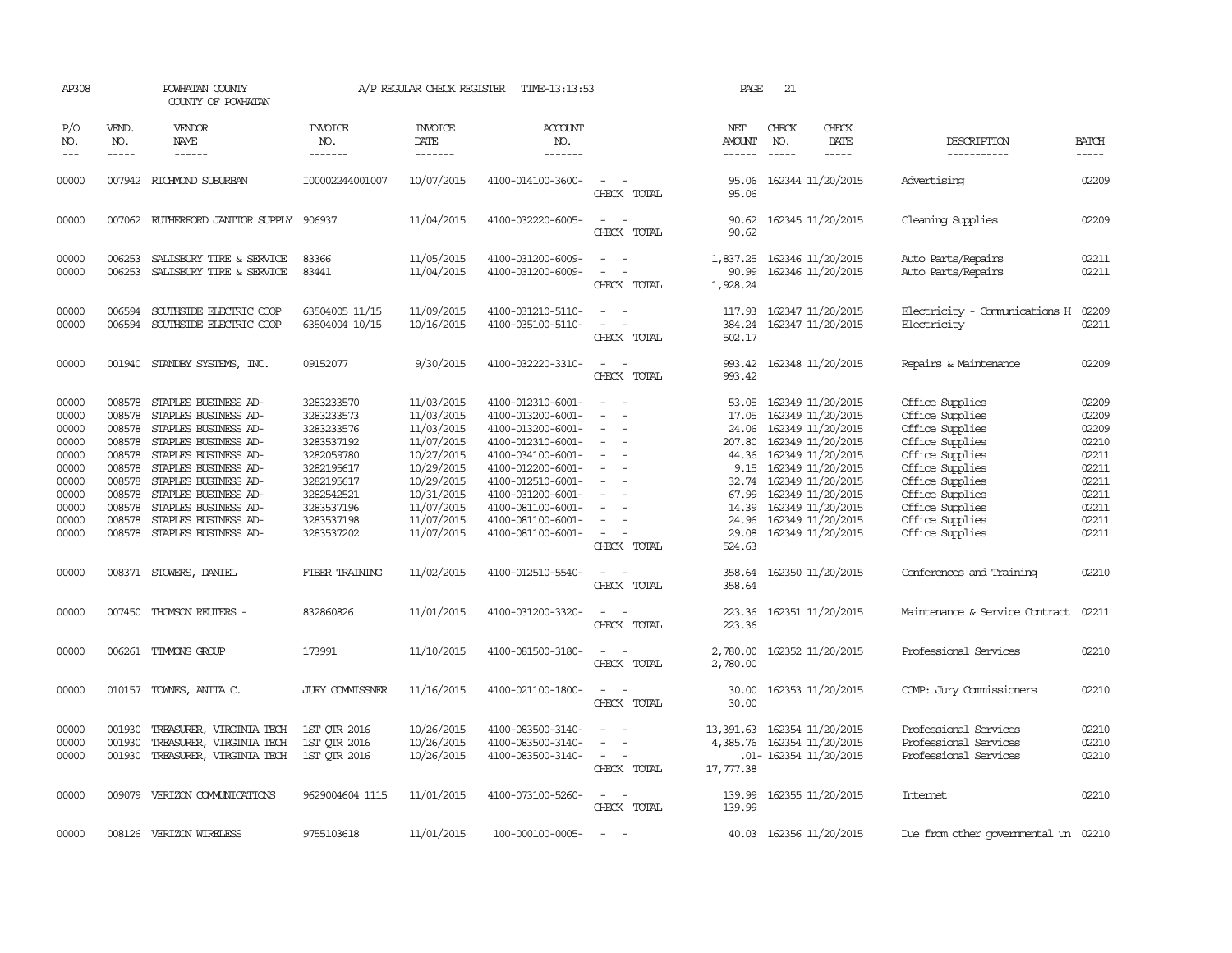| AP308                                                                                           |                             | POWHATAN COUNTY<br>COUNTY OF POWHATAN                                                                                                                                                                                                                                                                                                  |                                                                                                                                                                                 | A/P REGULAR CHECK REGISTER                                                                                                                             | TIME-13:13:53                                                                                                                                                                                                                       |                                                                                                                             | PAGE                                                                                                               | 22                          |                                                                                                                                                                                                                                     |                                                                                                                                                          |                                                                                                 |
|-------------------------------------------------------------------------------------------------|-----------------------------|----------------------------------------------------------------------------------------------------------------------------------------------------------------------------------------------------------------------------------------------------------------------------------------------------------------------------------------|---------------------------------------------------------------------------------------------------------------------------------------------------------------------------------|--------------------------------------------------------------------------------------------------------------------------------------------------------|-------------------------------------------------------------------------------------------------------------------------------------------------------------------------------------------------------------------------------------|-----------------------------------------------------------------------------------------------------------------------------|--------------------------------------------------------------------------------------------------------------------|-----------------------------|-------------------------------------------------------------------------------------------------------------------------------------------------------------------------------------------------------------------------------------|----------------------------------------------------------------------------------------------------------------------------------------------------------|-------------------------------------------------------------------------------------------------|
| P/O<br>NO.<br>$---$                                                                             | VEND.<br>NO.<br>$- - - - -$ | VENDOR<br><b>NAME</b><br>$- - - - - -$                                                                                                                                                                                                                                                                                                 | <b>INVOICE</b><br>NO.<br>-------                                                                                                                                                | <b>INVOICE</b><br>DATE<br>-------                                                                                                                      | <b>ACCOUNT</b><br>NO.<br>-------                                                                                                                                                                                                    |                                                                                                                             | NET<br>AMOUNT<br>$- - - - - -$                                                                                     | CHECK<br>NO.<br>$- - - - -$ | CHECK<br>DATE<br>-----                                                                                                                                                                                                              | DESCRIPTION<br>-----------                                                                                                                               | <b>BATCH</b><br>$- - - - -$                                                                     |
| 00000<br>00000                                                                                  | 008126                      | 008126 VERIZON WIRELESS<br>VERIZON WIRELESS                                                                                                                                                                                                                                                                                            | 9755103618<br>9755103618                                                                                                                                                        | 11/01/2015<br>11/01/2015                                                                                                                               | 4100-012510-5260-<br>4100-035500-5260-                                                                                                                                                                                              | CHECK TOTAL                                                                                                                 | 40.01<br>120.05                                                                                                    |                             | 40.01 162356 11/20/2015<br>162356 11/20/2015                                                                                                                                                                                        | Internet Usage<br>Internet                                                                                                                               | 02210<br>02210                                                                                  |
| 00000<br>00000<br>00000<br>00000<br>00000                                                       | 008710<br>008710            | 008710 VIRGINIA BUSINESS SYSTEMS 17788588<br>VIRGINIA BUSINESS SYSTEMS<br>008710 VIRGINIA BUSINESS SYSTEMS<br>VIRGINIA BUSINESS SYSTEMS<br>008710 VIRGINIA BUSINESS SYSTEMS 17788595                                                                                                                                                   | 17788589<br>17788592<br>17788593                                                                                                                                                | 11/02/2015<br>11/02/2015<br>11/01/2015<br>11/02/2015<br>11/02/2015                                                                                     | 4100-013200-3320-<br>4100-021600-8002-<br>4100-021200-8002-<br>4100-022100-3320-<br>4100-031200-3320-                                                                                                                               | $\sim$<br>$\sim$<br>$\equiv$<br>CHECK TOTAL                                                                                 | 227.59<br>93.60<br>168.43<br>109.90<br>202.93<br>802.45                                                            |                             | 162357 11/20/2015<br>162357 11/20/2015<br>162357 11/20/2015<br>162357 11/20/2015<br>162357 11/20/2015                                                                                                                               | Maintenance & Service Contract<br>Copier Lease<br>Copier Lease Agreement<br>Maintenance & Service Contract<br>Maintenance & Service Contract             | 02210<br>02210<br>02210<br>02211<br>02211                                                       |
| 00000                                                                                           |                             | 006932 VIRGINIA CHAMBER OF                                                                                                                                                                                                                                                                                                             | 11/19/2015                                                                                                                                                                      | 11/19/2015                                                                                                                                             | 4100-081500-5540-                                                                                                                                                                                                                   | $\frac{1}{2} \left( \frac{1}{2} \right) \left( \frac{1}{2} \right) = \frac{1}{2} \left( \frac{1}{2} \right)$<br>CHECK TOTAL | 500.00<br>500.00                                                                                                   |                             | 162358 11/20/2015                                                                                                                                                                                                                   | Conferences & Training                                                                                                                                   | 02213                                                                                           |
| 00000                                                                                           |                             | 001680 WASTE MANAGEMENT OF                                                                                                                                                                                                                                                                                                             | 307077824240                                                                                                                                                                    | 11/01/2015                                                                                                                                             | 4100-014300-3175-                                                                                                                                                                                                                   | $\sim$<br>$\overline{\phantom{a}}$<br>CHECK TOTAL                                                                           | 286.25<br>286.25                                                                                                   |                             | 162359 11/20/2015                                                                                                                                                                                                                   | Waste Disposal                                                                                                                                           | 02209                                                                                           |
| 00000                                                                                           |                             | 001890 X-ZACT                                                                                                                                                                                                                                                                                                                          | 3103                                                                                                                                                                            | 11/06/2015                                                                                                                                             | 4100-031200-6001-                                                                                                                                                                                                                   | CHECK TOTAL                                                                                                                 | 625.00<br>625.00                                                                                                   |                             | 162360 11/20/2015                                                                                                                                                                                                                   | Office Supplies                                                                                                                                          | 02211                                                                                           |
| 00000                                                                                           |                             | 010688 A&B CLEANING SERVICE, INC.                                                                                                                                                                                                                                                                                                      | 8850                                                                                                                                                                            | 11/10/2015                                                                                                                                             | 4100-032210-3180-                                                                                                                                                                                                                   | CHECK TOTAL                                                                                                                 | 800.00<br>800.00                                                                                                   |                             | 162404 11/24/2015                                                                                                                                                                                                                   | Cleaning Service                                                                                                                                         | 02214                                                                                           |
| 00000                                                                                           |                             | 006175 ADAMS OIL COMPANY, INC.                                                                                                                                                                                                                                                                                                         | 91651                                                                                                                                                                           | 11/09/2015                                                                                                                                             | 4100-014500-6008-                                                                                                                                                                                                                   | CHECK TOTAL                                                                                                                 | 58.10<br>58.10                                                                                                     |                             | 162405 11/24/2015                                                                                                                                                                                                                   | Gas/Grease/0il                                                                                                                                           | 02214                                                                                           |
| 00000                                                                                           |                             | 010780 ALL GOOD AUTOMOTTVE LLC                                                                                                                                                                                                                                                                                                         | 1087                                                                                                                                                                            | 11/18/2015                                                                                                                                             | 4100-031200-6008-                                                                                                                                                                                                                   | $\sim$ $ \sim$<br>CHECK TOTAL                                                                                               | 33.50<br>33.50                                                                                                     |                             | 162406 11/24/2015                                                                                                                                                                                                                   | Gas/Grease/Oil                                                                                                                                           | 02216                                                                                           |
| 00000<br>00000<br>00000<br>00000<br>00000<br>00000<br>00000<br>00000<br>00000<br>00000<br>00000 |                             | 007436 AQUA VIRGINIA, INC.<br>007436 AQUA VIRGINIA, INC.<br>007436 AQUA VIRGINIA, INC.<br>007436 AQUA VIRGINIA, INC.<br>007436 AOUA VIRGINIA, INC.<br>007436 AQUA VIRGINIA, INC.<br>007436 AQUA VIRGINIA, INC.<br>007436 AQUA VIRGINIA, INC.<br>007436 AOUA VIRGINIA, INC.<br>007436 AOUA VIRGINIA, INC.<br>007436 AQUA VIRGINIA, INC. | 1100656 11/15<br>1100657 11/15<br>1401897 11/15<br>559913 11/15<br>574622 11/15<br>575072 11/15<br>575528 11/15<br>620830 11/15<br>620830 11/15<br>621132 11/15<br>621730 11/15 | 11/10/2015<br>11/10/2015<br>11/10/2015<br>11/10/2015<br>11/10/2015<br>11/10/2015<br>11/10/2015<br>11/10/2015<br>11/10/2015<br>11/10/2015<br>11/10/2015 | 4100-014600-5130-<br>4100-014100-5130-<br>4100-014600-5130-<br>4100-014100-5130-<br>4100-014100-5130-<br>4100-014100-5130-<br>4100-032210-5130-<br>4100-014100-5130-<br>4100-031200-5130-<br>4100-014600-5130-<br>4100-014100-5130- | $\overline{\phantom{a}}$<br>$\sim$<br>$\overline{\phantom{a}}$<br>$\overline{\phantom{a}}$<br>CHECK TOTAL                   | 435.45<br>201.60<br>17.87<br>20.44<br>103.08<br>93.84<br>66.14<br>108.50<br>108.49<br>118.95<br>201.60<br>1,475.96 |                             | 162407 11/24/2015<br>162407 11/24/2015<br>162407 11/24/2015<br>162407 11/24/2015<br>162407 11/24/2015<br>162407 11/24/2015<br>162407 11/24/2015<br>162407 11/24/2015<br>162407 11/24/2015<br>162407 11/24/2015<br>162407 11/24/2015 | Water - Field Irrigation<br>Water<br>Water - Field Irrigation<br>Water<br>Water<br>Water<br>Water<br>Water<br>Water<br>Water - Field Irrigation<br>Water | 02214<br>02214<br>02214<br>02214<br>02214<br>02214<br>02214<br>02214<br>02214<br>02214<br>02214 |
| 00000<br>00000<br>00000                                                                         |                             | 007436 AOUA VIRGINIA, INC.<br>007436 AQUA VIRGINIA, INC.<br>007436 AQUA VIRGINIA, INC.                                                                                                                                                                                                                                                 | 621781 11/15<br>621784 11/15<br>621880 11/15                                                                                                                                    | 11/10/2015<br>11/10/2015<br>11/10/2015                                                                                                                 | 4100-014100-5130-<br>4100-014100-5130-<br>4100-014600-5130-                                                                                                                                                                         | $\equiv$<br>$\sim$<br>CHECK TOTAL                                                                                           | 23.00<br>95.89<br>46.60<br>165.49                                                                                  |                             | 162408 11/24/2015<br>162408 11/24/2015<br>162408 11/24/2015                                                                                                                                                                         | Water<br>Water<br>Water - Field Irrigation                                                                                                               | 02214<br>02214<br>02214                                                                         |
| 00000                                                                                           |                             | 006655 BLOSSMAN GAS COMPANIES                                                                                                                                                                                                                                                                                                          | 506345                                                                                                                                                                          | 11/09/2015                                                                                                                                             | 4100-014100-5120-                                                                                                                                                                                                                   | $\overline{a}$<br>CHECK TOTAL                                                                                               | 202.69<br>202.69                                                                                                   |                             | 162409 11/24/2015                                                                                                                                                                                                                   | Fuel                                                                                                                                                     | 02214                                                                                           |
| 00000                                                                                           |                             | 006603 BMG METALS, INC.                                                                                                                                                                                                                                                                                                                | 23567436                                                                                                                                                                        | 11/12/2015                                                                                                                                             | 4100-035100-6014-                                                                                                                                                                                                                   | CHECK TOTAL                                                                                                                 | 75.00<br>75.00                                                                                                     |                             | 162410 11/24/2015                                                                                                                                                                                                                   | Other Operating Supplies                                                                                                                                 | 02214                                                                                           |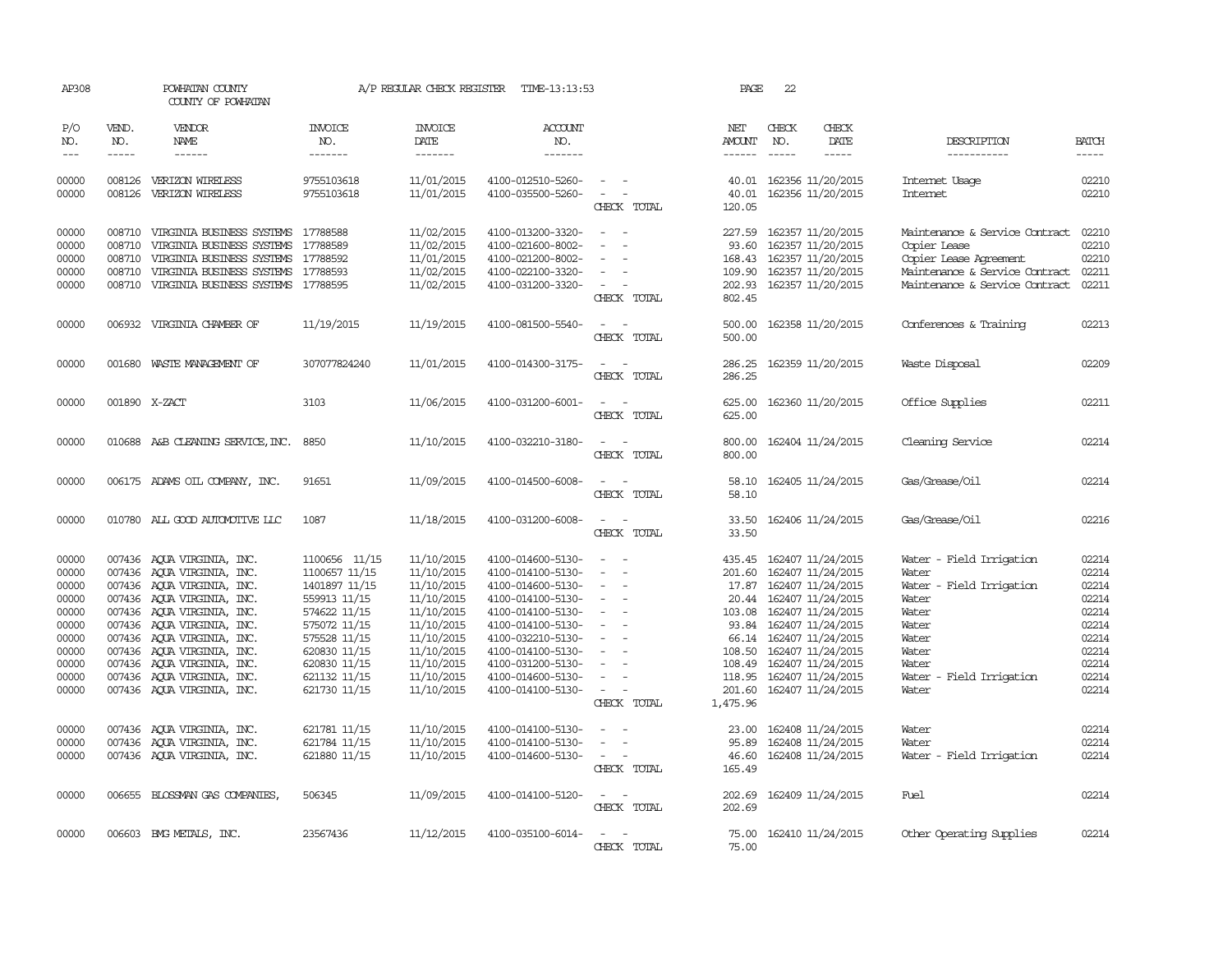| AP308                   |                             | POWHATAN COUNTY<br>COUNTY OF POWHATAN                                          |                                     | A/P REGULAR CHECK REGISTER             | TIME-13:13:53                                               |                                                                                                                             | PAGE                                 | 23                          |                                                             |                                                                         |                         |
|-------------------------|-----------------------------|--------------------------------------------------------------------------------|-------------------------------------|----------------------------------------|-------------------------------------------------------------|-----------------------------------------------------------------------------------------------------------------------------|--------------------------------------|-----------------------------|-------------------------------------------------------------|-------------------------------------------------------------------------|-------------------------|
| P/O<br>NO.<br>$---$     | VEND.<br>NO.<br>$- - - - -$ | <b>VENDOR</b><br>NAME<br>$- - - - - -$                                         | <b>INVOICE</b><br>NO.<br>-------    | <b>INVOICE</b><br>DATE<br>-------      | ACCOUNT<br>NO.<br>-------                                   |                                                                                                                             | NET<br>AMOUNT<br>------              | CHECK<br>NO.<br>$- - - - -$ | CHECK<br>DATE<br>-----                                      | DESCRIPTION<br>-----------                                              | <b>BATCH</b><br>-----   |
| 00000                   |                             | 011067 BOB & KATHY'S SMALL                                                     | $11 - 11 - 15$                      | 11/11/2015                             | 4100-014500-3319-                                           | $\sim$ $  -$<br>CHECK TOTAL                                                                                                 | 164.84                               |                             | 164.84 162411 11/24/2015                                    | Equipment Repairs and Maintena                                          | 02214                   |
| 00000<br>00000          | 009984<br>009984            | BRAME SPECIALITY CO., INC.<br>BRAME SPECIALITY CO., INC.                       | 7013363<br>7015259                  | 11/18/2015<br>11/18/2015               | 4100-014100-6005-<br>4100-014100-6005-                      | $\sim$<br>$\sim$<br>$\equiv$<br>CHECK TOTAL                                                                                 | 1,511.66<br>65.64<br>1,577.30        |                             | 162412 11/24/2015<br>162412 11/24/2015                      | Cleaning Supplies<br>Cleaning Supplies                                  | 02215<br>02215          |
| 00000                   |                             | 007740 BUILDING SPECIALITIES                                                   | 413228784                           | 11/12/2015                             | 4100-014100-3310-                                           | $\sim$ $ \sim$<br>CHECK TOTAL                                                                                               | 147.97<br>147.97                     |                             | 162413 11/24/2015                                           | Repairs & Maintenance                                                   | 02214                   |
| 00000<br>00000          | 000540<br>000540            | CENTRAL VIRGINIA WASTE<br>CENTRAL VIRGINIA WASTE                               | 20652<br>20667                      | 11/17/2015<br>11/18/2015               | 4100-014300-3175-<br>4100-014300-3175-                      | $\equiv$<br>$\sim$<br>$\overline{\phantom{a}}$<br>÷,<br>CHECK TOTAL                                                         | 15,640.18<br>260.00<br>15,900.18     |                             | 162414 11/24/2015<br>162414 11/24/2015                      | Waste Disposal<br>Waste Disposal                                        | 02215<br>02215          |
| 00000                   |                             | 010485 CHESTERFIELD FIRE & EMS                                                 | 2016 MEDFLIGHT                      | 11/16/2015                             | 4100-081200-0001-                                           | $\sim$ $ \sim$<br>CHECK TOTAL                                                                                               | 3,800.00<br>3,800.00                 |                             | 162415 11/24/2015                                           | Contribution: Medflight                                                 | 02216                   |
| 00000<br>00000<br>00000 | 006965<br>006965<br>006965  | CINIAS CORPORATION<br>CINIAS CORPORATION<br>CINIAS CORPORATION                 | 143649287<br>143649287<br>143649288 | 11/18/2015<br>11/18/2015<br>11/18/2015 | 4100-014500-6011-<br>4100-014100-6011-<br>4100-014300-6011- | $\equiv$<br>$\sim$<br>$\equiv$<br>$\overline{\phantom{a}}$<br>$\overline{\phantom{a}}$<br>CHECK TOTAL                       | 76.62<br>74.72<br>111.48<br>262.82   |                             | 162416 11/24/2015<br>162416 11/24/2015<br>162416 11/24/2015 | Uniforms<br>Uniforms<br>Uniforms                                        | 02215<br>02215<br>02215 |
| 00000                   |                             | 001910 DUNN GAS COMPANY                                                        | 62106                               | 11/05/2015                             | 4100-014100-5120-                                           | $\sim$<br>$\sim$<br>CHECK TOTAL                                                                                             | 1,164.18<br>1,164.18                 |                             | 162417 11/24/2015                                           | Fuel                                                                    | 02214                   |
| 00000<br>00000<br>00000 | 006585<br>006585            | ELECTRICAL CONNECTION<br>ELECTRICAL CONNECTION<br>006585 ELECTRICAL CONNECTION | 3616<br>3619<br>3620                | 10/27/2015<br>11/13/2015<br>11/13/2015 | 4100-014100-3310-<br>4100-032210-3310-<br>4100-014300-3310- | $\sim$<br>$\sim$<br>$\equiv$<br>CHECK TOTAL                                                                                 | 146.90<br>262.78<br>442.25<br>851.93 |                             | 162418 11/24/2015<br>162418 11/24/2015<br>162418 11/24/2015 | Repairs & Maintenance<br>Repairs & Maintenance<br>Repairs & Maintenance | 02215<br>02215<br>02215 |
| 00000                   |                             | 008201 EMERGENCY EQUIPMENT, INC. 16629                                         |                                     | 11/16/2015                             | 4100-032200-6009-                                           | CHECK TOTAL                                                                                                                 | 294.00<br>294.00                     |                             | 162419 11/24/2015                                           | Auto Repairs and Parts                                                  | 02216                   |
| 00000                   | 009652                      | HORIZON DISTRIBUTORS INC                                                       | 4R004073                            | 10/30/2015                             | 4100-014500-3319-                                           | CHECK TOTAL                                                                                                                 | 42.71<br>42.71                       |                             | 162420 11/24/2015                                           | Equipment Repairs and Maintena                                          | 02214                   |
| 00000                   |                             | 010755 INNOVATIVE TURF                                                         | 2790                                | 11/16/2015                             | 4100-014600-3320-                                           | $\overline{\phantom{a}}$<br>CHECK TOTAL                                                                                     | 1,580.95<br>1,580.95                 |                             | 162421 11/24/2015                                           | Maintenance/Service Contracts                                           | 02214                   |
| 00000                   |                             | 006629 LANDSCAPE SUPPLY, INC.                                                  | 91181-IN                            | 11/05/2015                             | 4100-014600-3310-                                           | CHECK TOTAL                                                                                                                 | 641.50<br>641.50                     |                             | 162422 11/24/2015                                           | Repairs and Maintenance                                                 | 02214                   |
| 00000                   |                             | 001550 M & W PRINTERS, INC.                                                    | 99357                               | 11/18/2015                             | 4100-012200-6001-                                           | $\frac{1}{2} \left( \frac{1}{2} \right) \left( \frac{1}{2} \right) = \frac{1}{2} \left( \frac{1}{2} \right)$<br>CHECK TOTAL | 441.76<br>441.76                     |                             | 162423 11/24/2015                                           | Office Supplies                                                         | 02216                   |
| 00000<br>00000          |                             | 006538 MATTHEW BENDER<br>006538 MATTHEW BENDER                                 | 77395735<br>77416678                | 11/13/2015<br>11/13/2015               | 4100-012210-6012-<br>4100-031200-5810-                      | $\overline{\phantom{a}}$<br>CHECK TOTAL                                                                                     | 21.94<br>21.94<br>43.88              |                             | 162424 11/24/2015<br>162424 11/24/2015                      | Books & Subscriptions<br>Dues/Association Memberships                   | 02216<br>02216          |
| 00000                   |                             | 009666 MID-ATLANTIC CONTROLS                                                   | 19474                               | 10/21/2015                             | 4100-032220-3320-                                           | CHECK TOTAL                                                                                                                 | 1,440.00<br>1,440.00                 |                             | 162425 11/24/2015                                           | Maintenance & Service Contract 02215                                    |                         |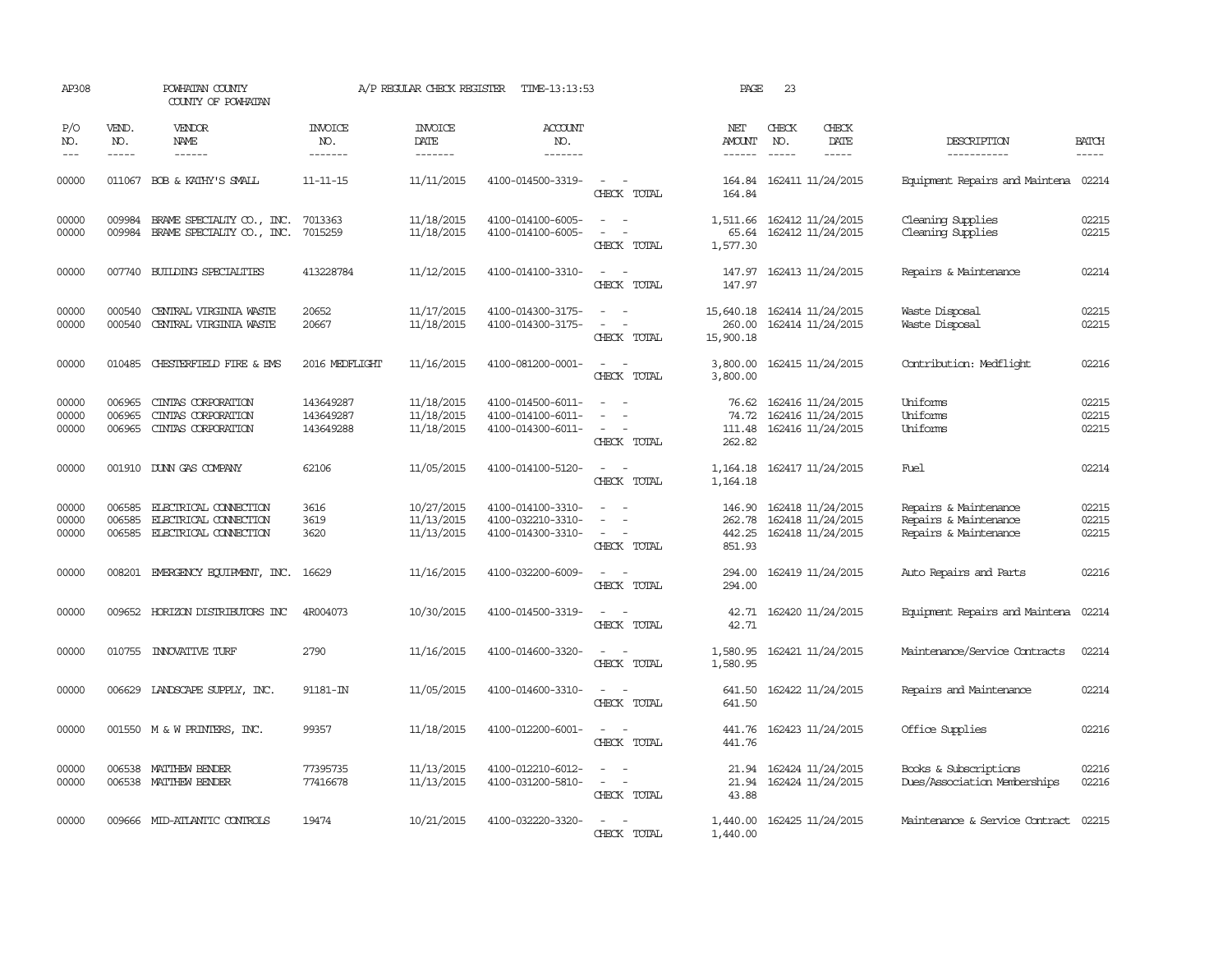| AP308                                                                         |                                                          | POWHATAN COUNTY<br>COUNTY OF POWHATAN                                                                                                                                                                                                                                                                                                   |                                                                              | A/P REGULAR CHECK REGISTER                                                                                                 | TIME-13:13:53                                                                                                                                                                             |                                                                                                                                                                       | PAGE                                                             | 24            |                                                                                                                                                                                                      |                                                                                                                                                                                                                           |                                                                               |
|-------------------------------------------------------------------------------|----------------------------------------------------------|-----------------------------------------------------------------------------------------------------------------------------------------------------------------------------------------------------------------------------------------------------------------------------------------------------------------------------------------|------------------------------------------------------------------------------|----------------------------------------------------------------------------------------------------------------------------|-------------------------------------------------------------------------------------------------------------------------------------------------------------------------------------------|-----------------------------------------------------------------------------------------------------------------------------------------------------------------------|------------------------------------------------------------------|---------------|------------------------------------------------------------------------------------------------------------------------------------------------------------------------------------------------------|---------------------------------------------------------------------------------------------------------------------------------------------------------------------------------------------------------------------------|-------------------------------------------------------------------------------|
| P/O<br>NO.                                                                    | VEND.<br>NO.                                             | <b>VENDOR</b><br>NAME                                                                                                                                                                                                                                                                                                                   | INVOICE<br>NO.                                                               | <b>INVOICE</b><br>DATE                                                                                                     | <b>ACCOUNT</b><br>NO.                                                                                                                                                                     |                                                                                                                                                                       | NET<br>AMOUNT                                                    | CHECK<br>NO.  | CHECK<br>DATE                                                                                                                                                                                        | DESCRIPTION                                                                                                                                                                                                               | <b>BATCH</b>                                                                  |
| $---$                                                                         | $\frac{1}{2}$                                            | ------                                                                                                                                                                                                                                                                                                                                  | -------                                                                      | --------                                                                                                                   | -------                                                                                                                                                                                   |                                                                                                                                                                       | $- - - - - -$                                                    | $\frac{1}{2}$ | $- - - - -$                                                                                                                                                                                          | -----------                                                                                                                                                                                                               | $- - - - -$                                                                   |
| 00000                                                                         |                                                          | 010646 MURRAY AUTOMOTIVE                                                                                                                                                                                                                                                                                                                | 17088                                                                        | 11/16/2015                                                                                                                 | 4100-032200-6009-                                                                                                                                                                         | CHECK TOTAL                                                                                                                                                           | 125.95<br>125.95                                                 |               | 162426 11/24/2015                                                                                                                                                                                    | Auto Repairs and Parts                                                                                                                                                                                                    | 02216                                                                         |
| 00000<br>00000<br>00000<br>00000<br>00000<br>00000<br>00000                   | 001250<br>001250<br>001250<br>001250<br>001250<br>001250 | POWHATAN AUTO & TRACTOR<br>POWHATAN AUTO & TRACTOR<br>POWHATAN AUTO & TRACTOR<br>POWHATAN AUTO & TRACTOR<br>POWHATAN AUTO & TRACTOR<br>POWHATAN AUTO & TRACTOR<br>001250 POWHATAN AUTO & TRACTOR                                                                                                                                        | 369947<br>372039<br>372607<br>374964<br>376077<br>376137<br>376137           | 10/02/2015<br>10/19/2015<br>10/22/2015<br>11/10/2015<br>11/19/2015<br>11/19/2015<br>11/19/2015                             | 4100-014500-6009-<br>4100-014500-6009-<br>4100-014100-6009-<br>4100-014500-6008-<br>4100-034100-6009-<br>4100-014500-6009-<br>4100-014500-6008-                                           | $\overline{a}$<br>$\sim$<br>$\overline{\phantom{a}}$<br>$\sim$<br>CHECK TOTAL                                                                                         | 140.55<br>2.99<br>4.29<br>17.18<br>149.00<br>348.47              |               | 5.29 162427 11/24/2015<br>162427 11/24/2015<br>162427 11/24/2015<br>162427 11/24/2015<br>162427 11/24/2015<br>162427 11/24/2015<br>29.17 162427 11/24/2015                                           | Auto Parts & Repairs<br>Auto Parts & Repairs<br>Auto Parts & Repairs<br>Gas/Grease/Oil<br>Auto Parts/Repairs<br>Auto Parts & Repairs<br>Gas/Grease/Oil                                                                    | 02214<br>02214<br>02214<br>02214<br>02214<br>02215<br>02215                   |
| 00000                                                                         |                                                          | 006914 POWHATAN AUTO REPAIR                                                                                                                                                                                                                                                                                                             | 746                                                                          | 11/17/2015                                                                                                                 | 4100-014100-6009-                                                                                                                                                                         | $\sim$<br>$\sim$<br>CHECK TOTAL                                                                                                                                       | 28.65                                                            |               | 28.65 162428 11/24/2015                                                                                                                                                                              | Auto Parts & Repairs                                                                                                                                                                                                      | 02215                                                                         |
| 00000<br>00000                                                                | 010777<br>010777                                         | PRESEARCH BACKGROUND<br>PRESEARCH BACKGROUND                                                                                                                                                                                                                                                                                            | 56723-85<br>56723-85                                                         | 11/01/2015<br>11/01/2015                                                                                                   | 4100-083500-7002-<br>4100-083500-7002-                                                                                                                                                    | $\overline{\phantom{a}}$<br>CHECK TOTAL                                                                                                                               | 59.70<br>49.75                                                   |               | 9.95- 162429 11/24/2015<br>162429 11/24/2015                                                                                                                                                         | Criminal History/Background Ch 02214<br>Criminal History/Background Ch 02214                                                                                                                                              |                                                                               |
| 00000<br>00000<br>00000                                                       | 006474<br>006474                                         | PROGRESSIVE AUTO WORKS<br>PROGRESSIVE AUTO WORKS<br>006474 PROGRESSIVE AUTO WORKS                                                                                                                                                                                                                                                       | 29519<br>29520<br>29530                                                      | 11/17/2015<br>11/17/2015<br>11/17/2015                                                                                     | 4100-031200-6009-<br>4100-031200-6009-<br>4100-031200-6009-                                                                                                                               | $\overline{\phantom{a}}$<br>$\sim$<br>$\sim$<br>$\sim$<br>CHECK TOTAL                                                                                                 | 691.57<br>1,073.80<br>558.46<br>2,323.83                         |               | 162430 11/24/2015<br>162430 11/24/2015<br>162430 11/24/2015                                                                                                                                          | Auto Parts/Repairs<br>Auto Parts/Repairs<br>Auto Parts/Repairs                                                                                                                                                            | 02216<br>02216<br>02216                                                       |
| 00000                                                                         |                                                          | 000780 QUILL CORPORATION                                                                                                                                                                                                                                                                                                                | 9627682                                                                      | 11/13/2015                                                                                                                 | 4100-012410-6001-                                                                                                                                                                         | $\sim$<br>$\sim$<br>CHECK TOTAL                                                                                                                                       | 267.88<br>267.88                                                 |               | 162431 11/24/2015                                                                                                                                                                                    | Office Supplies                                                                                                                                                                                                           | 02216                                                                         |
| 00000<br>00000<br>00000<br>00000<br>00000<br>00000<br>00000<br>00000<br>00000 |                                                          | 000620 R. C. GOODWYN & SONS, INC<br>000620 R. C. GOODWYN & SONS, INC<br>000620 R. C. GOODWYN & SONS, INC<br>000620 R. C. GOODWYN & SONS, INC<br>000620 R. C. GOODWYN & SONS, INC<br>000620 R. C. GOODWYN & SONS, INC<br>000620 R. C. GOODWYN & SONS, INC<br>000620 R. C. GOODWYN & SONS, INC<br>000620 R. C. GOODWYN & SONS, INC 695594 | 694321<br>694361<br>694600<br>694625<br>694756<br>694756<br>694880<br>695099 | 11/03/2015<br>11/03/2015<br>11/04/2015<br>11/04/2015<br>11/05/2015<br>11/05/2015<br>11/06/2015<br>11/09/2015<br>11/12/2015 | 4100-014100-3310-<br>4100-014300-3310-<br>4100-014100-3310-<br>4100-014100-6004-<br>4100-014100-6004-<br>4100-014300-3310-<br>4100-014100-3310-<br>4100-014100-3310-<br>4100-014100-3310- | $\overline{\phantom{a}}$<br>$\overline{\phantom{a}}$<br>$\overline{\phantom{a}}$<br>$\overline{\phantom{a}}$<br>$\equiv$<br>$\sim$<br>$\sim$<br>$\sim$<br>CHECK TOTAL | 6.99<br>7.98<br>6.99<br>99.99<br>20.98<br>2.99<br>6.99<br>174.09 |               | 162432 11/24/2015<br>162432 11/24/2015<br>162432 11/24/2015<br>2.99 162432 11/24/2015<br>162432 11/24/2015<br>162432 11/24/2015<br>162432 11/24/2015<br>162432 11/24/2015<br>18.19 162432 11/24/2015 | Repairs & Maintenance<br>Repairs & Maintenance<br>Repairs & Maintenance<br>Tools and Equipment<br>Tools and Equipment<br>Repairs & Maintenance<br>Repairs & Maintenance<br>Repairs & Maintenance<br>Repairs & Maintenance | 02214<br>02214<br>02214<br>02214<br>02214<br>02214<br>02214<br>02215<br>02215 |
| 00000                                                                         |                                                          | 009037 REYNOLDS LIGHTING SUPPLY                                                                                                                                                                                                                                                                                                         | 113093                                                                       | 11/10/2015                                                                                                                 | 4100-014100-3310-                                                                                                                                                                         | $\overline{\phantom{0}}$<br>CHECK TOTAL                                                                                                                               | 318.00<br>318.00                                                 |               | 162433 11/24/2015                                                                                                                                                                                    | Repairs & Maintenance                                                                                                                                                                                                     | 02214                                                                         |
| 00000                                                                         |                                                          | 006579 RICHMOND ALARM COMPANY                                                                                                                                                                                                                                                                                                           | 88258                                                                        | 11/01/2015                                                                                                                 | 4100-014100-3320-                                                                                                                                                                         | $\sim$<br>$\sim$<br>CHECK TOTAL                                                                                                                                       | 870.00<br>870.00                                                 |               | 162434 11/24/2015                                                                                                                                                                                    | Maintenance & Service Contract                                                                                                                                                                                            | 02214                                                                         |
| 00000                                                                         |                                                          | 008654 SEAY'S TOWING                                                                                                                                                                                                                                                                                                                    | ROAD SERV #24                                                                | 11/05/2015                                                                                                                 | 4100-031200-6009-                                                                                                                                                                         | $\sim$<br>CHECK TOTAL                                                                                                                                                 | 65.00<br>65.00                                                   |               | 162435 11/24/2015                                                                                                                                                                                    | Auto Parts/Repairs                                                                                                                                                                                                        | 02216                                                                         |
| 00000<br>00000<br>00000                                                       | 001320<br>001320                                         | SOUTHERN POLICE<br>SOUTHERN POLICE<br>001320 SOUTHERN POLICE                                                                                                                                                                                                                                                                            | 182644<br>182646<br>182772                                                   | 11/12/2015<br>11/12/2015<br>11/19/2015                                                                                     | 4100-031200-6011-<br>4100-031200-6011-<br>4100-031200-6011-                                                                                                                               | $\overline{\phantom{a}}$<br>$\overline{\phantom{a}}$<br>CHECK TOTAL                                                                                                   | 221.20<br>25.98<br>64.98<br>312.16                               |               | 162436 11/24/2015<br>162436 11/24/2015<br>162436 11/24/2015                                                                                                                                          | Uniforms<br>Uniforms<br>Uniforms                                                                                                                                                                                          | 02214<br>02214<br>02216                                                       |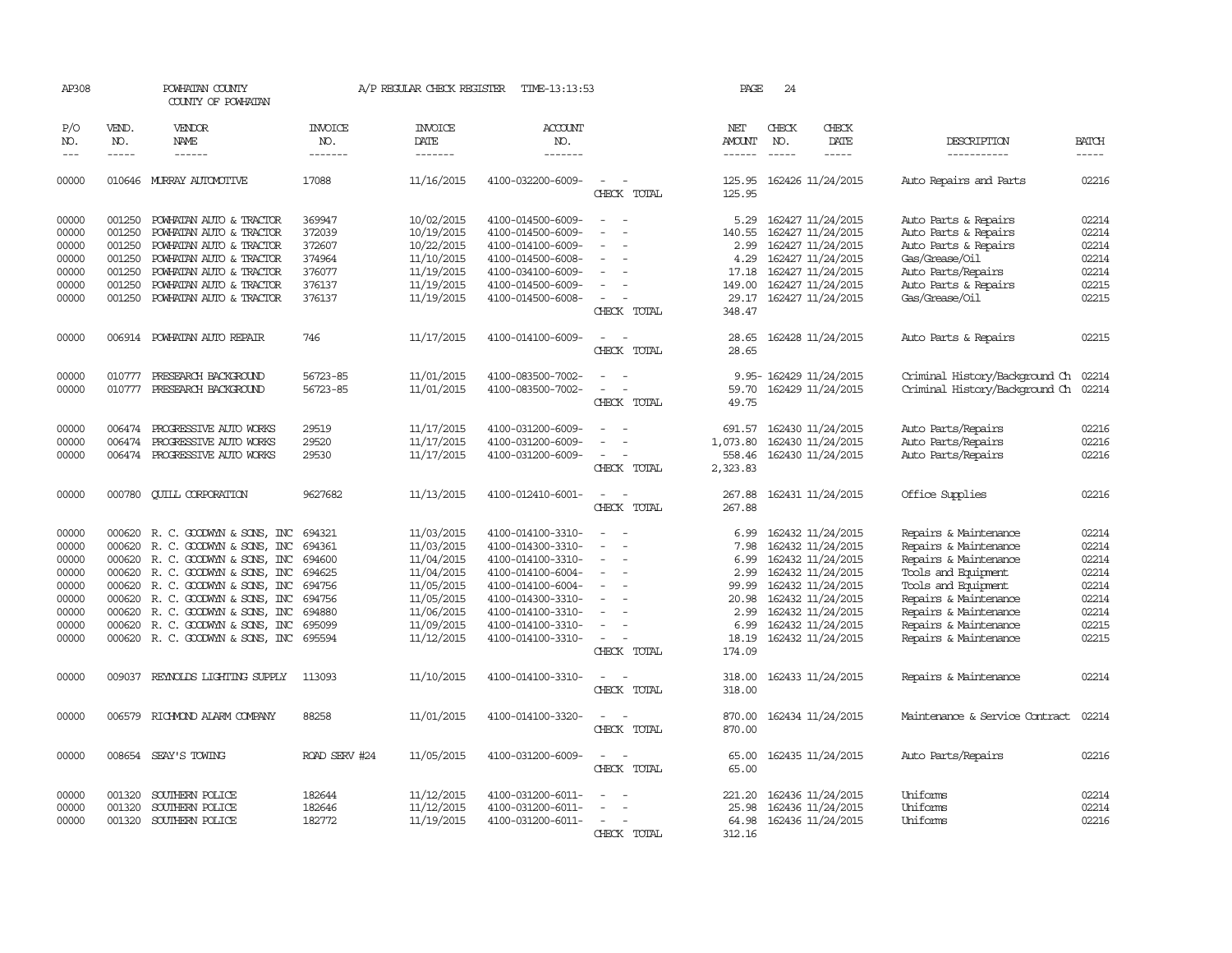| AP308 |             | POWHATAN COUNTY<br>COUNTY OF POWHATAN |                 | A/P REGULAR CHECK REGISTER | TIME-13:13:53     |                          | PAGE          | 25          |                         |                               |              |
|-------|-------------|---------------------------------------|-----------------|----------------------------|-------------------|--------------------------|---------------|-------------|-------------------------|-------------------------------|--------------|
| P/O   | VEND.       | <b>VENDOR</b>                         | <b>INVOICE</b>  | <b>INVOICE</b>             | ACCOUNT           |                          | NET           | CHECK       | CHECK                   |                               |              |
| NO.   | NO.         | NAME                                  | NO.             | DATE                       | NO.               |                          | AMOUNT        | NO.         | DATE                    | DESCRIPTION                   | <b>BATCH</b> |
| $---$ | $- - - - -$ | $- - - - - -$                         | -------         | -------                    | -------           |                          | $- - - - - -$ | $- - - - -$ | -----                   | -----------                   | -----        |
| 00000 | 006594      | SOUTHSIDE ELECTRIC COOP               | 63504006 11/15  | 11/16/2015                 | 4100-014600-5110- |                          | 207.67        |             | 162437 11/24/2015       | Electricity                   | 02215        |
| 00000 | 006594      | SOUTHSIDE ELECTRIC COOP               | 63504008 11/15  | 11/16/2015                 | 4100-014600-5110- |                          | 1,243.23      |             | 162437 11/24/2015       | Electricity                   | 02215        |
| 00000 | 006594      | SOUTHSIDE ELECTRIC COOP               | 63504009 11/15  | 11/16/2015                 | 4100-014600-5110- |                          | 3,589.38      |             | 162437 11/24/2015       | Electricity                   | 02215        |
| 00000 | 006594      | SOUTHSIDE ELECTRIC COOP               | 63504010 11/15  | 11/16/2015                 | 4100-014600-5110- |                          | 20.50         |             | 162437 11/24/2015       | Electricity                   | 02215        |
| 00000 | 006594      | SOUTHSIDE ELECTRIC COOP               | 63504011 11/15  | 11/16/2015                 | 4100-014100-5110- |                          | 117.06        |             | 162437 11/24/2015       | Electricity                   | 02215        |
| 00000 |             | 006594 SOUTHSIDE ELECTRIC COOP        | 63504004 11/15  | 11/16/2015                 | 4100-035100-5110- | $\sim$                   | 336.34        |             | 162437 11/24/2015       | Electricity                   | 02216        |
|       |             |                                       |                 |                            |                   | CHECK TOTAL              | 5,514.18      |             |                         |                               |              |
|       |             |                                       |                 |                            |                   |                          |               |             |                         |                               |              |
| 00000 | 006565      | SPRINT                                | 93103151000500  | 10/31/2015                 | 4100-012510-5240- |                          | 17.42         |             | 162438 11/24/2015       | Long Distance                 | 02215        |
| 00000 | 006565      | SPRINT                                | 93103151000503  | 10/31/2015                 | 4100-012510-5240- |                          | 6.38          |             | 162438 11/24/2015       | Long Distance                 | 02215        |
|       |             |                                       |                 |                            |                   | CHECK TOTAL              | 23.80         |             |                         |                               |              |
| 00000 | 008578      | STAPLES BUSINESS AD-                  | 3283820744      | 11/11/2015                 | 4100-012200-6001- | $\equiv$                 | 75.95         |             | 162439 11/24/2015       | Office Supplies               | 02215        |
| 00000 | 008578      | STAPLES BUSINESS AD-                  | 3283820744      | 11/11/2015                 | 4100-012220-6001- | $\equiv$                 | 27.99         |             | 162439 11/24/2015       | Supplies                      | 02215        |
|       |             |                                       |                 |                            |                   | CHECK TOTAL              | 103.94        |             |                         |                               |              |
| 00000 | 007295      | STERICYLE, INC.                       | 1006233711      | 11/09/2015                 | 4100-032200-3175- | $\sim$                   | 245.58        |             | 162440 11/24/2015       | Waste Disposal                | 02216        |
|       |             |                                       |                 |                            |                   | CHECK TOTAL              | 245.58        |             |                         |                               |              |
| 00000 |             | 008211 TRUCK ENTERPRISES              | DI77870         | 11/17/2015                 | 4100-032200-6009- | $\equiv$                 | 86.29         |             | 162441 11/24/2015       | Auto Repairs and Parts        | 02216        |
|       |             |                                       |                 |                            |                   | CHECK TOTAL              | 86.29         |             |                         |                               |              |
|       |             |                                       |                 |                            |                   |                          |               |             |                         |                               |              |
| 00000 |             | 008351 VACORP                         | 11622           | 7/01/2015                  | 4100-012550-2710- | $\sim$                   | 3,795.00      |             | 162442 11/24/2015       | Worker's Compensation         | 02214        |
| 00000 |             | 008351 VACORP                         | 10926           | 1/01/2016                  | 4100-012550-2710- |                          | 18,314.00     |             | 162442 11/24/2015       | Worker's Compensation         | 02216        |
|       |             |                                       |                 |                            |                   | CHECK TOTAL              | 22,109.00     |             |                         |                               |              |
| 00000 |             | 008140 VERIZON                        | 8045985600 1015 | 10/28/2015                 | 100-000100-0006-  |                          | 65.37         |             | 162443 11/24/2015       | Due from Other Agencies       | 02215        |
| 00000 | 008140      | VERIZON                               | 8045985600 1015 | 10/28/2015                 | 100-000100-0006-  |                          | 65.37         |             | 162443 11/24/2015       | Due from Other Agencies       | 02215        |
| 00000 | 008140      | VERIZON                               | 8045985600 1015 | 10/28/2015                 | 4100-012510-5230- |                          | 1,450.91      |             | 162443 11/24/2015       | Telephone Services            | 02215        |
| 00000 | 008140      | VERIZON                               | 8045985600 1015 | 10/28/2015                 | 4100-012510-5260- |                          | 403.32        |             | 162443 11/24/2015       | Internet Usage                | 02215        |
| 00000 |             | 008140 VERIZON                        | 8045985600 1015 | 10/28/2015                 | 4100-012510-5270- | $\overline{\phantom{a}}$ | 890.22        |             | 162443 11/24/2015       | Network Service Cornection    | 02215        |
|       |             |                                       |                 |                            |                   | CHECK TOTAL              | 2,875.19      |             |                         |                               |              |
| 00000 | 008126      | VERIZON WIRELESS                      | 9754859907      | 11/01/2015                 | 4100-012100-5250- |                          | 49.68         |             | 162444 11/24/2015       | Cell Phones                   | 02214        |
| 00000 | 008126      | VERIZON WIRELESS                      | 9754859907      | 11/01/2015                 | 4100-012510-5250- |                          | 49.68         |             | 162444 11/24/2015       | Cell Phones                   | 02214        |
| 00000 | 008126      | VERIZON WIRELESS                      | 9754859907      | 11/01/2015                 | 4100-012510-5270- |                          | 258.10        |             | 162444 11/24/2015       | Network Service Cornection    | 02214        |
| 00000 | 008126      | VERIZON WIRELESS                      | 9754859907      | 11/01/2015                 | 4100-014100-5250- |                          | 443.20        |             | 162444 11/24/2015       | Cell Phones                   | 02214        |
| 00000 | 008126      | VERIZON WIRELESS                      | 9754859907      | 11/01/2015                 | 4100-032200-5250- |                          | 299.41        |             | 162444 11/24/2015       | Cell Phones                   | 02214        |
| 00000 | 008126      | VERIZON WIRELESS                      | 9754859907      | 11/01/2015                 | 4100-033300-5250- |                          | 27.82         |             | 162444 11/24/2015       | Cell Phones                   | 02214        |
| 00000 | 008126      | VERIZON WIRELESS                      | 9754859907      | 11/01/2015                 | 4100-034100-5250- |                          | 149.04        |             | 162444 11/24/2015       | Cell Phones                   | 02214        |
| 00000 | 008126      | VERIZON WIRELESS                      | 9754859907      | 11/01/2015                 | 4100-071110-5250- |                          | 49.68         |             | 162444 11/24/2015       | Cell Phones                   | 02214        |
| 00000 | 008126      | VERIZON WIRELESS                      | 9754859907      | 11/01/2015                 | 4100-073100-5250- |                          |               |             | 99.36 162444 11/24/2015 | Cell Phones                   | 02214        |
| 00000 | 008126      | VERIZON WIRELESS                      | 9754859907      | 11/01/2015                 | 4100-081100-5250- |                          | 27.54         |             | 162444 11/24/2015       | Cell Phones                   | 02214        |
| 00000 | 008126      | VERIZON WIRELESS                      | 9752863997      | 9/23/2015                  | 4100-032200-5250- |                          | 37.70         |             | 162444 11/24/2015       | Cell Phones                   | 02216        |
| 00000 | 008126      | VERIZON WIRELESS                      | 9754774068      | 11/01/2015                 | 4100-032200-5250- |                          | 242.61        |             | 162444 11/24/2015       | Cell Phones                   | 02216        |
|       |             |                                       |                 |                            |                   | CHECK TOTAL              | 1,733.82      |             |                         |                               |              |
| 00000 |             | 009304 VIRGINIA BUSINESS SYSTEMS      | 2093765         | 11/12/2015                 | 4100-035100-3321- | $\overline{\phantom{a}}$ | 86.08         |             | 162445 11/24/2015       | Maintenance/Service Contracts | 02214        |
|       |             |                                       |                 |                            |                   | CHECK TOTAL              | 86.08         |             |                         |                               |              |
| 00000 |             | 010859 WRIGHT, ANDREA                 | 201524          | 11/03/2015                 | 4100-031200-3310- | $\sim$<br>$\sim$         | 1,414.90      |             | 162446 11/24/2015       | Repairs & Maintenance         | 02216        |
|       |             |                                       |                 |                            |                   | CHECK TOTAL              | 1,414.90      |             |                         |                               |              |
|       |             |                                       |                 |                            |                   |                          |               |             |                         |                               |              |
|       |             |                                       |                 |                            |                   | CHECK TYPE TOTAL         | 364,727.06    |             |                         |                               |              |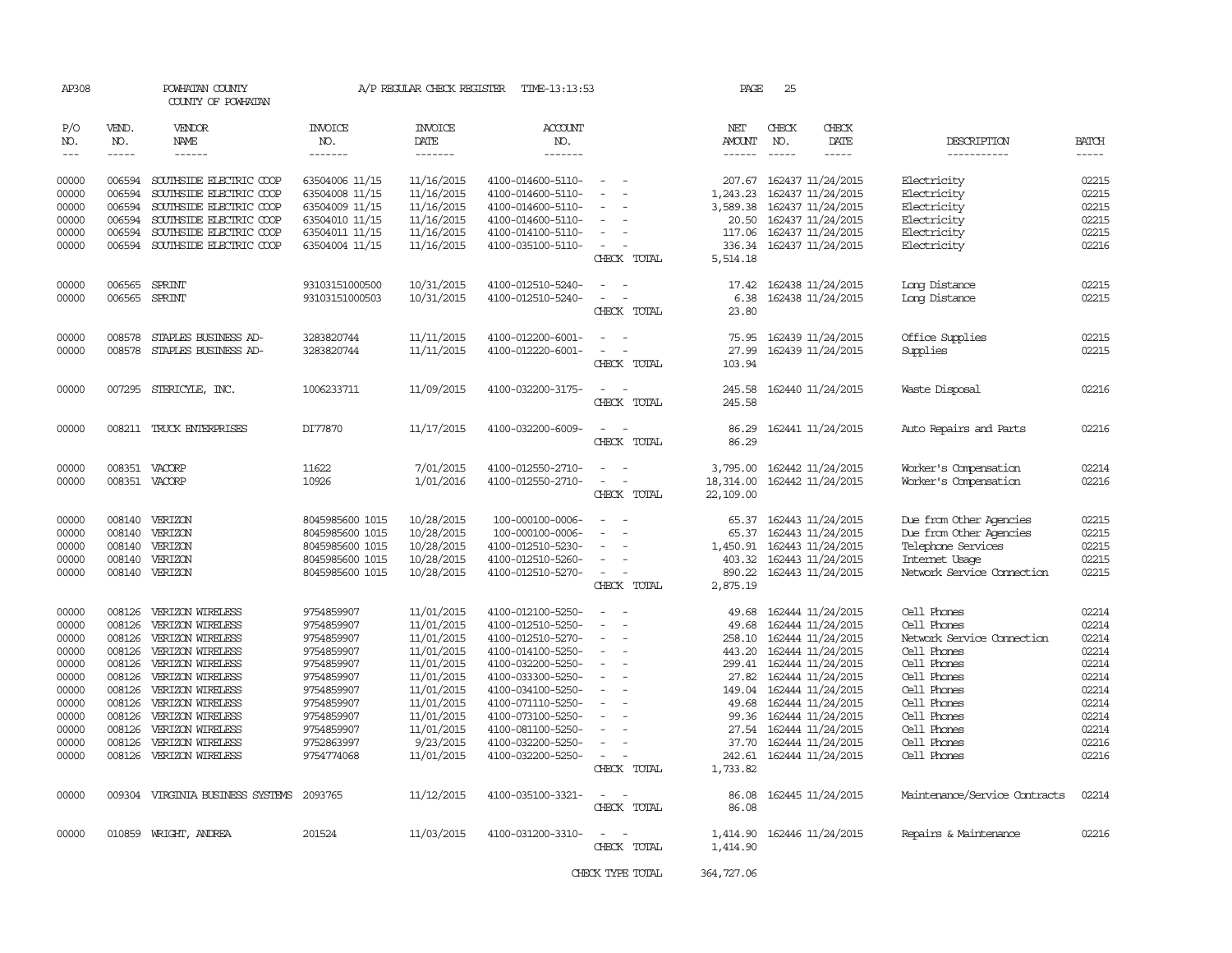| AP308                               | POWHATAN COUNTY<br>COUNTY OF POWHATAN |                                  | A/P VOID CHECK REGISTER           | TIME-13:13:53             |                               | PAGE<br>26                               |                         |                            |                       |
|-------------------------------------|---------------------------------------|----------------------------------|-----------------------------------|---------------------------|-------------------------------|------------------------------------------|-------------------------|----------------------------|-----------------------|
| P/O<br>VEND.<br>NO.<br>NO.<br>----- | <b>VENDOR</b><br>NAME<br>------       | <b>INVOICE</b><br>NO.<br>------- | <b>INVOICE</b><br>DATE<br>------- | ACCOUNT<br>NO.<br>------- |                               | CHECK<br>NET<br>AMOUNT<br>NO.            | CHECK<br>DATE<br>------ | DESCRIPTION<br>----------- | <b>BATCH</b><br>----- |
| 00000<br>009984                     | BRAME SPECIALIY CO., INC. 4502967     |                                  | 10/14/2015                        | 4100-014100-6005-         | $\sim$ $ \sim$<br>CHECK TOTAL | 1,181.91- 161332 10/01/2015<br>1,181.91- |                         | Cleaning Supplies          | 00335                 |
| 00000<br>009751                     | ANTHEM BLUE CROSS &                   | 0097201511                       | 11/06/2015                        | 100-000100-0008-          | CHECK TOTAL                   | 605.00-161898 11/06/2015<br>605.00-      |                         | Due from Cobra             | 00334                 |
|                                     |                                       |                                  |                                   |                           | CHECK TYPE TOTAL              | 1,786.91-                                |                         |                            |                       |
|                                     |                                       |                                  |                                   |                           | FINAL TOTAL                   | 362,940.15                               |                         |                            |                       |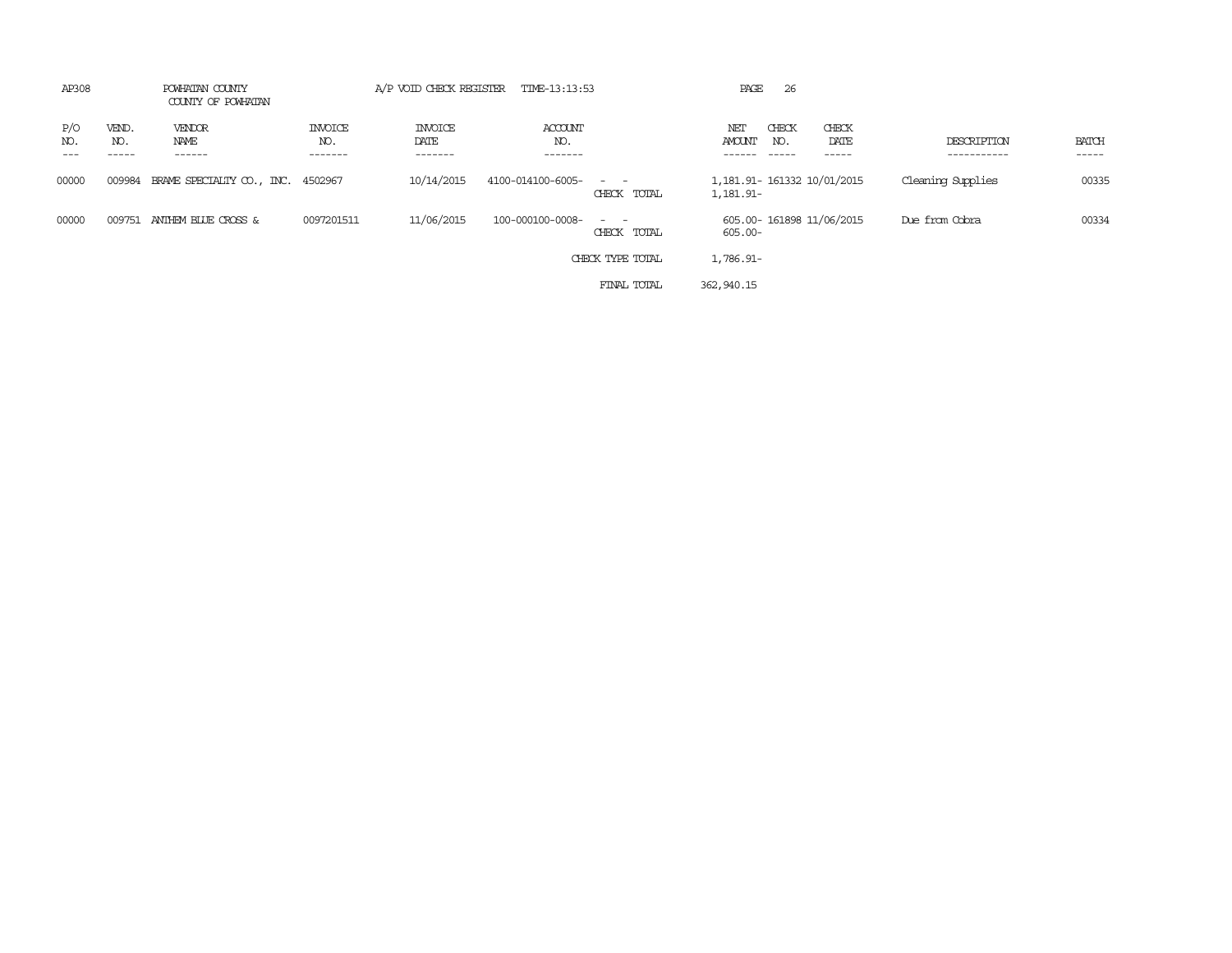| AP308               |                       | POWHATAN COUNTY<br>COUNTY OF POWHATAN     |                           |                                   | A/P REGULAR CHECK REGISTER TIME-13:14:46                             | PAGE          |                         |                                                     |                                  |                       |
|---------------------|-----------------------|-------------------------------------------|---------------------------|-----------------------------------|----------------------------------------------------------------------|---------------|-------------------------|-----------------------------------------------------|----------------------------------|-----------------------|
| P/O<br>NO.<br>$---$ | VEND.<br>NO.<br>----- | VENDOR<br>NAME<br>------                  | INVOICE<br>NO.<br>------- | <b>INVOICE</b><br>DATE<br>------- | ACCOUNT<br>NO.<br>-------                                            | NET<br>AMOUNT | CHECK<br>NO.<br>$-----$ | CHECK<br>DATE<br>------                             | DESCRIPTION<br>-----------       | <b>BATCH</b><br>----- |
| 00000<br>00000      | 008668                | BANK OF AMERICA<br>008668 BANK OF AMERICA | 11/02/2015<br>11/02/2015  | 11/02/2015<br>11/02/2015          | $4103 - 012510 - 0001 - - -$<br>4103-012510-0001- - -<br>CHECK TOTAL | 940.13        |                         | 81.24 162140 11/13/2015<br>858.89 162140 11/13/2015 | Capital Outlay<br>Capital Outlay | 02208<br>02208        |
|                     |                       |                                           |                           |                                   | CHECK TYPE TOTAL                                                     | 940.13        |                         |                                                     |                                  |                       |
|                     |                       |                                           |                           |                                   | FINAL TOTAL                                                          | 940.13        |                         |                                                     |                                  |                       |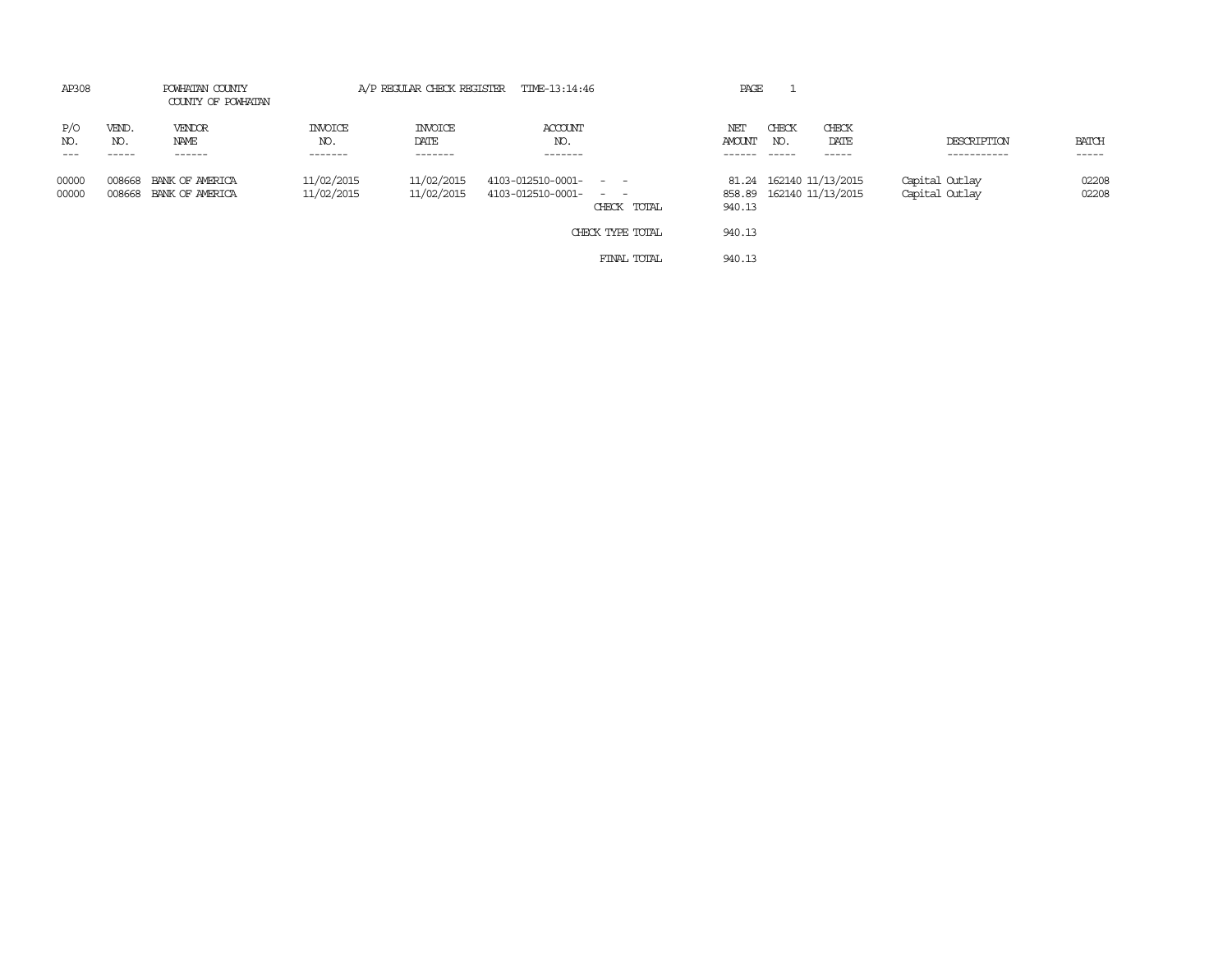| AP308                                                                         |                               | POWHATAN COUNTY<br>COUNTY OF POWHATAN                                                                                                                                                                                                                        |                                                                                        | A/P REGULAR CHECK REGISTER                                                                                        | TIME-13:15:16                                                                                                                                                                             |                                                                                                                                                                   | PAGE                                         | $\mathbf{1}$                  |                                                                                                                                                                                                                              |                                                                                                                                                                                  |                                                                               |
|-------------------------------------------------------------------------------|-------------------------------|--------------------------------------------------------------------------------------------------------------------------------------------------------------------------------------------------------------------------------------------------------------|----------------------------------------------------------------------------------------|-------------------------------------------------------------------------------------------------------------------|-------------------------------------------------------------------------------------------------------------------------------------------------------------------------------------------|-------------------------------------------------------------------------------------------------------------------------------------------------------------------|----------------------------------------------|-------------------------------|------------------------------------------------------------------------------------------------------------------------------------------------------------------------------------------------------------------------------|----------------------------------------------------------------------------------------------------------------------------------------------------------------------------------|-------------------------------------------------------------------------------|
| P/O<br>NO.<br>$---$                                                           | VEND.<br>NO.<br>$\frac{1}{2}$ | VENDOR<br>NAME<br>------                                                                                                                                                                                                                                     | <b>INVOICE</b><br>NO.<br>--------                                                      | <b>INVOICE</b><br>DATE<br>-------                                                                                 | <b>ACCOUNT</b><br>NO.<br>-------                                                                                                                                                          |                                                                                                                                                                   | NET<br>AMOUNT<br>$- - - - - -$               | CHECK<br>NO.<br>$\frac{1}{2}$ | CHECK<br>DATE<br>$- - - - -$                                                                                                                                                                                                 | DESCRIPTION<br>-----------                                                                                                                                                       | <b>BATCH</b><br>$- - - - -$                                                   |
| 00000                                                                         |                               | 008579 POWHATAN COMMERCIAL                                                                                                                                                                                                                                   | 0085201511                                                                             | 11/06/2015                                                                                                        | 4501-043400-5420-                                                                                                                                                                         | $\sim 100$<br>CHECK TOTAL                                                                                                                                         | 2,455.09                                     |                               | 2,455.09 161905 11/06/2015                                                                                                                                                                                                   | Rent - Office Space                                                                                                                                                              | 02196                                                                         |
| 00000                                                                         |                               | 001760 COURTOIS SIGNS, GRAPHICS,                                                                                                                                                                                                                             | 16941                                                                                  | 11/02/2015                                                                                                        | 4116-035500-0004-                                                                                                                                                                         | $\frac{1}{2} \left( \frac{1}{2} \right) \left( \frac{1}{2} \right) \left( \frac{1}{2} \right) \left( \frac{1}{2} \right)$<br>CHECK TOTAL                          | 1,800.00                                     |                               | 1,800.00 161980 11/06/2015                                                                                                                                                                                                   | Shelter Supplies and Equipment 02197                                                                                                                                             |                                                                               |
| 00000                                                                         |                               | 007635 REYNOLDS, ANNE G.                                                                                                                                                                                                                                     | 0223 FBI AUDIT                                                                         | 10/27/2015                                                                                                        | 4116-031212-6015-                                                                                                                                                                         | $\sim$ $\sim$<br>CHECK TOTAL                                                                                                                                      | 26.27                                        |                               | 26.27 161981 11/06/2015                                                                                                                                                                                                      | Hospitality Expenses                                                                                                                                                             | 02199                                                                         |
| 00000                                                                         |                               | 006510 EMERGENCY SERVICES                                                                                                                                                                                                                                    | 125                                                                                    | 10/26/2015                                                                                                        | 4120-032300-3110-                                                                                                                                                                         | $\sim$ $  -$<br>CHECK TOTAL                                                                                                                                       | 33, 194. 63 161982 11/06/2015<br>33, 194, 63 |                               |                                                                                                                                                                                                                              | Contract Services-Daytime Cove 02197                                                                                                                                             |                                                                               |
| 00000                                                                         |                               | 009639 EMS MANAGEMENT &                                                                                                                                                                                                                                      | 25997                                                                                  | 9/30/2015                                                                                                         | 4120-032300-5845-                                                                                                                                                                         | CHECK TOTAL                                                                                                                                                       | 2,224.00                                     |                               | 2, 224.00 161983 11/06/2015                                                                                                                                                                                                  | EMS Transport Third Party Bill 02197                                                                                                                                             |                                                                               |
| 00000<br>00000<br>00000<br>00000<br>00000<br>00000<br>00000<br>00000<br>00000 | 007325<br>007325              | 007325 RICHMOND OXYGEN CO.<br>007325 RICHMOND OXYGEN CO.<br>007325 RICHMOND OXYGEN CO.<br>007325 RICHMOND OXYGEN CO.<br>007325 RICHMOND OXYGEN CO.<br>RICHMOND OXYGEN CO.<br>RICHMOND OXYGEN CO.<br>007325 RICHMOND OXYGEN CO.<br>007325 RICHMOND OXYGEN CO. | 204465<br>205001<br>205002<br>206627<br>206628<br>207073<br>207074<br>207568<br>208620 | 8/05/2015<br>8/20/2015<br>8/20/2015<br>9/02/2015<br>9/02/2015<br>9/16/2015<br>9/16/2015<br>9/30/2015<br>9/30/2015 | 4120-032301-6013-<br>4120-032301-6013-<br>4120-032301-6013-<br>4120-032301-6013-<br>4120-032301-6013-<br>4120-032301-6013-<br>4120-032301-6013-<br>4120-032301-6013-<br>4120-032301-6013- | $\sim$<br>$\overline{\phantom{a}}$<br>$\equiv$<br>$\sim$<br>$\sim$<br>$\equiv$<br>$\overline{\phantom{a}}$<br>$\equiv$<br>$\sim$<br>CHECK TOTAL                   | 87.00<br>72.00<br>279.50<br>786.50           |                               | 161984 11/06/2015<br>47.00 161984 11/06/2015<br>72.00 161984 11/06/2015<br>95.00 161984 11/06/2015<br>8.00 161984 11/06/2015<br>87.00 161984 11/06/2015<br>161984 11/06/2015<br>39.00 161984 11/06/2015<br>161984 11/06/2015 | Medical Supplies<br>Medical Supplies<br>Medical Supplies<br>Medical Supplies<br>Medical Supplies<br>Medical Supplies<br>Medical Supplies<br>Medical Supplies<br>Medical Supplies | 02198<br>02198<br>02198<br>02198<br>02198<br>02198<br>02198<br>02198<br>02198 |
| 00000<br>00000                                                                | 007310                        | SOUTHEASTERN EMERGENCY<br>007310 SOUTHEASTERN EMERGENCY                                                                                                                                                                                                      | 606302<br>607078                                                                       | 10/22/2015<br>10/27/2015                                                                                          | 4120-032301-6013-<br>4120-032301-6013-                                                                                                                                                    | $\overline{\phantom{a}}$<br>$\sim$ 10 $\sim$<br>CHECK TOTAL                                                                                                       | 75.22<br>158.06                              |                               | 82.84 161985 11/06/2015<br>161985 11/06/2015                                                                                                                                                                                 | Medical Supplies<br>Medical Supplies                                                                                                                                             | 02198<br>02198                                                                |
| 00000                                                                         |                               | 010641 WELLS FARGO BANK, N.A.                                                                                                                                                                                                                                | 10024961                                                                               | 10/07/2015                                                                                                        | 4209-062000-0003-                                                                                                                                                                         | $\overline{\phantom{a}}$<br>CHECK TOTAL                                                                                                                           | 2,540.67<br>2,540.67                         |                               | 161986 11/06/2015                                                                                                                                                                                                            | Administration Fees                                                                                                                                                              | 02199                                                                         |
| 00000<br>00000                                                                |                               | 000076 DELL MARKETING L.P.<br>000076 DELL MARKETING L.P.                                                                                                                                                                                                     | XJT82WR48<br>XJT875J67                                                                 | 10/26/2015<br>10/26/2015                                                                                          | 4301-012510-8304-<br>4301-012510-8304-                                                                                                                                                    | $\frac{1}{2} \left( \frac{1}{2} \right) \left( \frac{1}{2} \right) = \frac{1}{2} \left( \frac{1}{2} \right)$<br>$\sim$<br>$\overline{\phantom{a}}$<br>CHECK TOTAL | 59.45<br>3,370.25<br>3,429.70                |                               | 161987 11/06/2015<br>161987 11/06/2015                                                                                                                                                                                       | PC Replacement<br>PC Replacement                                                                                                                                                 | 02199<br>02199                                                                |
| 00000                                                                         | 007750                        | SHEEHY FORD AUTO STORES                                                                                                                                                                                                                                      | 108629 VIN#8496                                                                        | 10/29/2015                                                                                                        | 4301-012500-8302-                                                                                                                                                                         | $\overline{\phantom{a}}$<br>CHECK TOTAL                                                                                                                           | 25,762.50<br>25,762.50                       |                               | 161988 11/06/2015                                                                                                                                                                                                            | Other County Vehicles                                                                                                                                                            | 02199                                                                         |
| 00000<br>00000                                                                | 009562<br>009562              | SOUTHERN DODGE CHRYSLER<br>SOUTHERN DODGE CHRYSLER                                                                                                                                                                                                           | FF5140 VIN#1531<br>FF5142 VIN#1533                                                     | 8/17/2015<br>8/17/2015                                                                                            | 4301-012500-8301-<br>4301-012500-8301-                                                                                                                                                    | $\frac{1}{2} \left( \frac{1}{2} \right) \left( \frac{1}{2} \right) \left( \frac{1}{2} \right) \left( \frac{1}{2} \right)$<br>$\sim$<br>CHECK TOTAL                | 27,198.00<br>27,198.00<br>54,396.00          |                               | 161989 11/06/2015<br>161989 11/06/2015                                                                                                                                                                                       | Sheriff's Vehicles<br>Sheriff's Vehicles                                                                                                                                         | 02199<br>02199                                                                |
| 00000<br>00000<br>00000<br>00000                                              | 009183<br>009183              | 009183 AIR, WATER & SOIL LABORA- V15006785<br>AIR, WATER & SOIL LABORA- V15006815<br>AIR, WATER & SOIL LABORA- V15006828<br>009183 AIR, WATER & SOIL LABORA- V15006832                                                                                       |                                                                                        | 10/27/2015<br>10/27/2015<br>10/28/2015<br>10/28/2015                                                              | 4501-043400-3140-<br>4501-043400-3140-<br>4501-043400-3140-<br>4501-043400-3140-                                                                                                          | $\sim$ $ \sim$<br>$\overline{\phantom{a}}$<br>$\overline{\phantom{a}}$<br>$\sim$ $ -$<br>CHECK TOTAL                                                              | 135.68<br>390.54                             |                               | 102.26 161990 11/06/2015<br>161990 11/06/2015<br>10.40 161990 11/06/2015<br>142.20 161990 11/06/2015                                                                                                                         | Professional Services<br>Professional Services<br>Professional Services<br>Professional Services                                                                                 | 02199<br>02199<br>02199<br>02199                                              |
| 00000                                                                         |                               | 006965 CINIAS CORPORATION                                                                                                                                                                                                                                    | 143637984                                                                              | 10/28/2015                                                                                                        | 4501-043400-6011-                                                                                                                                                                         | $\sim$ $\sim$<br>CHECK TOTAL                                                                                                                                      | 84.21                                        |                               | 84.21 161991 11/06/2015                                                                                                                                                                                                      | Uniforms                                                                                                                                                                         | 02199                                                                         |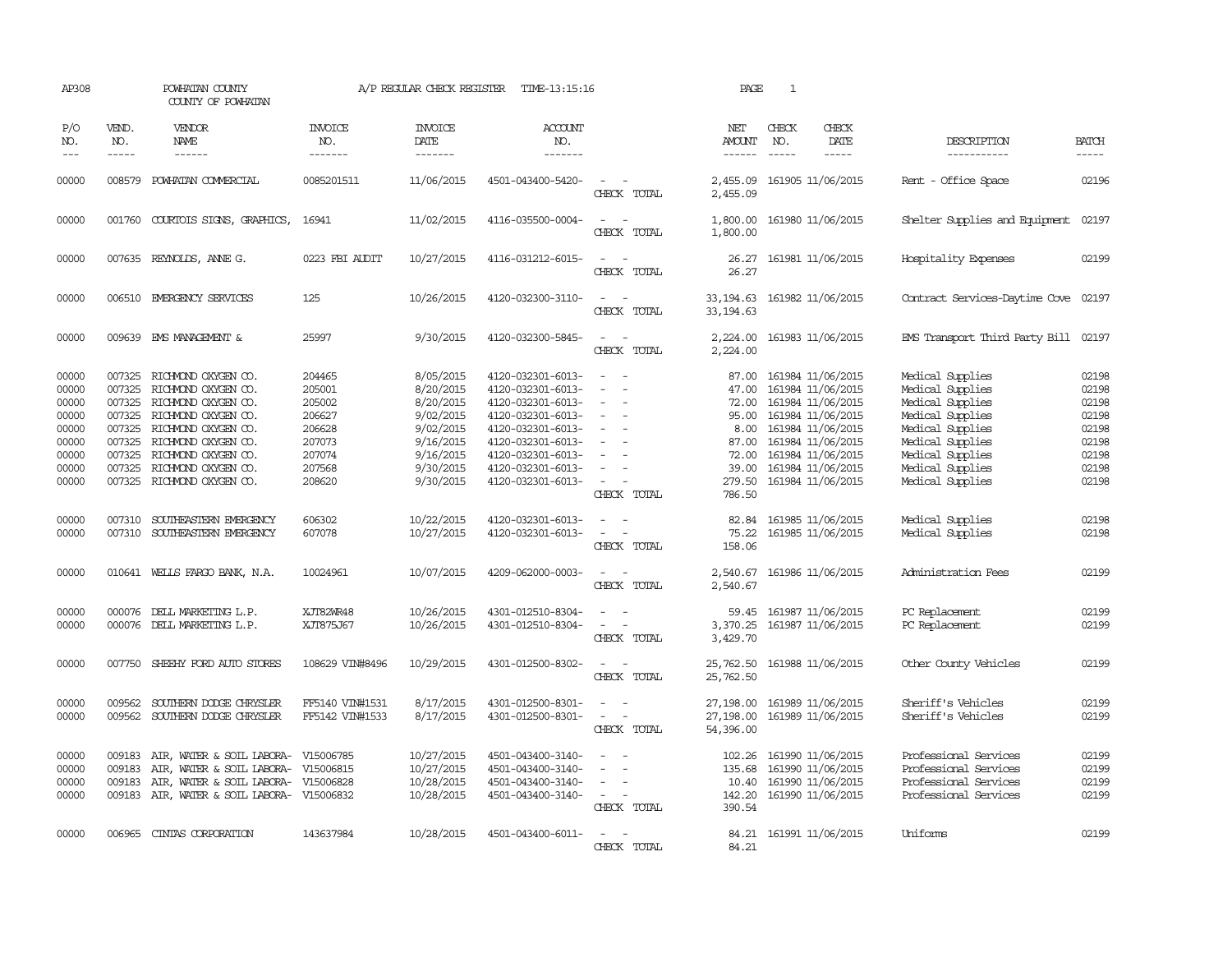| AP308          |                  | POWHATAN COUNTY<br>COUNTY OF POWHATAN                  |                        | A/P REGULAR CHECK REGISTER | TIME-13:15:16                          |                                                      | PAGE                 | 2             |                                        |                                                |                |
|----------------|------------------|--------------------------------------------------------|------------------------|----------------------------|----------------------------------------|------------------------------------------------------|----------------------|---------------|----------------------------------------|------------------------------------------------|----------------|
| P/O<br>NO.     | VEND.<br>NO.     | VENDOR<br><b>NAME</b>                                  | <b>INVOICE</b><br>NO.  | <b>INVOICE</b><br>DATE     | <b>ACCOUNT</b><br>NO.                  |                                                      | NET<br><b>AMOUNT</b> | CHECK<br>NO.  | CHECK<br>DATE                          | DESCRIPTION                                    | <b>BATCH</b>   |
| $---$          | $\frac{1}{2}$    |                                                        | -------                | -------                    | -------                                |                                                      | $- - - - - -$        | $\frac{1}{2}$ | -----                                  | -----------                                    | $- - - - -$    |
| 00000          |                  | 008294 POWHATAN COUNTY PUBLIC                          | PAPER 11-2-15          | 11/02/2015                 | 4501-043400-6001-                      | $\sim$<br>CHECK TOTAL                                | 23.14                |               | 23.14 161992 11/06/2015                | Office Supplies                                | 02198          |
| 00000          | 008668           | BANK OF AMERICA                                        | 11/02/2015             | 11/02/2015                 | 4116-035500-0013-                      | $\sim$<br>$\sim$                                     |                      |               | 660.42 162140 11/13/2015               | VA Wireless E911PSAP Training                  | 02208          |
| 00000          | 008668           | BANK OF AMERICA                                        | 11/02/2015             | 11/02/2015                 | 4116-035500-0013-                      | $\sim$                                               | 353.49               |               | 162140 11/13/2015                      | VA Wireless E911PSAP Training                  | 02208          |
| 00000          | 008668           | BANK OF AMERICA                                        | 11/02/2015             | 11/02/2015                 | 4116-073102-6012-                      |                                                      | 226.31               |               | 162140 11/13/2015                      | Robotics Materials                             | 02208          |
| 00000          | 008668           | BANK OF AMERICA                                        | 11/02/2015             | 11/02/2015                 | 4116-073102-6012-                      | $\overline{\phantom{a}}$                             | 266.68               |               | 162140 11/13/2015                      | Robotics Materials                             | 02208          |
| 00000          | 008668           | BANK OF AMERICA                                        | 11/02/2015             | 11/02/2015                 | 4301-012510-8306-                      |                                                      | 226.56               |               | 162140 11/13/2015                      | Public Works Work Order System                 | 02208          |
| 00000          | 008668           | BANK OF AMERICA                                        | 11/02/2015             | 11/02/2015                 | 4501-043400-8108-                      |                                                      | .00.                 |               | 162140 11/13/2015                      | Capital Outlay - Utilities                     | 02208          |
| 00000          | 008668           | BANK OF AMERICA                                        | 11/02/2015             | 11/02/2015                 | 4501-043400-8108-                      | $\equiv$                                             | 75.00                |               | 162140 11/13/2015                      | Capital Outlay - Utilities                     | 02208          |
| 00000          | 008668           | BANK OF AMERICA                                        | 11/02/2015             | 11/02/2015                 | 4501-043400-5210-                      |                                                      | 6.70                 |               | 162140 11/13/2015                      | Postage                                        | 02208          |
| 00000          | 008668           | BANK OF AMERICA                                        | 11/02/2015             | 11/02/2015                 | 4501-043400-5210-                      |                                                      | 20.22                |               | 162140 11/13/2015                      | Postage                                        | 02208          |
| 00000          | 008668           | BANK OF AMERICA                                        | 11/02/2015             | 11/02/2015                 | 4501-043400-6014-                      |                                                      | 21.00                |               | 162140 11/13/2015                      | Other Operating Supplies                       | 02208          |
| 00000          | 008668           | BANK OF AMERICA                                        | 11/02/2015             | 11/02/2015                 | 4501-043400-3310-                      | $\overline{\phantom{a}}$                             | 57.21                |               | 162140 11/13/2015                      | Repairs and Maintenance                        | 02208          |
| 00000          | 008668           | BANK OF AMERICA                                        | 11/02/2015             | 11/02/2015                 | 4501-043400-3310-                      |                                                      | 56.90                |               | 162140 11/13/2015                      | Repairs and Maintenance                        | 02208          |
| 00000          | 008668           | BANK OF AMERICA                                        | 11/02/2015             | 11/02/2015                 | 4501-043400-3310-                      |                                                      | 32.35                |               | 162140 11/13/2015                      | Repairs and Maintenance                        | 02208          |
| 00000          | 008668           | BANK OF AMERICA                                        | 11/02/2015             | 11/02/2015                 | 4501-043400-6014-                      | $\overline{\phantom{a}}$                             | 109.32               |               | 162140 11/13/2015                      | Other Operating Supplies                       | 02208          |
| 00000          | 008668           | BANK OF AMERICA                                        | 11/02/2015             | 11/02/2015                 | 4501-043400-6014-                      | $\equiv$                                             | 11.64                |               | 162140 11/13/2015                      | Other Operating Supplies                       | 02208          |
| 00000          | 008668           | BANK OF AMERICA                                        | 11/02/2015             | 11/02/2015                 | 4501-043400-6014-                      |                                                      | 119.94               |               | 162140 11/13/2015                      | Other Operating Supplies                       | 02208          |
| 00000          | 008668           | BANK OF AMERICA                                        | 11/02/2015             | 11/02/2015                 | 4501-043400-6014-                      | $\overline{\phantom{a}}$<br>$\sim$                   | 192.50               |               | 162140 11/13/2015                      | Other Operating Supplies                       | 02208          |
| 00000          | 008668           | BANK OF AMERICA                                        | 11/02/2015             | 11/02/2015                 | 4501-043400-6014-                      | $\equiv$                                             | 13.84                |               | 162140 11/13/2015                      | Other Operating Supplies                       | 02208          |
| 00000          | 008668           | BANK OF AMERICA                                        | 11/02/2015             | 11/02/2015                 | 4501-043400-6015-                      |                                                      | 111.80               |               | 162140 11/13/2015                      | Lab Supplies                                   | 02208          |
| 00000          | 008668           | BANK OF AMERICA                                        | 11/02/2015             | 11/02/2015                 | 4501-043400-3310-                      | $\overline{\phantom{a}}$<br>$\overline{\phantom{a}}$ | 202.92               |               | 162140 11/13/2015                      | Repairs and Maintenance                        | 02208          |
| 00000          | 008668           | BANK OF AMERICA                                        | 11/02/2015             | 11/02/2015                 | 4501-043400-3310-                      | $\sim$                                               | 99.98                |               | 162140 11/13/2015                      | Repairs and Maintenance                        | 02208          |
| 00000          | 008668           | BANK OF AMERICA                                        | 11/02/2015             | 11/02/2015                 | 4501-043400-3310-                      |                                                      | 5.97                 |               | 162140 11/13/2015                      | Repairs and Maintenance                        | 02208          |
| 00000          | 008668           | BANK OF AMERICA                                        | 11/02/2015             | 11/02/2015                 | 4501-043400-5810-                      |                                                      | 100.00               |               | 162140 11/13/2015                      | Dues/Association Membership                    | 02208          |
| 00000          | 008668           | BANK OF AMERICA                                        | 11/02/2015             | 11/02/2015                 | 4501-043400-5210-                      |                                                      | 12.58                |               | 162140 11/13/2015                      | Postage                                        | 02208          |
| 00000          | 008668           | BANK OF AMERICA                                        | 11/02/2015             | 11/02/2015                 | 4501-043400-3310-                      |                                                      | 246.50               |               | 162140 11/13/2015                      | Repairs and Maintenance                        | 02208          |
| 00000          | 008668           | BANK OF AMERICA                                        | 11/02/2015             | 11/02/2015                 | 4501-043400-3310-                      |                                                      | 145.65               |               | 162140 11/13/2015                      | Repairs and Maintenance                        | 02208          |
|                |                  |                                                        |                        |                            |                                        | CHECK TOTAL                                          | 3,375.48             |               |                                        |                                                |                |
| 00000          |                  | 011095 ARROW INTERNATIONAL, INC.                       | 93307553               | 8/27/2015                  | 4120-032301-6013-                      |                                                      | 3,716.47             |               | 162290 11/13/2015                      | Medical Supplies                               | 02203          |
|                |                  |                                                        |                        |                            |                                        | CHECK TOTAL                                          | 3,716.47             |               |                                        |                                                |                |
|                |                  |                                                        |                        |                            |                                        |                                                      |                      |               |                                        |                                                |                |
| 00000          |                  | 000076 DELL MARKETING L.P.                             | XJT9M1TX2              | 11/01/2015                 | 4301-012510-8304-                      |                                                      |                      |               | 471.16 162291 11/13/2015               | PC Replacement                                 | 02203          |
|                |                  |                                                        |                        |                            |                                        | CHECK TOTAL                                          | 471.16               |               |                                        |                                                |                |
| 00000          |                  | 007147 DRAPER ADEN ASSOCIATES,                         | 2015090460             | 9/30/2015                  | 4301-044000-8201-                      |                                                      | 1,405.00             |               | 162292 11/13/2015                      | Water/Sewer Extension Construc                 | 02205          |
|                |                  |                                                        |                        |                            |                                        | CHECK TOTAL                                          | 1,405.00             |               |                                        |                                                |                |
|                |                  |                                                        |                        |                            |                                        |                                                      |                      |               |                                        |                                                |                |
| 00000<br>00000 | 009183<br>009183 | AIR, WATER & SOIL LABORA-<br>AIR, WATER & SOIL LABORA- | V15006903<br>V15006904 | 10/30/2015<br>10/30/2015   | 4501-043400-3140-<br>4501-043400-3140- |                                                      | 40.00<br>40.00       |               | 162293 11/13/2015<br>162293 11/13/2015 | Professional Services<br>Professional Services | 02203<br>02203 |
|                |                  |                                                        |                        |                            |                                        |                                                      |                      |               |                                        |                                                |                |
| 00000          | 009183<br>009183 | AIR, WATER & SOIL LABORA-                              | V15006937              | 11/02/2015                 | 4501-043400-3140-                      |                                                      | 119.08               |               | 162293 11/13/2015                      | Professional Services<br>Professional Services | 02203<br>02203 |
| 00000          |                  | AIR, WATER & SOIL LABORA-                              | V15006970              | 11/03/2015                 | 4501-043400-3140-                      |                                                      | 102.26               |               | 162293 11/13/2015                      |                                                |                |
| 00000          | 009183           | AIR, WATER & SOIL LABORA-                              | V15007084              | 11/06/2015                 | 4501-043400-3140-                      |                                                      | 40.00                |               | 162293 11/13/2015                      | Professional Services                          | 02203          |
| 00000          |                  | 009183 AIR, WATER & SOIL LABORA-                       | V15007085              | 11/06/2015                 | 4501-043400-3140-                      | $\equiv$<br>CHECK TOTAL                              | 40.00<br>381.34      |               | 162293 11/13/2015                      | Professional Services                          | 02203          |
|                |                  |                                                        |                        |                            |                                        |                                                      |                      |               |                                        |                                                |                |
| 00000          |                  | 006655 BLOSSMAN GAS COMPANIES                          | 506213                 | 10/27/2015                 | 4501-043400-5120-                      |                                                      | 93.82                |               | 162294 11/13/2015                      | Fuel (htg)                                     | 02203          |
|                |                  |                                                        |                        |                            |                                        | CHECK TOTAL                                          | 93.82                |               |                                        |                                                |                |
|                |                  |                                                        |                        |                            |                                        |                                                      |                      |               |                                        |                                                |                |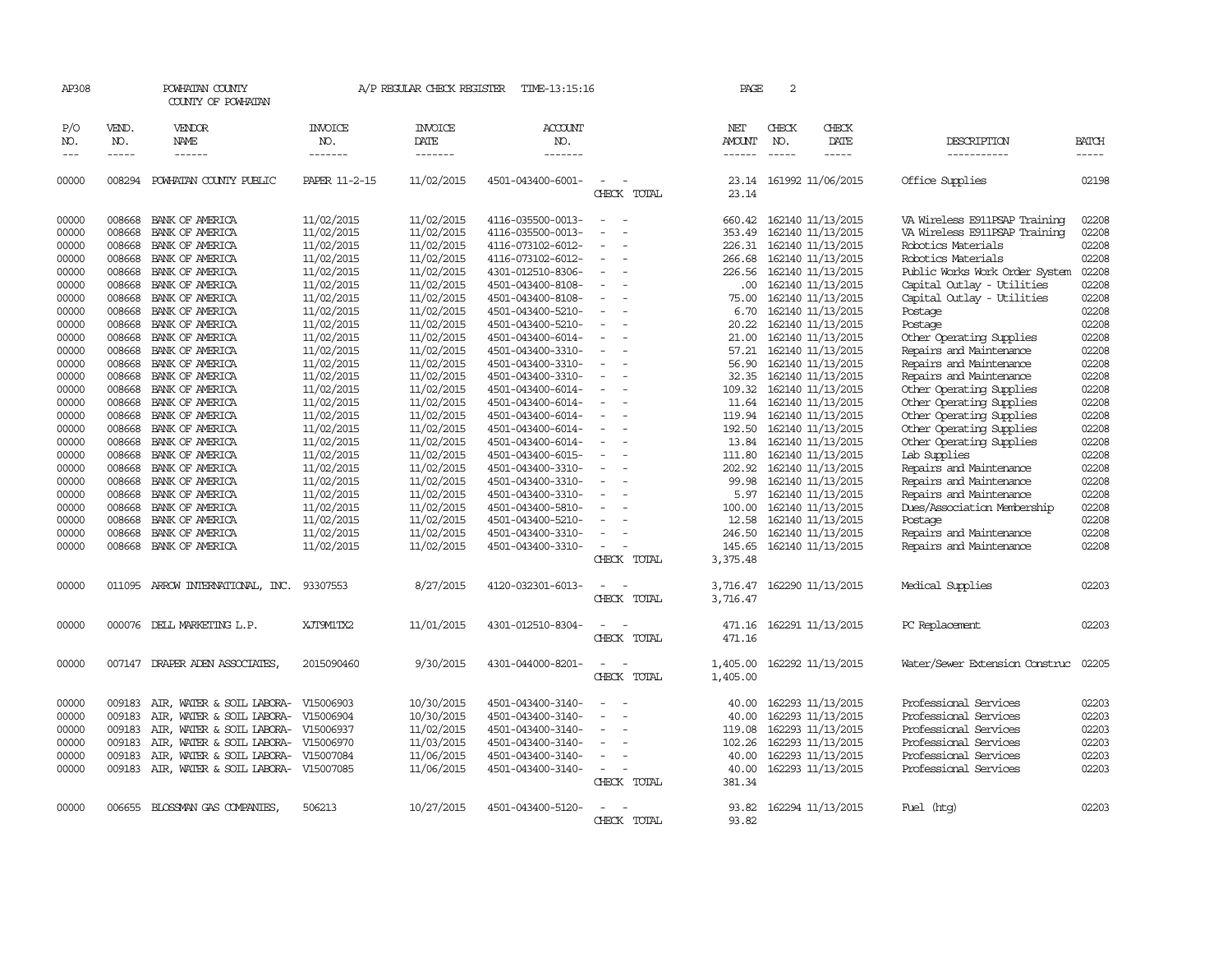| AP308                                                       |                                                          | POWHATAN COUNTY<br>COUNTY OF POWHATAN                                                                                                                                                            |                                                                                                                                   | A/P REGULAR CHECK REGISTER                                                                     | TIME-13:15:16                                                                                                                                   |                                                                                                                                            | PAGE                                          | 3                           |                                                                                                                                                             |                                                                                                       |                                                             |
|-------------------------------------------------------------|----------------------------------------------------------|--------------------------------------------------------------------------------------------------------------------------------------------------------------------------------------------------|-----------------------------------------------------------------------------------------------------------------------------------|------------------------------------------------------------------------------------------------|-------------------------------------------------------------------------------------------------------------------------------------------------|--------------------------------------------------------------------------------------------------------------------------------------------|-----------------------------------------------|-----------------------------|-------------------------------------------------------------------------------------------------------------------------------------------------------------|-------------------------------------------------------------------------------------------------------|-------------------------------------------------------------|
| P/O<br>NO.<br>$\frac{1}{2}$                                 | VEND.<br>NO.<br>-----                                    | <b>VENDOR</b><br>NAME<br>$- - - - - -$                                                                                                                                                           | <b>INVOICE</b><br>NO.<br>-------                                                                                                  | <b>INVOICE</b><br>DATE<br>-------                                                              | <b>ACCOUNT</b><br>NO.<br>-------                                                                                                                |                                                                                                                                            | NET<br>AMOUNT<br>$- - - - - -$                | CHECK<br>NO.<br>$- - - - -$ | CHECK<br>DATE<br>-----                                                                                                                                      | DESCRIPTION<br>-----------                                                                            | <b>BATCH</b><br>-----                                       |
| 00000                                                       | 006965                                                   | CINTAS CORPORATION                                                                                                                                                                               | 143623035                                                                                                                         | 9/30/2015                                                                                      | 4501-043400-6011-                                                                                                                               | $\sim$<br>CHECK TOTAL                                                                                                                      | 342.45                                        |                             | 342.45 162295 11/13/2015                                                                                                                                    | Uniforms                                                                                              | 02203                                                       |
| 00000<br>00000<br>00000<br>00000<br>00000<br>00000<br>00000 | 000860<br>000860<br>000860<br>000860<br>000860<br>000860 | DOMINION VIRGINIA POWER<br>DOMINION VIRGINIA POWER<br>DOMINION VIRGINIA POWER<br>DOMINION VIRGINIA POWER<br>DOMINION VIRGINIA POWER<br>DOMINION VIRGINIA POWER<br>000860 DOMINION VIRGINIA POWER | 0998223150 1115<br>1875198911 1115<br>2907028530 1115<br>3085476897 1115<br>6656300552 1115<br>7897055856 1115<br>9052426195 1115 | 11/03/2015<br>11/02/2015<br>10/30/2015<br>10/30/2015<br>10/30/2015<br>10/30/2015<br>10/30/2015 | 4501-043400-5110-<br>4501-043400-5110-<br>4501-043400-5110-<br>4501-043400-5110-<br>4501-043400-5110-<br>4501-043400-5110-<br>4501-043400-5110- | $\overline{\phantom{a}}$<br>$\sim$<br>$\overline{\phantom{a}}$<br>$\sim$<br>$\overline{\phantom{a}}$                                       | 15.96<br>45.17<br>310.42<br>1,813.52<br>78.08 |                             | 97.93 162296 11/13/2015<br>162296 11/13/2015<br>162296 11/13/2015<br>74.82 162296 11/13/2015<br>162296 11/13/2015<br>162296 11/13/2015<br>162296 11/13/2015 | Electricity<br>Electricity<br>Electricity<br>Electricity<br>Electricity<br>Electricity<br>Electricity | 02204<br>02204<br>02204<br>02204<br>02204<br>02204<br>02204 |
| 00000                                                       |                                                          | 000620 R.C. GOODWYN & SONS, INC 693228                                                                                                                                                           |                                                                                                                                   | 10/26/2015                                                                                     | 4501-043400-3310-                                                                                                                               | CHECK TOTAL                                                                                                                                | 2,435.90<br>24.25                             |                             | 162297 11/13/2015                                                                                                                                           | Repairs and Maintenance                                                                               | 02205                                                       |
| 00000                                                       |                                                          | 001940 STANDBY SYSTEMS, INC.                                                                                                                                                                     | 10152303                                                                                                                          | 10/28/2015                                                                                     | 4501-043400-3320-                                                                                                                               | CHECK TOTAL<br>$\frac{1}{2} \left( \frac{1}{2} \right) \left( \frac{1}{2} \right) = \frac{1}{2} \left( \frac{1}{2} \right)$<br>CHECK TOTAL | 24.25<br>397.03<br>397.03                     |                             | 162298 11/13/2015                                                                                                                                           | Maintenance and Service Contra                                                                        | 02205                                                       |
| 00000                                                       |                                                          | 006722 SYDNOR HYDRO INC.                                                                                                                                                                         | 33265                                                                                                                             | 11/01/2015                                                                                     | 4501-043400-3140-                                                                                                                               | $\omega_{\rm{max}}$ and $\omega_{\rm{max}}$<br>CHECK TOTAL                                                                                 | 692.00<br>692.00                              |                             | 162299 11/13/2015                                                                                                                                           | Professional Services                                                                                 | 02205                                                       |
| 00000                                                       |                                                          | 007843 TENCARVA MACHINERY CO.                                                                                                                                                                    | 534635                                                                                                                            | 10/26/2015                                                                                     | 4501-043400-3310-                                                                                                                               | $\sim$<br>$\sim$<br>CHECK TOTAL                                                                                                            | 5,656.00<br>5,656.00                          |                             | 162300 11/13/2015                                                                                                                                           | Repairs and Maintenance                                                                               | 02205                                                       |
| 00000                                                       |                                                          | 006679 TREASURER, CHESTERFIELD                                                                                                                                                                   | 2015393 10/15                                                                                                                     | 10/28/2015                                                                                     | 4501-043400-5112-                                                                                                                               | $\sim$ $\sim$<br>CHECK TOTAL                                                                                                               | 37,523.96 162301 11/13/2015<br>37,523.96      |                             |                                                                                                                                                             | Chesterfield Water Bi-monthly                                                                         | 02203                                                       |
| 00000                                                       |                                                          | 006417 VAMAC INC.                                                                                                                                                                                | S4144422.001                                                                                                                      | 10/09/2015                                                                                     | 4501-043400-3320-                                                                                                                               | $\sim$<br>CHECK TOTAL                                                                                                                      | 27.78                                         |                             | 27.78 162302 11/13/2015                                                                                                                                     | Maintenance and Service Contra 02206                                                                  |                                                             |
| 00000                                                       |                                                          | 008140 VERIZON                                                                                                                                                                                   | 0401104442 1015                                                                                                                   | 10/28/2015                                                                                     | 4501-043400-5270-                                                                                                                               | CHECK TOTAL                                                                                                                                | 419.35<br>419.35                              |                             | 162303 11/13/2015                                                                                                                                           | Network Service Connection                                                                            | 02206                                                       |
| 00000                                                       |                                                          | 011112 BLUE RIDGE VOICE & DATA                                                                                                                                                                   | 1914                                                                                                                              | 9/21/2015                                                                                      | 4116-035500-0015-                                                                                                                               | $\overline{\phantom{a}}$<br>$\sim$<br>CHECK TOTAL                                                                                          | 32, 161.00<br>32, 161.00                      |                             | 162362 11/20/2015                                                                                                                                           | Voice Recorder Project - PSAP                                                                         | 02209                                                       |
| 00000                                                       |                                                          | 009124 POWHATAN PHARMACY, INC.                                                                                                                                                                   | $11 - 12 - 15$                                                                                                                    | 11/12/2015                                                                                     | 4116-031201-5540-                                                                                                                               | $\sim$<br>CHECK TOTAL                                                                                                                      | 979.96<br>979.96                              |                             | 162363 11/20/2015                                                                                                                                           | Triad Expenses                                                                                        | 02211                                                       |
| 00000                                                       |                                                          | 007450 THOMSON REUTERS -                                                                                                                                                                         | 832842739                                                                                                                         | 11/01/2015                                                                                     | 4116-021100-6012-                                                                                                                               | $\overline{\phantom{a}}$<br>$\sim$<br>CHECK TOTAL                                                                                          | 370.46<br>370.46                              |                             | 162364 11/20/2015                                                                                                                                           | Law Library Expenses                                                                                  | 02210                                                       |
| 00000                                                       |                                                          | 007310 SOUTHEASTERN EMERGENCY                                                                                                                                                                    | 609040                                                                                                                            | 11/09/2015                                                                                     | 4120-032301-6013-                                                                                                                               | $\sim$ $ \sim$<br>CHECK TOTAL                                                                                                              | 2,508.12<br>2,508.12                          |                             | 162365 11/20/2015                                                                                                                                           | Medical Supplies                                                                                      | 02209                                                       |
| 00000                                                       |                                                          | 006986 BCWH, INC.                                                                                                                                                                                | 106202                                                                                                                            | 11/09/2015                                                                                     | 4301-042000-8301-                                                                                                                               | $\sim$ $ \sim$<br>CHECK TOTAL                                                                                                              | 11,505.65<br>11,505.65                        |                             | 162366 11/20/2015                                                                                                                                           | Joint Maintenance Garage                                                                              | 02210                                                       |
| 00000                                                       |                                                          | 011110 MOSELEY ARCHITECTS                                                                                                                                                                        | 550394-001                                                                                                                        | 10/31/2015                                                                                     | 4301-062100-8302-                                                                                                                               | CHECK TOTAL                                                                                                                                | 108, 423.20 162367 11/20/2015<br>108, 423.20  |                             |                                                                                                                                                             | RJHS Replacement/Renovation De 02209                                                                  |                                                             |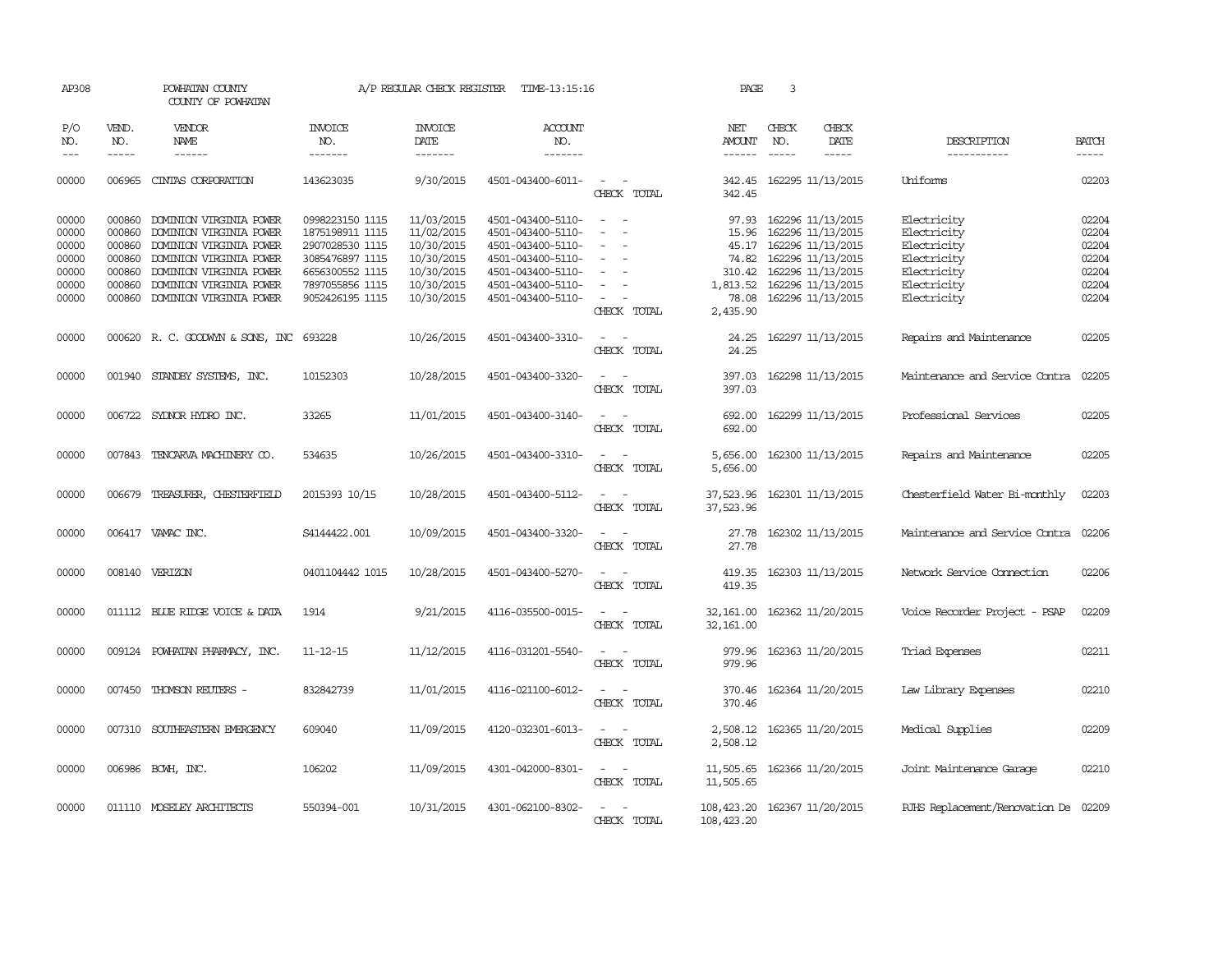| AP308                   |                            | POWHATAN COUNTY<br>COUNTY OF POWHATAN                                                                             |                               | A/P REGULAR CHECK REGISTER             | TIME-13:15:16                                               |                                                                                           | PAGE                       | 4             |                                                                    |                                                                               |                         |
|-------------------------|----------------------------|-------------------------------------------------------------------------------------------------------------------|-------------------------------|----------------------------------------|-------------------------------------------------------------|-------------------------------------------------------------------------------------------|----------------------------|---------------|--------------------------------------------------------------------|-------------------------------------------------------------------------------|-------------------------|
| P/O<br>NO.              | VEND.<br>NO.               | <b>VENDOR</b><br>NAME                                                                                             | <b>INVOICE</b><br>NO.         | <b>INVOICE</b><br>DATE                 | <b>ACCOUNT</b><br>NO.                                       |                                                                                           | NET<br>AMOUNT              | CHECK<br>NO.  | CHECK<br>DATE                                                      | DESCRIPTION                                                                   | <b>BATCH</b>            |
| $- - -$                 | $\frac{1}{2}$              | ------                                                                                                            | -------                       | --------                               | -------                                                     |                                                                                           | $- - - - - -$              | $\frac{1}{2}$ | $\frac{1}{2}$                                                      | -----------                                                                   | $\frac{1}{2}$           |
| 00000                   | 006593                     | SHEEHY FORD                                                                                                       | NOHB109471                    | 10/27/2015                             | 4301-012500-8301-                                           | $\sim$<br>CHECK TOTAL                                                                     | 6,064.37                   |               | 6,064.37 162368 11/20/2015                                         | Sheriff's Vehicles                                                            | 02211                   |
| 00000<br>00000<br>00000 | 009183<br>009183<br>009183 | AIR, WATER & SOIL LABORA- V15007182<br>AIR, WATER & SOIL LABORA- V15007183<br>AIR, WATER & SOIL LABORA- V15007241 |                               | 11/10/2015<br>11/10/2015<br>11/12/2015 | 4501-043400-3140-<br>4501-043400-3140-<br>4501-043400-3140- | $\sim$<br>$\sim$<br>$\equiv$<br>$\sim$                                                    | 314.21<br>40.00            |               | 226.92 162369 11/20/2015<br>162369 11/20/2015<br>162369 11/20/2015 | Professional Services<br>Professional Services<br>Professional Services       | 02211<br>02211<br>02211 |
| 00000<br>00000          | 009183<br>009183           | AIR, WATER & SOIL LABORA-<br>AIR, WATER & SOIL LABORA-                                                            | V15007266<br>V15007267        | 11/13/2015<br>11/13/2015               | 4501-043400-3140-<br>4501-043400-3140-                      | $\equiv$<br>$\sim$<br>CHECK TOTAL                                                         | 40.00<br>40.00<br>661.13   |               | 162369 11/20/2015<br>162369 11/20/2015                             | Professional Services<br>Professional Services                                | 02211<br>02211          |
| 00000                   |                            | 007436 AQUA VIRGINIA, INC.                                                                                        | 574661 11/15                  | 11/10/2015                             | 4501-043400-5130-                                           | $\sim$<br>$\sim$<br>CHECK TOTAL                                                           | 15.39                      |               | 15.39 162370 11/20/2015                                            | Water                                                                         | 02211                   |
| 00000                   |                            | 011111 BEHRMAN, PATRICIA A.                                                                                       | 92173047                      | 11/05/2015                             | 501-000200-0003-                                            | $\sim$<br>$\sim$<br>CHECK TOTAL                                                           | 42.66<br>42.66             |               | 162371 11/20/2015                                                  | Customer Deposits Payable                                                     | 02209                   |
| 00000<br>00000          | 006965                     | CINTAS CORPORATION<br>006965 CINTAS CORPORATION                                                                   | 143641747<br>143645542        | 11/04/2015<br>11/11/2015               | 4501-043400-6011-<br>4501-043400-6011-                      | $\sim$<br>$\sim$<br>$\sim$<br>$\sim$ $-$<br>CHECK TOTAL                                   | 84.21<br>84.21<br>168.42   |               | 162372 11/20/2015<br>162372 11/20/2015                             | Uniforms<br>Uniforms                                                          | 02209<br>02211          |
| 00000<br>00000<br>00000 | 007537<br>007537<br>007537 | FERGUSON ENTERPRISES, INC<br>FERGUSON ENTERPRISES, INC<br>FERGUSON ENTERPRISES, INC                               | 1823388<br>1824072<br>1824530 | 10/22/2015<br>10/28/2015<br>10/29/2015 | 4501-043400-3310-<br>4501-043400-3310-<br>4501-043400-3310- | $\sim$<br>$\equiv$<br>$\overline{\phantom{a}}$<br>$\overline{\phantom{a}}$<br>CHECK TOTAL | 95.54<br>52.87<br>1,123.41 |               | 162373 11/20/2015<br>975.00 162373 11/20/2015<br>162373 11/20/2015 | Repairs and Maintenance<br>Repairs and Maintenance<br>Repairs and Maintenance | 02211<br>02211<br>02211 |
| 00000                   |                            | 000690 FLATROCK TIRE & AUTO                                                                                       | 13765                         | 10/16/2015                             | 4501-043400-6008-                                           | CHECK TOTAL                                                                               | 536.58<br>536.58           |               | 162374 11/20/2015                                                  | Gas/Grease/Oil/Vehicle Repairs                                                | 02211                   |
| 00000                   |                            | 006405 HACH COMPANY                                                                                               | 9639613                       | 10/26/2015                             | 4501-043400-6015-                                           | $\sim$<br>$\sim$<br>CHECK TOTAL                                                           | 2,306.39<br>2,306.39       |               | 162375 11/20/2015                                                  | Lab Supplies                                                                  | 02211                   |
| 00000                   |                            | 001050 NATIONWIDE RETIREMENT SOL REISSUE10/30/15                                                                  |                               | 10/30/2015                             | 501-000200-0001-                                            | $\sim$<br>$\overline{\phantom{a}}$<br>CHECK TOTAL                                         | 1,000.00<br>1,000.00       |               | 162376 11/20/2015                                                  | Payroll Clearing Account                                                      | 02212                   |
| 00000                   |                            | 001940 STANDBY SYSTEMS, INC.                                                                                      | 10152327                      | 10/30/2015                             | 4501-043400-3320-                                           | $\sim$ $ \sim$<br>CHECK TOTAL                                                             | 7,053.98<br>7,053.98       |               | 162377 11/20/2015                                                  | Maintenance and Service Contra                                                | 02211                   |
| 00000                   |                            | 007843 TENCARVA MACHINERY CO.                                                                                     | 537054                        | 11/06/2015                             | 4501-043400-3310-                                           | $\sim$ $ \sim$<br>CHECK TOTAL                                                             | 16.10<br>16.10             |               | 162378 11/20/2015                                                  | Repairs and Maintenance                                                       | 02209                   |
| 00000                   |                            | 008140 VERIZON                                                                                                    | 0401104444 1015               | 10/28/2015                             | 4501-043400-5260-                                           | $\sim$<br>CHECK TOTAL                                                                     | 291.85<br>291.85           |               | 162379 11/20/2015                                                  | Internet Services                                                             | 02209                   |
| 00000                   |                            | 007415 VIRGINIA UTILITY                                                                                           | 10150331                      | 10/31/2015                             | 4501-043400-3140-                                           | $\sim$<br>$\sim$<br>CHECK TOTAL                                                           | 49.35<br>49.35             |               | 162380 11/20/2015                                                  | Professional Services                                                         | 02209                   |
| 00000                   |                            | 009206 ATLANTIC EMERGENCY                                                                                         | 11924EOU                      | 11/10/2015                             | 4116-032200-8215-                                           | $\sim$<br>$\sim$<br>CHECK TOTAL                                                           | 20,400.00<br>20,400.00     |               | 162447 11/24/2015                                                  | State - Dept of Fire Programs                                                 | 02216                   |
| 00000                   |                            | 009639 EMS MANAGEMENT &                                                                                           | 26232                         | 10/31/2015                             | 4120-032300-5845-                                           | $\sim$<br>CHECK TOTAL                                                                     | 1,594.52                   |               | 1,594.52 162448 11/24/2015                                         | EMS Transport Third Party Bill 02216                                          |                         |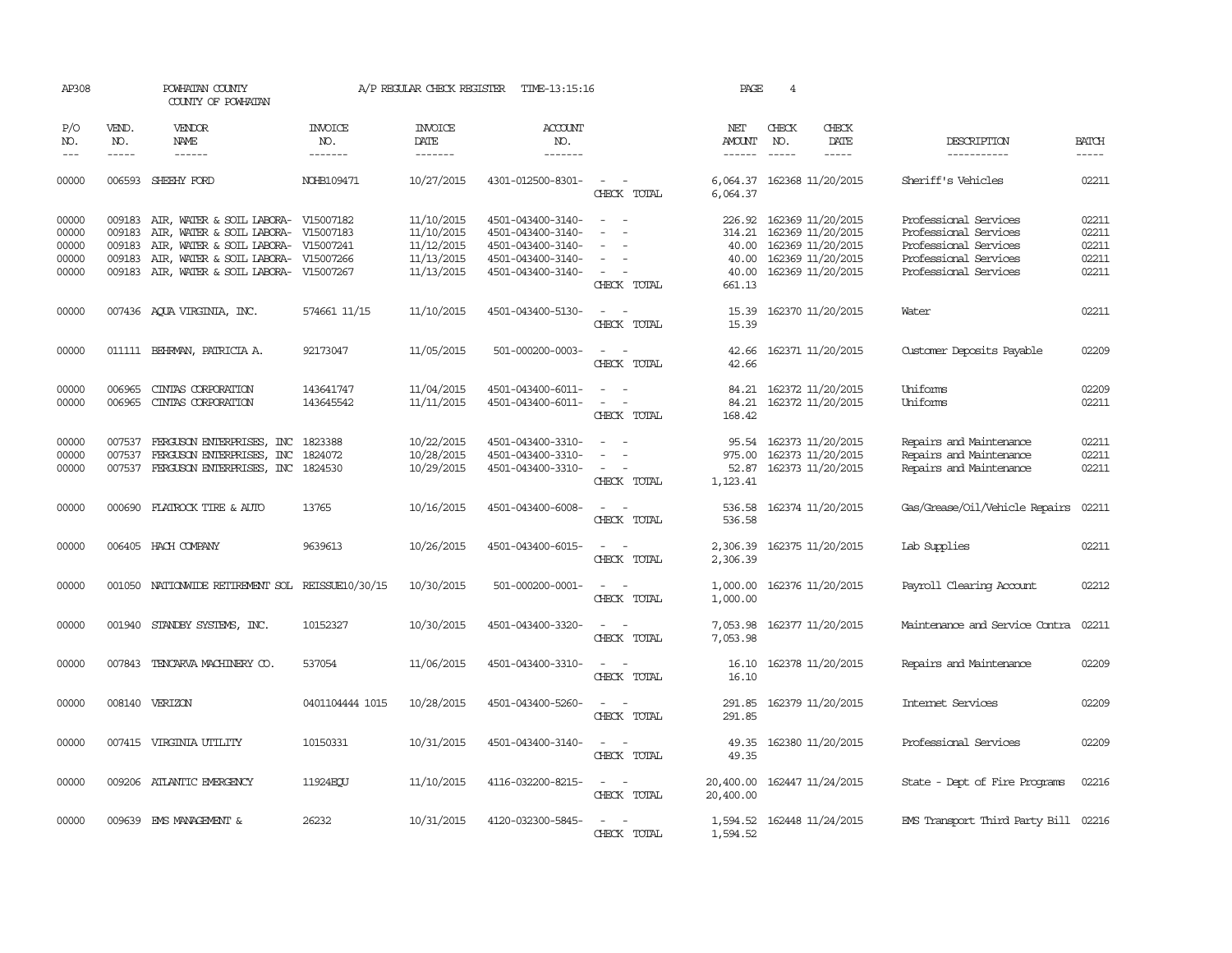| AP308                                     |                                      | POWHATAN COUNTY<br>COUNTY OF POWHATAN                                                                                                                                                                                                                                                                                                                                                                                                                                                        |                                  | A/P REGULAR CHECK REGISTER                                         | TIME-13:15:16                                                                                         |                                                                                 | PAGE                                                  | 5                             |                                                                                                       |                                                                                                                           |                                           |
|-------------------------------------------|--------------------------------------|----------------------------------------------------------------------------------------------------------------------------------------------------------------------------------------------------------------------------------------------------------------------------------------------------------------------------------------------------------------------------------------------------------------------------------------------------------------------------------------------|----------------------------------|--------------------------------------------------------------------|-------------------------------------------------------------------------------------------------------|---------------------------------------------------------------------------------|-------------------------------------------------------|-------------------------------|-------------------------------------------------------------------------------------------------------|---------------------------------------------------------------------------------------------------------------------------|-------------------------------------------|
| P/O<br>NO.<br>$---$                       | VEND.<br>NO.<br>$\frac{1}{2}$        | VENDOR<br>NAME<br>$\frac{1}{2} \left( \frac{1}{2} \right) \left( \frac{1}{2} \right) \left( \frac{1}{2} \right) \left( \frac{1}{2} \right) \left( \frac{1}{2} \right) \left( \frac{1}{2} \right) \left( \frac{1}{2} \right) \left( \frac{1}{2} \right) \left( \frac{1}{2} \right) \left( \frac{1}{2} \right) \left( \frac{1}{2} \right) \left( \frac{1}{2} \right) \left( \frac{1}{2} \right) \left( \frac{1}{2} \right) \left( \frac{1}{2} \right) \left( \frac{1}{2} \right) \left( \frac$ | <b>INVOICE</b><br>NO.<br>------- | <b>INVOICE</b><br>DATE<br>-------                                  | <b>ACCOUNT</b><br>NO.<br>-------                                                                      |                                                                                 | NET<br>AMOUNT<br>$- - - - - -$                        | CHECK<br>NO.<br>$\frac{1}{2}$ | CHECK<br>DATE<br>-----                                                                                | DESCRIPTION<br>------------                                                                                               | <b>BATCH</b><br>$\frac{1}{2}$             |
| 00000                                     |                                      | 006139 PLAZA PHARMACY                                                                                                                                                                                                                                                                                                                                                                                                                                                                        | 1575554                          | 9/17/2015                                                          | 4120-032301-6013-                                                                                     | $\overline{a}$<br>$\sim$<br>CHECK TOTAL                                         | 44.74                                                 |                               | 44.74 162449 11/24/2015                                                                               | Medical Supplies                                                                                                          | 02216                                     |
| 00000<br>00000                            | 007325                               | 007325 RICHMOND OXYGEN CO.<br>RICHMOND OXYGEN CO.                                                                                                                                                                                                                                                                                                                                                                                                                                            | 209714<br>209715                 | 10/01/2015<br>10/14/2015                                           | 4120-032301-6013-<br>4120-032301-6013-                                                                | $\sim$<br>$\sim$<br>$\sim$<br>$\overline{\phantom{a}}$                          | 23.00<br>32.00                                        |                               | 162450 11/24/2015<br>162450 11/24/2015                                                                | Medical Supplies<br>Medical Supplies                                                                                      | 02216<br>02216                            |
| 00000<br>00000<br>00000                   |                                      | 007325 RICHMOND OXYGEN CO.<br>007325 RICHMOND OXYGEN CO.<br>007325 RICHMOND OXYGEN CO.                                                                                                                                                                                                                                                                                                                                                                                                       | 210209<br>210210<br>211324       | 10/28/2015<br>10/28/2015<br>10/31/2015                             | 4120-032301-6013-<br>4120-032301-6013-<br>4120-032301-6013-                                           | $\equiv$<br>$\sim$                                                              | 59.00<br>40.00<br>283.50                              |                               | 162450 11/24/2015<br>162450 11/24/2015<br>162450 11/24/2015                                           | Medical Supplies<br>Medical Supplies<br>Medical Supplies                                                                  | 02216<br>02216<br>02216                   |
| 00000                                     |                                      | 006593 SHEEHY FORD                                                                                                                                                                                                                                                                                                                                                                                                                                                                           | NOHB176002                       | 11/16/2015                                                         | 4301-012500-8301-                                                                                     | CHECK TOTAL<br>$\sim$<br>$\overline{\phantom{a}}$                               | 437.50<br>8,101.90                                    |                               | 162451 11/24/2015                                                                                     | Sheriff's Vehicles                                                                                                        | 02216                                     |
| 00000                                     | 009562                               | SOUTHERN DODGE CHRYSLER                                                                                                                                                                                                                                                                                                                                                                                                                                                                      | FF5138                           | 10/23/2015                                                         | 4301-012500-8301-                                                                                     | CHECK TOTAL<br>$\equiv$<br>$\sim$                                               | 8,101.90<br>26,948.00                                 |                               | 162452 11/24/2015                                                                                     | Sheriff's Vehicles                                                                                                        | 02214                                     |
| 00000                                     |                                      | 009562 SOUTHERN DODGE CHRYSLER                                                                                                                                                                                                                                                                                                                                                                                                                                                               | FF5141                           | 10/23/2015                                                         | 4301-012500-8301-                                                                                     | $\sim$<br>$\sim$<br>CHECK TOTAL                                                 | 26,948.00<br>53,896.00                                |                               | 162452 11/24/2015                                                                                     | Sheriff's Vehicles                                                                                                        | 02214                                     |
| 00000                                     |                                      | 006261 TIMMONS GROUP                                                                                                                                                                                                                                                                                                                                                                                                                                                                         | 174224                           | 11/10/2015                                                         | 4301-014100-6009-                                                                                     | $\sim$<br>$\sim$<br>CHECK TOTAL                                                 | 2,586.00<br>2,586.00                                  |                               | 162453 11/24/2015                                                                                     | Human Services Building Facade                                                                                            | 02214                                     |
| 00000<br>00000<br>00000<br>00000<br>00000 | 009183<br>009183<br>009183<br>009183 | AIR, WATER & SOIL LABORA- V15007333<br>AIR, WATER & SOIL LABORA- V15007334<br>AIR, WATER & SOIL LABORA- V15007363<br>AIR, WATER & SOIL LABORA-<br>009183 AIR, WATER & SOIL LABORA-                                                                                                                                                                                                                                                                                                           | V15007432<br>V15007433           | 11/17/2015<br>11/17/2015<br>11/18/2015<br>11/20/2015<br>11/20/2015 | 4501-043400-3140-<br>4501-043400-3140-<br>4501-043400-3140-<br>4501-043400-3140-<br>4501-043400-3140- | $\equiv$<br>$\sim$<br>$\sim$<br>$\sim$<br>CHECK TOTAL                           | 102.26<br>119.08<br>16.60<br>40.00<br>40.00<br>317.94 |                               | 162454 11/24/2015<br>162454 11/24/2015<br>162454 11/24/2015<br>162454 11/24/2015<br>162454 11/24/2015 | Professional Services<br>Professional Services<br>Professional Services<br>Professional Services<br>Professional Services | 02214<br>02214<br>02215<br>02215<br>02215 |
| 00000                                     |                                      | 007436 AQUA VIRGINIA, INC.                                                                                                                                                                                                                                                                                                                                                                                                                                                                   | 1188328 11/15                    | 11/10/2015                                                         | 4501-043400-5130-                                                                                     | CHECK TOTAL                                                                     | 17.87<br>17.87                                        |                               | 162455 11/24/2015                                                                                     | Water                                                                                                                     | 02215                                     |
| 00000                                     |                                      | 006655 BLOSSMAN GAS COMPANIES                                                                                                                                                                                                                                                                                                                                                                                                                                                                | 205215                           | 11/17/2015                                                         | 4501-043400-5120-                                                                                     | CHECK TOTAL                                                                     | 162.37<br>162.37                                      |                               | 162456 11/24/2015                                                                                     | Fuel (htg)                                                                                                                | 02215                                     |
| 00000                                     | 006965                               | CINIAS CORPORATION                                                                                                                                                                                                                                                                                                                                                                                                                                                                           | 143649286                        | 11/18/2015                                                         | 4501-043400-6011-                                                                                     | CHECK TOTAL                                                                     | 84.21<br>84.21                                        |                               | 162457 11/24/2015                                                                                     | Uniforms                                                                                                                  | 02215                                     |
| 00000                                     | 006585                               | ELECTRICAL CONNECTION                                                                                                                                                                                                                                                                                                                                                                                                                                                                        | 3615                             | 10/27/2015                                                         | 4501-043400-3310-                                                                                     | $\equiv$<br>$\sim$<br>CHECK TOTAL                                               | 675.00<br>675.00                                      |                               | 162458 11/24/2015                                                                                     | Repairs and Maintenance                                                                                                   | 02215                                     |
| 00000<br>00000                            |                                      | 000620 R. C. GOODWYN & SONS, INC<br>000620 R. C. GOODWYN & SONS, INC 695385                                                                                                                                                                                                                                                                                                                                                                                                                  | 695133                           | 11/09/2015<br>11/11/2015                                           | 4501-043400-3310-<br>4501-043400-3310-                                                                | $\sim$ 10 $\sim$ 10 $\sim$<br>$\overline{\phantom{a}}$<br>$\sim$<br>CHECK TOTAL | 31.41<br>41.88                                        |                               | 10.47 162459 11/24/2015<br>162459 11/24/2015                                                          | Repairs and Maintenance<br>Repairs and Maintenance                                                                        | 02215<br>02215                            |
| 00000                                     |                                      | 006594 SOUTHSIDE ELECTRIC COOP                                                                                                                                                                                                                                                                                                                                                                                                                                                               | 63504003 11/15                   | 11/16/2015                                                         | 4501-043400-5110-                                                                                     | $\sim$<br>$\sim$<br>CHECK TOTAL                                                 | 2,256.08<br>2,256.08                                  |                               | 162460 11/24/2015                                                                                     | Electricity                                                                                                               | 02215                                     |
| 00000                                     |                                      | 008140 VERIZON                                                                                                                                                                                                                                                                                                                                                                                                                                                                               | 8045985600 1015                  | 10/28/2015                                                         | 4501-043400-5230-                                                                                     | $\sim$ $\sim$<br>CHECK TOTAL                                                    | 41.34                                                 |                               | 41.34 162461 11/24/2015                                                                               | Telephone System                                                                                                          | 02215                                     |
| 00000                                     |                                      | 008126 VERIZON WIRELESS                                                                                                                                                                                                                                                                                                                                                                                                                                                                      | 9754859907                       | 11/01/2015                                                         | 4501-043400-5250-                                                                                     | $\sim$<br>CHECK TOTAL                                                           | 49.68<br>49.68                                        |                               | 162462 11/24/2015                                                                                     | Cell Phones                                                                                                               | 02214                                     |